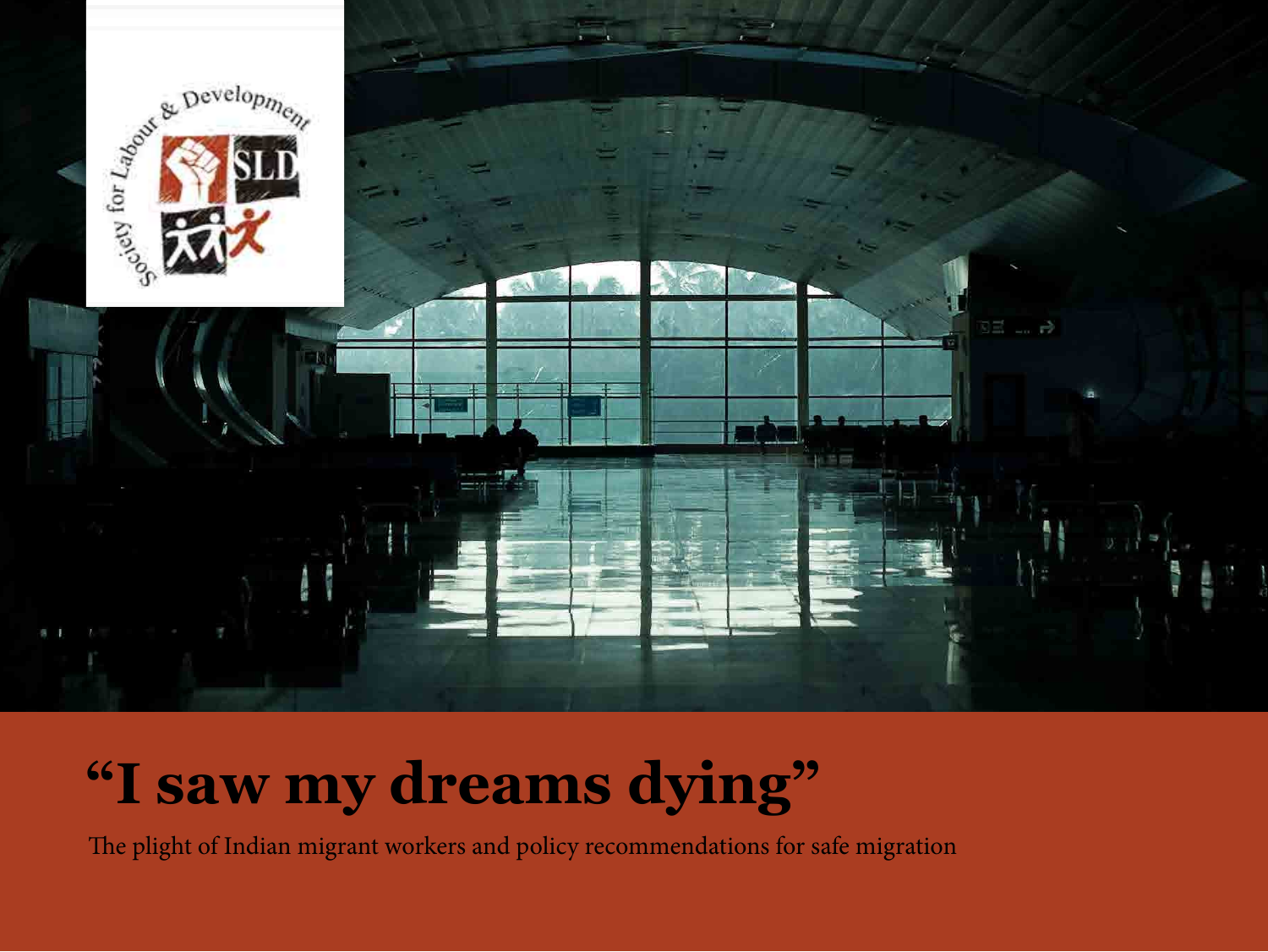The plight of Indian migrant workers and policy recommendations for safe migration

# **"I saw my dreams dying"**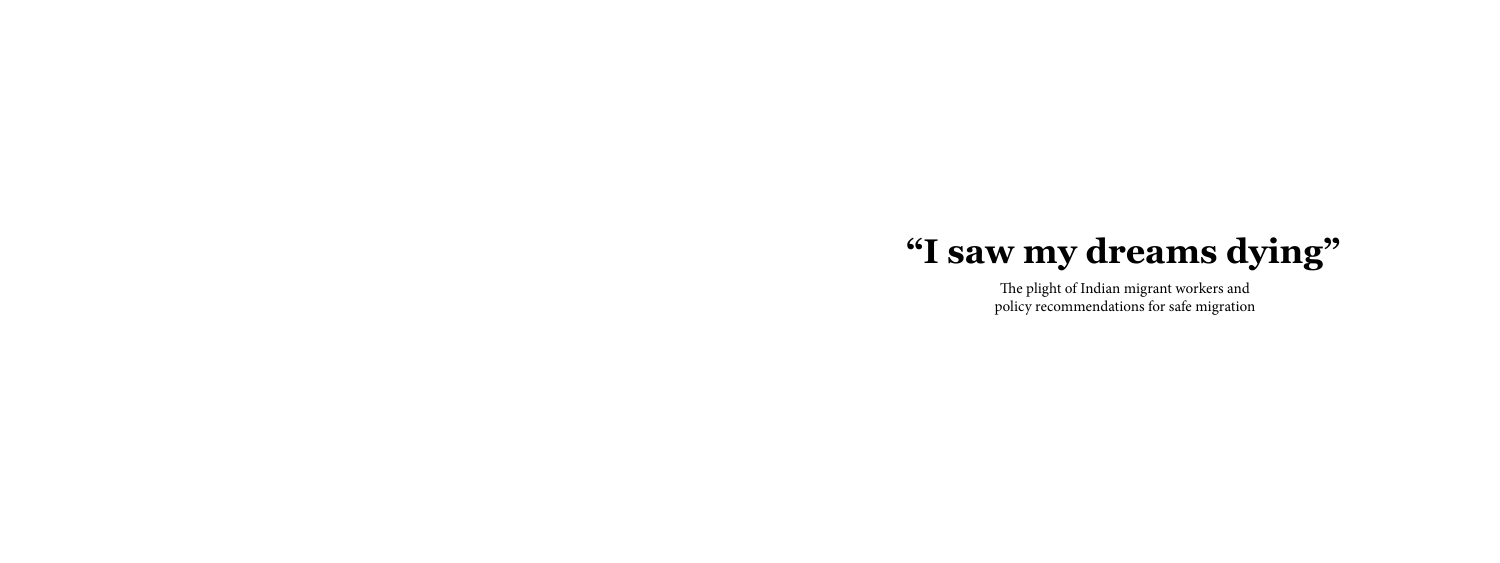#### **Copyright (c) 2016 International Labour Organization.**

The responsibility for opinions expressed in the work rests solely with their authors, and publication does not constitute endorsement by the ILO.

Reference to the names of firms and commercial products and processes does not imply their endorsement by the ILO, and any failure to mention a particular firm, commercial product or process is not a sign of disapproval.

This report has been produced with the financial assistance of the European Union.

# **Foreword**



Around the world, millions of migrant workers fill critical roles in low-wage and low-skilled industries, including domestic work, health care, construction, agriculture, fishing, manufacturing and service. The United Nations Department of Economic and Social Affairs estimates that in 2013, the total number of international migrants reached 232 million. Globally, migrant workers and their families account for 90 percent of all migrants, and women account for nearly

half of all international migrants. In destination countries, migrant workers contribute to the host economy's productivity and growth. In origin countries, they generate economic capital through remittances and savings, and they return with newly acquired skills.

According to India's Ministry of Overseas Indian Affairs, about 25 million Indians reside in foreign countries and work in unskilled, semi-skilled and high-skilled professions. The World Bank estimates that in 2013, Indian labour migrants remitted US\$70 billion, making India the recipient of the largest total value in remittances in the world.

For migrant workers, temporary migration requires a trade-off between access to labour markets in destination countries and restrictions on their individual rights. To align migration with sector-specific needs, temporary migration programmes usually restrict migrant workers' rights to move between employers in the host country. This restricted mobility leaves migrants particularly vulnerable to rights abuses.

Indian workers interviewed for this study experienced a range of difficulties during their migration journey. Prior to leaving India, many were misinformed—or even deceived—by recruiters. Recruiting agents promised avenues to employment, attractive wages and safe working conditions. Instead, upon arrival in the destination country, workers reported experiencing physical and verbal abuse, confinement and isolation imposed by their employers, excessive working hours, withheld wages, hazardous work and even forced and other forms of coercive working conditions.

This study analyses India's legislation, policies and programmes pertaining to migrant workers, identifies gaps in these mechanisms or where they fall short of international standards and documents rights violations that migrant workers have encountered.

The International Labour Organization (ILO) commissioned this study as part of the Decent Work Across Borders (DWAB) and the South Asia Labour Migration Governance projects—two projects funded by the European Union. In particular, this initiative responds to a need for targeted research on migration that was identified by union representatives in May 2014 during a weeklong training on international migration for trade union representatives, facilitated by the ILO–DWAB Project with the support of the ILO International Training Centre in Turin. This report is timed to synchronize with the South Asian Regional Trade Union Council Plan of Action (2013); inform transnational dialogue among trade unions and guide drafting of bilateral agreements for organizing, representing and supporting migrant workers. working conditions.

It is our hope that this report will also prove useful in enabling Indian migrants, civil society, trade unions and the international community to understand and use existing mechanisms to protect Indian workers who migrate for employment.

Recruiting agents promised avenues to employment, attractive wages and safe working conditions. Instead, upon arrival in the destination country, workers reported experiencing physical and verbal abuse, confinement and isolation imposed by their employers, excessive working hours, withheld wages, hazardous work and even forced and other forms of coercive

The World Bank estimates that in 2013, Indian labour migrants remitted US\$70 billion, making India the recipient of the largest total value in remittances in the world.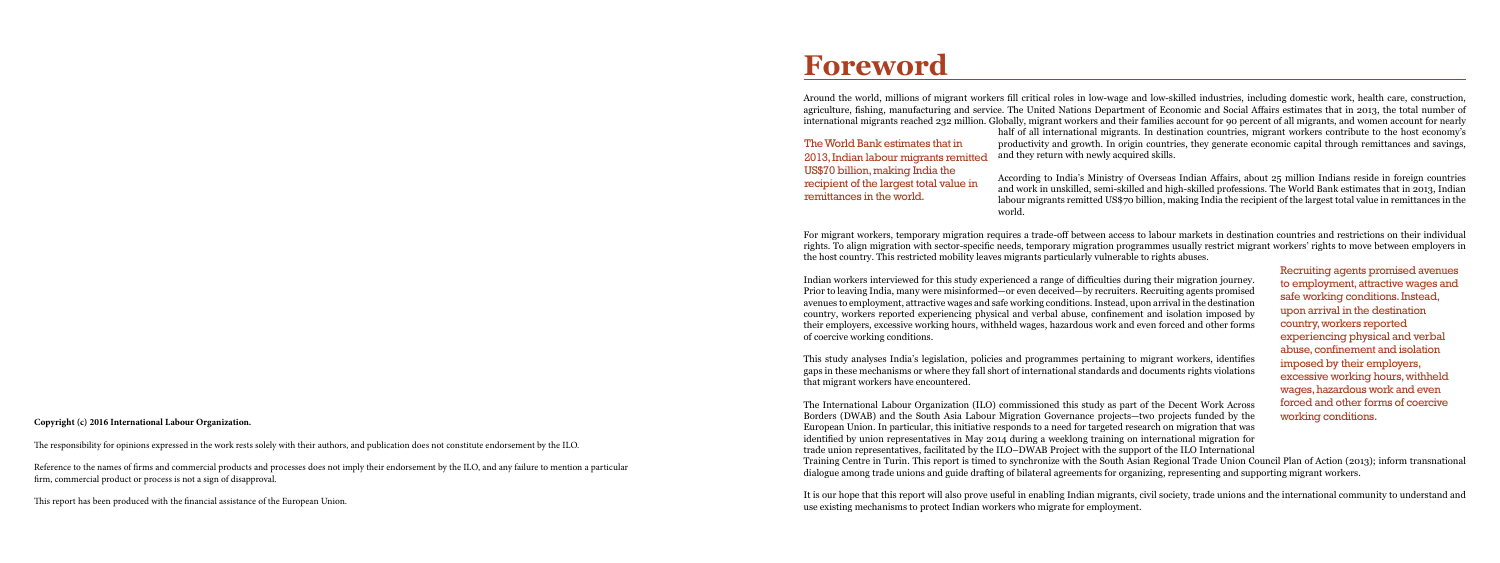## **Contents**

| <b>Acknowledgements</b>   Pg. 1                                                                                                                                                                   | <b>TABLES</b>                                  |                                                                                                                                                                             |
|---------------------------------------------------------------------------------------------------------------------------------------------------------------------------------------------------|------------------------------------------------|-----------------------------------------------------------------------------------------------------------------------------------------------------------------------------|
| <b>Acronyms and Terminology</b>   Pg. 2<br><b>Executive summary</b>   Pg. 4                                                                                                                       | <b>Table 1:</b>                                | ILO core Conventions and their key points   Pq. 12                                                                                                                          |
| <b>Recommendations</b>   Pq. 5                                                                                                                                                                    | Table 2.                                       | ILO Conventions protecting migrant workers' rights   Pg. 17                                                                                                                 |
| <b>CHAPTER 1</b><br><b>Introduction, study objectives and methodology</b> $\vert$ Pq. 9                                                                                                           | <b>Table 3   3.1:</b><br><b>Table 3   3.2:</b> | Migrants from India to top-five destination countries, 2012   Pg. 22<br>Number of Indian emigrants requiring an emigration check, by state, 2012   Pg. 22                   |
| <b>CHAPTER 2</b>                                                                                                                                                                                  | <b>Table 4:</b>                                | Services provided by Migrant Resource Centres   Pg. 27                                                                                                                      |
| <b>International migration from India</b>   Pg. 21                                                                                                                                                | <b>Table 5:</b>                                | Availability of Migrant Resource Centres and Protector of Emigrants offices in the top-five labour-<br>sending states, by number of registered emigrants per state   Pg. 40 |
| <b>CHAPTER 3</b><br>Systems and procedures governing documented migration $\vert$ Pq. 25                                                                                                          | Table 6:                                       | MOIA budget allocation, by scheme, 2013-14   Pg. 41                                                                                                                         |
|                                                                                                                                                                                                   | <b>Table 7:</b>                                | Thematic focus of MOIA awareness campaigns and recommendations for future campaigns   Pg. 42                                                                                |
| <b>CHAPTER 4</b><br>Difficulties in the migration journey $\vert$ Pg. 34<br>4.1 Pre-departure   Pg. 35                                                                                            | <b>Table 8:</b>                                | Monthly minimum wages for construction, masonry/technical labour and agriculture in<br>Kuwait, Saudi Arabia and the United Arab Emirates   Pq. 45                           |
| 4.2 In destination countries   Pq. 43                                                                                                                                                             | Table 9:                                       | Services covered under the Pravasi Bharatiya Bima Yojna insurance guidelines   Pg. 47                                                                                       |
| 4.3 Upon return to India   Pq. 53                                                                                                                                                                 | Table 10:                                      | Enrolment, claims filed and amount disbursed under the Pravasi Bharatiya Bima Yojna, 2011–14   Pg. 48                                                                       |
| <b>CHAPTER 5</b><br><b>Conclusion and recommendations</b>   Pq. 55                                                                                                                                | Table 11:                                      | Key provisions in the proposed Emigration Management Bill   Pg. 56                                                                                                          |
| <b>BIBLIOGRAPHY</b>   Pq. 61                                                                                                                                                                      |                                                |                                                                                                                                                                             |
| <b>ANNEX QUESTIONNAIRES</b><br>1. Returned migrant worker questionnaire   Pg. 65<br>2. Government official questionnaire   Pg. 73<br>3. Union questionnaire (for Indian union officials)   Pq. 75 |                                                |                                                                                                                                                                             |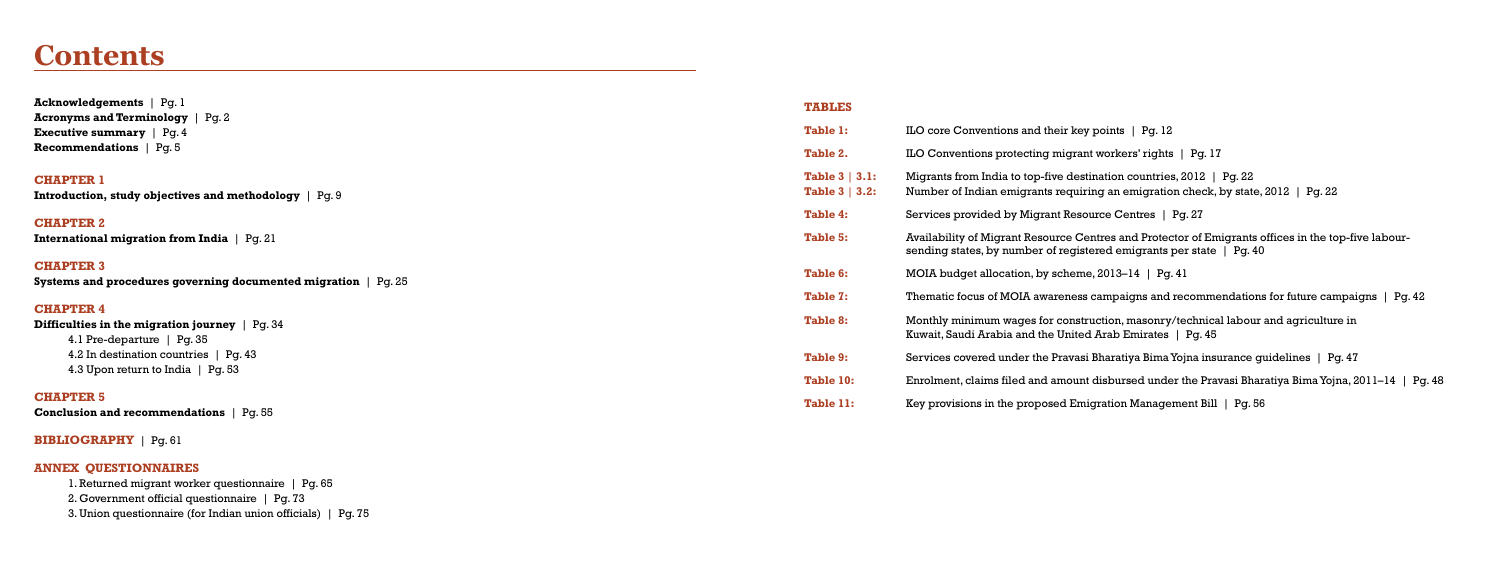# **Acknowledgements**

| This study was conducted by the Society for Labour and Development. It was written and researched by Shikha Silliman Bhattacharjee, JD. Field research was<br>coordinated by Parimal Sudhakar. Manu Kurian and Vishnu Sharma had carried out field investigations in Kerala and Telangana, respectively. Neha Verma | <b>ACRO</b>                |
|---------------------------------------------------------------------------------------------------------------------------------------------------------------------------------------------------------------------------------------------------------------------------------------------------------------------|----------------------------|
| assisted in filing Right to Information petitions (RTI). Sandhya Kumar and Sanjaypagu Abraham provided necessary logistical support.                                                                                                                                                                                | <b>AITUC</b><br><b>BMS</b> |
| This report was conceptualized and guided by Seeta Sharma, ILO India National Project Coordinator for Promoting Decent Work Across Borders and South                                                                                                                                                                | <b>CEDAW</b>               |
| Asia Labour Migration Governance Projects. It was reviewed by Coen Kompier, ILO Senior Specialist; Anna Engblom, Chief Technical Advisor for South Asia                                                                                                                                                             | <b>CITU</b>                |
| Labour Migration Governance Project; Catherine Vaillancourt-Laflamme, Chief Technical Advisor, Decent Work Across Borders Project; and the advisory                                                                                                                                                                 | <b>DWAB</b>                |
| committee of HMS, BMS, AITUC and TUCC trade unions. It was edited by Karen Emmons.                                                                                                                                                                                                                                  | <b>ECR</b>                 |
|                                                                                                                                                                                                                                                                                                                     | <b>ECNR</b>                |
| Recommendations were finalized with the feedback of trade union participants during a workshop on Validation of Research and Strategy Setting on                                                                                                                                                                    | <b>HMS</b>                 |
| International Migration in November 2014 in Hyderabad, India.                                                                                                                                                                                                                                                       | <b>ILO</b>                 |
|                                                                                                                                                                                                                                                                                                                     | <b>INR</b>                 |
| We extend our deepest gratitude to the individual workers, recruitment agents, visa brokers, organization officers and experts who generously shared their                                                                                                                                                          | <b>MOIA</b>                |
| time, experience and materials for the purpose of this study.                                                                                                                                                                                                                                                       | <b>MOU</b>                 |
|                                                                                                                                                                                                                                                                                                                     | <b>PBBY</b>                |
|                                                                                                                                                                                                                                                                                                                     | <b>SLD</b>                 |
|                                                                                                                                                                                                                                                                                                                     | <b>TUCC</b>                |
|                                                                                                                                                                                                                                                                                                                     | <b>UK</b>                  |
|                                                                                                                                                                                                                                                                                                                     |                            |

All India Trade Union Council **Bharatiya Mazdoor Sangh** Convention on the Elimination of All Forms of Discrimination Against Women **Centre of Indian Trade Unions** Decent Work Across Borders **ECR** emigration check required emigration check not required **Hind Mazdoor Sabha International Labour Organization** Indian rupee Ministry of Overseas Indian Affairs memorandum of understanding Pravasi Bharatiya Bima Yojna **Society for Labour and Development Trade Union Coordination Committee United Kingdom UN** United Nations

# **Acronyms and Terminology**

#### **ACRONYMS**

#### **TERMINOLOGY**

**Migrant worker:** As defined under Article 2(1) of the United Nations International Convention on the Protection of the Rights of All Migrant Workers and Their Families, 1990, a migrant worker is "a person who is to be engaged or is engaged in a remunerative activity in a State of which he or she is not a

national."

**Private employment agency:** The International Labour Organization's Private Employment Agencies Convention, 1997 (No. 181) defines a private employment agency as "any natural or legal person, independent of public authorities, which provides one or more of the following labour market services: matching offers and applications for employment without becoming a party to the employment relationships; employing workers in order to make them available to a third party to assign and supervise tasks; or any other services related to job-seeking."

**Recruitment:** Under India's Emigration Act, 1983, "recruitment" includes issuing any advertisement for the purpose of hiring a worker or offering to assist in securing any employment in any county or place outside India and "entering into any correspondence, negotiation, agreement or arrangement with any individual that relates to the employment of such individual in any country or place outside India." This definition has two components: (i) advertisement of services to assist in securing employment and (ii) a follow-up action by correspondence, negotiation or agreement.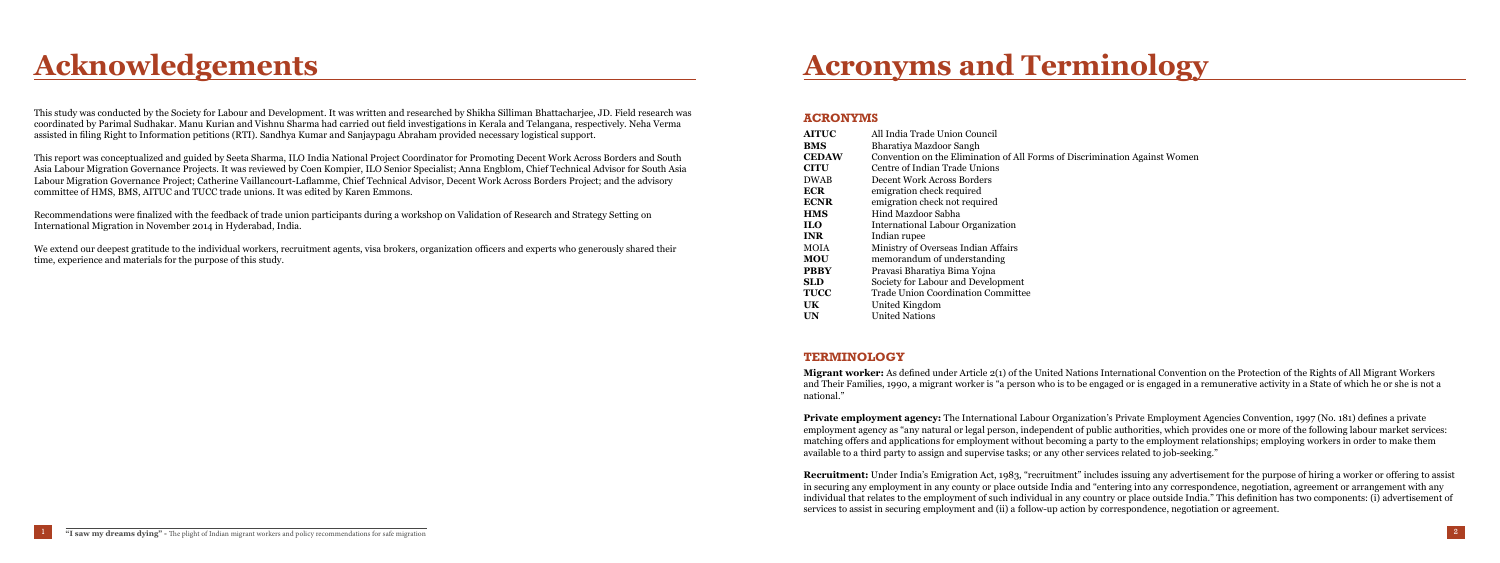**Recruitment agent:** Under India's Emigration Act, 1983, a "recruitment agent" means "a person engaged in India in the business of recruitment for an employer and representing such employer with respect to any matter in relation to recruitment." Under the Emigration Rules, 1983, an employer may authorize a recruiting agent in India, registered under the Emigration Act, as the authorized agent to recruit on their behalf by power of attorney. This report considers the impact of both formal and informal recruitment practices on migrant workers' rights.

**Trafficking in persons:** Defined by the United Nations Palermo Protocol to Prevent, Suppress and Punish Trafficking in Persons, especially Women and Children as "the recruitment, transportation, transfer, harbouring or receipt of persons, by means of threat or use of force or other forms of coercion, of abduction, of fraud, of deception, of the abuse of power or of a position of vulnerability or of the giving or receiving of payments or benefits to achieve the consent of a person having control over another person, for the purpose of exploitation. Exploitation shall include, at a minimum, the exploitation of the prostitution of others or other forms of sexual exploitation, forced labour or services, slavery or practices similar to slavery, servitude or the removal of organs." This definition has three significant elements: (i) trafficking is seen as intentional; (ii) the means of recruitment is considered to be exploitive; and (iii) the purpose for which a person is trafficked is relevant to its treatment as a crime.



# **Executive Summary**

"I had only one ambition during those days. At any cost, I had to reach the UK and find work as a nurse. I had many relatives and friends who became affluent on work visas in the UK. I didn't think about the flip side or the challenges at that time." Rohit Kacheripady, Ernakulam District, Kerala, 6 October 2014 "I felt very frustrated. I saw my dreams dying. I went there to earn money but ended up in bonded labour. It was shocking and terrifying." S. Raju, Mehaboob Nagar, Telangana, 8 October 2014

Dreams of affluence through employment overseas continue to drive Indian workers to migrate for employment. According to the Ministry of Overseas Indian Affairs, about 25 million Indians reside and work in foreign countries in unskilled, semi-skilled and high-skilled professions. Migrating for work can provide opportunities—but only if workers' human rights are protected.

For some, dreams of improved economic status do materialize. Many workers have satisfactory working conditions, receive their wages in full and on time, and are able to remit money home to their families. According to a World Bank report, in 2013, Indian labour migrants remitted US\$70 billion, placing India at the top of the world list of total value in remittances received.

In pursuit of livelihoods, many, like Rohit Kacheripady, a nurse from Ernakulam District, do not consider the risks involved in migration for employment. Rising overseas employment rates have produced a robust, largely unregulated recruitment industry. Although some recruiting agencies and agents conduct their business fairly, too many Indian workers are exploited by recruiting agents and overseas employers. Indian labour migrants are even more vulnerable when they are unaware of the laws and procedures in place to protect them. Like S. Raju from Mehaboob Nagar in

Telangana State, some Indian labour migrants follow dreams of affluence and end up in forced or coerced labour situations, cut off from their family, community and state protection.

Workers interviewed by the Society for Labour and Development for this study described experiencing a range of problems. Prior to leaving India, many were misinformed—or even deceived—by recruiting agents. Recruiting agents promised avenues to employment, attractive wages and safe working conditions. Instead, workers reported experiencing physical and verbal abuse, confinement and isolation, excessive working hours, withheld wages, hazardous work and even forced and other forms of coercive working conditions after their arrival in the destination country.

Because India is a source, transit and destination country for South Asian workers who migrate for employment, the Government of India should take a critical role in protecting labour migrants by affording workers who migrate for employment enforceable legal rights at home and by ensuring safeguards against exploitation and abuse abroad. Given the difficulties that migrant workers experience when accessing compensation and other remedies in destination countries, India's role in protecting labour migrants is particularly important.

This report documents the problems encountered by labour migrants from India who either intended to reach or who arrived at destination countries in the Persian Gulf region and in Europe. They experienced problems during the recruitment process, while employed oversees or when they returned to India. Taking a rights-based approach that recognizes migrant workers as rights-holders, this report examines problems with recruitment practices and lacunas in India's laws, policies and enforcement mechanisms.

Based on this analysis, the report provides recommendations aimed at promoting safe migration and decent work for migrant workers at all stages of the migration process. The concluding chapter also provides detailed actions steps for implementing these recommendations.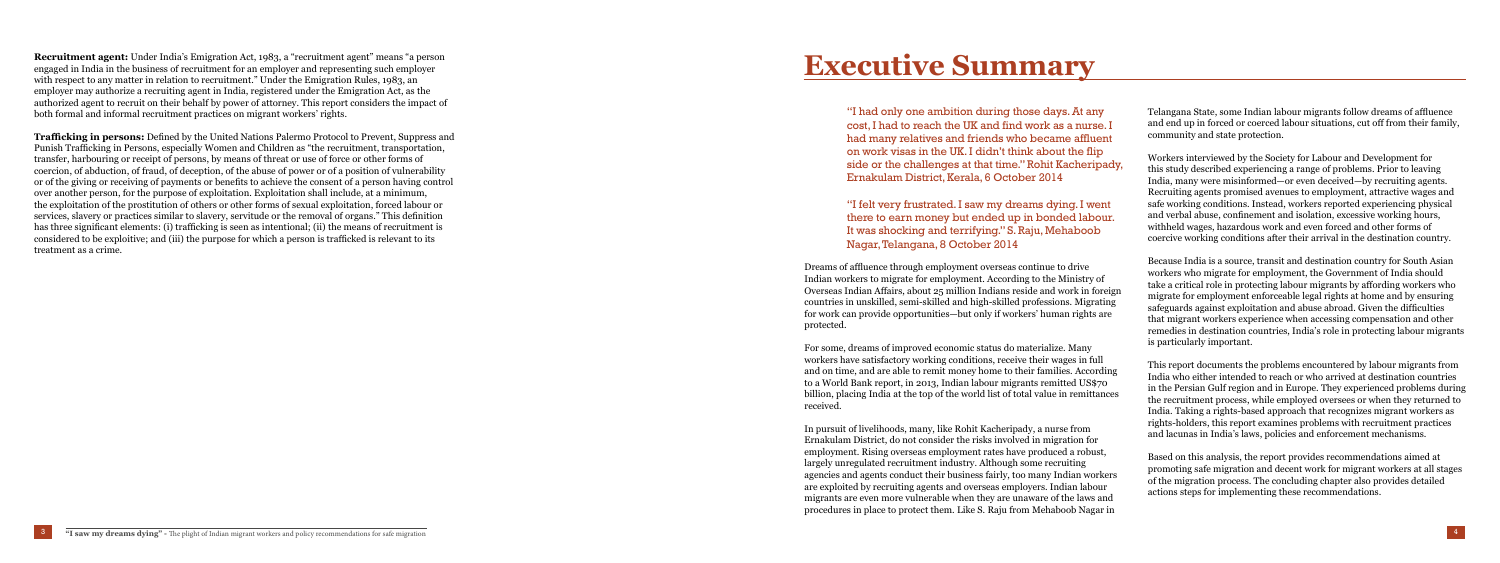### **Recommendations**

|    | Rights protection objectives and relevant standards                                                                                                                                 | Recommendation                                                                                                                                                                                                                                                                                                                                                                                                                                                                                                                                                                                                                                                                                                                                                                      |  |  |
|----|-------------------------------------------------------------------------------------------------------------------------------------------------------------------------------------|-------------------------------------------------------------------------------------------------------------------------------------------------------------------------------------------------------------------------------------------------------------------------------------------------------------------------------------------------------------------------------------------------------------------------------------------------------------------------------------------------------------------------------------------------------------------------------------------------------------------------------------------------------------------------------------------------------------------------------------------------------------------------------------|--|--|
|    | Through all stages of migration                                                                                                                                                     |                                                                                                                                                                                                                                                                                                                                                                                                                                                                                                                                                                                                                                                                                                                                                                                     |  |  |
| 1. | Promote social dialogue and consult workers and<br>employers to develop a migration policy that conforms to<br>international standards protecting the rights of migrant<br>workers. | Develop a comprehensive policy on migration that is focused on migrants' rights in consultation<br>with workers' and employers' organizations.<br>Open the Emigration Management Bill for public comments.<br>Include workers' and employers' representatives in policy decisions, including in bilateral and<br>multilateral agreements and joint working committees.<br>Ratify International Labour Organization and United Nations Conventions that pertain to<br>$\bullet$<br>protecting the rights of labour migrants.<br>Coordinate action between all involved ministries and government stakeholders, including but not<br>limited to the Ministries of Overseas Indian Affairs, External Affairs, Home Affairs, Labour and<br>Employment, and Women and Child Development. |  |  |
|    | Develop and use all possibilities of employment.                                                                                                                                    | Remove barriers to employment of working-age women.<br>Lift prohibitions that restrict women's freedom of movement.<br>Encourage migration through formal regulated and safe channels.                                                                                                                                                                                                                                                                                                                                                                                                                                                                                                                                                                                              |  |  |
| 3. | Provide information on national policy, laws and<br>regulations for emigration and immigration.                                                                                     | Provide information to labour migrants on provisions in place to ensure safe migration.                                                                                                                                                                                                                                                                                                                                                                                                                                                                                                                                                                                                                                                                                             |  |  |
| 4. | Ensure data is collected in relation to all migrant workers<br>and shared publically.                                                                                               | Collect data from returning migrants through the National Sample Survey Office or other surveys.                                                                                                                                                                                                                                                                                                                                                                                                                                                                                                                                                                                                                                                                                    |  |  |
|    | Pre-departure                                                                                                                                                                       |                                                                                                                                                                                                                                                                                                                                                                                                                                                                                                                                                                                                                                                                                                                                                                                     |  |  |
|    | Regulate and supervise the activities of private agencies.                                                                                                                          | Ratify the ILO Private Employment Agencies Convention (No. 181) and establish regulations<br>conforming to the Convention.                                                                                                                                                                                                                                                                                                                                                                                                                                                                                                                                                                                                                                                          |  |  |
| 2. | Ensure that migrants receive employment contracts.                                                                                                                                  | Develop standard contracts as part of memoranda of understanding (MOUs) with other countries.<br>Promote e-contracts that are filed in a government database to prevent contract substitution.                                                                                                                                                                                                                                                                                                                                                                                                                                                                                                                                                                                      |  |  |

# **ards**

| Rights protection objec-<br>tives and relevant stand-<br>ards |                                                                                                                                                                                                 | Recommendation                                                                                                                                                                                                                                                                                                                                                                                                                                                                                                                                                                                                                                                                                                                                                                                                                                                                                                                                                                                                                                                                                                                                                                                                                                                                                                                                                                                                                                                                                                                                                    |
|---------------------------------------------------------------|-------------------------------------------------------------------------------------------------------------------------------------------------------------------------------------------------|-------------------------------------------------------------------------------------------------------------------------------------------------------------------------------------------------------------------------------------------------------------------------------------------------------------------------------------------------------------------------------------------------------------------------------------------------------------------------------------------------------------------------------------------------------------------------------------------------------------------------------------------------------------------------------------------------------------------------------------------------------------------------------------------------------------------------------------------------------------------------------------------------------------------------------------------------------------------------------------------------------------------------------------------------------------------------------------------------------------------------------------------------------------------------------------------------------------------------------------------------------------------------------------------------------------------------------------------------------------------------------------------------------------------------------------------------------------------------------------------------------------------------------------------------------------------|
|                                                               |                                                                                                                                                                                                 | Pre-departure                                                                                                                                                                                                                                                                                                                                                                                                                                                                                                                                                                                                                                                                                                                                                                                                                                                                                                                                                                                                                                                                                                                                                                                                                                                                                                                                                                                                                                                                                                                                                     |
| 3. Prevent private                                            | employment agencies<br>from charging fees or<br>costs to workers.                                                                                                                               | In consultation with organizations representing workers and employers, prepare a standard rate for the services provided by<br>recruitment agencies and work towards a non-fee payment structure.                                                                                                                                                                                                                                                                                                                                                                                                                                                                                                                                                                                                                                                                                                                                                                                                                                                                                                                                                                                                                                                                                                                                                                                                                                                                                                                                                                 |
| 4. Prohibit private                                           | employment agencies<br>from engaging in<br>fraudulent practices.                                                                                                                                | Improve accountability in the regulation of recruitment.<br>Register all recruitment agents and agencies.<br>Bring sub-agents under the ambit of regulation. This should include clear terms of reference governing the relationship between visa<br>brokers, travel agents and recruiting agents.<br>Bring foreign education agents under regulation.<br>$\bullet$<br>Monitor and grade agencies according to performance and make this information accessible to migrants.                                                                                                                                                                                                                                                                                                                                                                                                                                                                                                                                                                                                                                                                                                                                                                                                                                                                                                                                                                                                                                                                                      |
| 5.                                                            | Promote social dialogue<br>and consult workers<br>and employers to<br>develop a migration<br>policy that conforms to<br>international standards<br>protecting the rights of<br>migrant workers. | Increase information for labour migrants on provisions in place to ensure safe migration.<br>Increase the Ministry of Overseas Indian Affairs' budget allocation for pre-departure orientation and awareness campaigns.<br>Widely publicize all information and resources available to labour migrants, using print and multimedia strategies designed to reach<br>labour migrants at various skill levels.<br>Publicize the importance of contracts in protecting the rights of labour migrants.<br>$\bullet$<br>Make contract consultations accessible to labour migrants during pre-departure trainings and within migrant resource centres.<br>Establish migrant resource centres in each state and every city that has a major international airport.<br>Ensure that toll-free helplines are operative in regional languages.<br>Make pre-departure orientation mandatory.<br>$\bullet$<br>Design information campaigns to reach labour migrants at various skill and literacy levels. Include resources available upon return<br>and to support reintegration.<br>Expand the outreach of pre-departure trainings.<br>Build the capacity of trade unions and civil society organizations to conduct outreach and training in areas where there are high levels<br>of oversees migration for employment.<br>Conduct destination- and sector-specific training.<br>Involve returned migrants in pre-departure trainings at the community level.<br>Make pre-departure orientation modules accessible online for skilled workers as well as in workers centres. |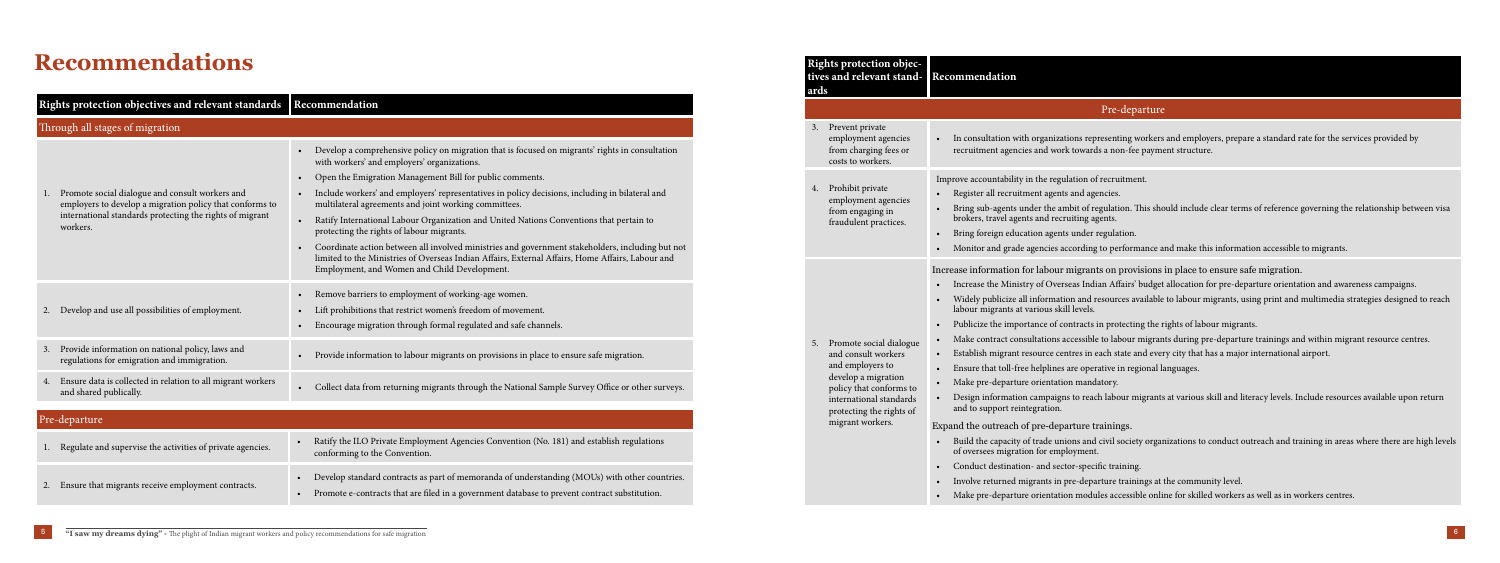| Rights protection objectives and relevant<br>standards                                                                                     | Recommendation                                                                                                                                                                                                                                                                                                                                                                                                                                                                                                                                                                                                                                                                                                                                 |  | Rights protection objectives and relevant<br>standards                                                                                                                                   | Recommendation                                                                                                                                                                                                                                                                                                                                                                                                                                                                                                                                                                                                                                                                                                                                                                               |
|--------------------------------------------------------------------------------------------------------------------------------------------|------------------------------------------------------------------------------------------------------------------------------------------------------------------------------------------------------------------------------------------------------------------------------------------------------------------------------------------------------------------------------------------------------------------------------------------------------------------------------------------------------------------------------------------------------------------------------------------------------------------------------------------------------------------------------------------------------------------------------------------------|--|------------------------------------------------------------------------------------------------------------------------------------------------------------------------------------------|----------------------------------------------------------------------------------------------------------------------------------------------------------------------------------------------------------------------------------------------------------------------------------------------------------------------------------------------------------------------------------------------------------------------------------------------------------------------------------------------------------------------------------------------------------------------------------------------------------------------------------------------------------------------------------------------------------------------------------------------------------------------------------------------|
| Within the host country                                                                                                                    |                                                                                                                                                                                                                                                                                                                                                                                                                                                                                                                                                                                                                                                                                                                                                |  | Within the host country                                                                                                                                                                  |                                                                                                                                                                                                                                                                                                                                                                                                                                                                                                                                                                                                                                                                                                                                                                                              |
| Ensure necessary assistance during the initial<br>settlement period.                                                                       | Inform labour migrants about resources available to assist them in destination countries.<br>Establish help desks for Indian labour migrants at the airports in destination countries. Help desks should be<br>equipped to provide information on legal processes, social security benefits and other entitlements as well as<br>the helpline numbers available in the destination country. Require migrant workers to report to the help desk<br>before leaving the airport.<br>Uphold the rights of migrant workers to join unions and engage in collective bargaining during MOU                                                                                                                                                            |  | 6. Provide social security.                                                                                                                                                              | Develop a minimum social security protection floor:<br>• Analyse the low subscription of the Mahatma Gandhi Pravasi Suraksha Yojna scheme.<br>• Link existing schemes or create new schemes to ensure the social security of workers overseas.<br>· Negotiate with host governments to provide portable social security benefits in collaboration with workers'<br>and employers' representatives.                                                                                                                                                                                                                                                                                                                                                                                           |
|                                                                                                                                            | negotiations with destination countries. Register unions and associations with Indian embassies and provide<br>this information to migrants upon arrival in the destination country and upon request.                                                                                                                                                                                                                                                                                                                                                                                                                                                                                                                                          |  | 7. Support the right to freedom of association and<br>the right to organize.                                                                                                             | Encourage membership in unions. Inform migrants about unions upon arrival in destination countries.<br>• Negotiate to include the right to association during MOU negotiations with host governments.                                                                                                                                                                                                                                                                                                                                                                                                                                                                                                                                                                                        |
| Protect labour migrants from excessive work<br>and exploitation.                                                                           | • Increase the capacity for Indian embassies to support labour migrants in distress. Ensure that each Indian<br>embassy has expertise on labour migration by assigning a labour attaché.<br>Establish more Indian Worker Resource Centres.<br>Initiate collaboration with unions and civil society organizations in destination countries to secure the rights<br>of labour migrants. Maintain updated information on unions and associations at embassies in destination<br>countries.<br>Establish toll-free helplines operated by embassies in major destination countries. Helplines should receive<br>complaints, provide legal assistance, facilitate access to medical services and give information on visa renewal<br>and exit visas. |  | Take all necessary and appropriate measures to<br>suppress clandestine movements of migrants for<br>regular or irregular employment, and prevent<br>and suppress trafficking in persons. | • Systematically train Protectors of Emigrants and all branches of the criminal justice system, including police,<br>public prosecutors and judicial officers, to identify and prosecute human traffickers.<br>Lift gender-based migration prohibitions that restrict women's freedom of movement. Encourage migration<br>through formal, regulated and safe channels.<br>Within redress mechanisms, protect the practical needs of vulnerable migrant workers, including women.<br>Assess the impact of socio-economic position, sex and education level on migrant workers' ability to make<br>claims for redress. Amend procedures to reduce disparities in access.<br>• Increase international, regional and bilateral cooperation to better address human trafficking and other crimes. |
| Ensure wage protection for labour migrants.                                                                                                | Sign partnership agreements with host governments to establish minimum wages, in consultation with<br>workers' and employers' representatives. Set minimum wages based on destination countries' minimum wage<br>levels. Ensure wages are linked to skills and not based on nationality.                                                                                                                                                                                                                                                                                                                                                                                                                                                       |  | Upon return                                                                                                                                                                              |                                                                                                                                                                                                                                                                                                                                                                                                                                                                                                                                                                                                                                                                                                                                                                                              |
| Suppress the use of forced or compulsory labour.                                                                                           | Ensure that each Indian embassy has expertise on intervening to end forced or compulsory labour.                                                                                                                                                                                                                                                                                                                                                                                                                                                                                                                                                                                                                                               |  | Ensure that adequate machinery and procedures<br>exist to investigate complaints and fraudulent                                                                                          | • Ensure that Protector of Emigrants offices efficiently and promptly intervene to resolve claims and disputes<br>that arise at all stages of the migration journey.                                                                                                                                                                                                                                                                                                                                                                                                                                                                                                                                                                                                                         |
| Protect the occupational health and safety of<br>labour migrants and ensure compensation in<br>case of occupational accidents or diseases. | Provide humane and necessary assistance to labour migrants and their families in instances of injury or death.                                                                                                                                                                                                                                                                                                                                                                                                                                                                                                                                                                                                                                 |  | practices by private employment agencies.                                                                                                                                                | Centralize and aggregate data from Indian embassies regarding types of complaints filed against parties in<br>destination countries, the services provided and the outcomes for migrant workers.                                                                                                                                                                                                                                                                                                                                                                                                                                                                                                                                                                                             |
|                                                                                                                                            | Assist labour migrants in accessing insurance policies. Track registration and assist migrants to make claims<br>through the Pravasi Bharatiya Bima Yojna.<br>• Provide necessary support to injured workers and their families and families of deceased workers.<br>• Support families calling for an inquiry into the cause of injury or death in a destination country.                                                                                                                                                                                                                                                                                                                                                                     |  | 2. Provide relevant information to migrants upon<br>their return to India.                                                                                                               | Provide returning migrants information on employment opportunities in India.<br>• Establish schemes for reintegration for migrants who return in distress.                                                                                                                                                                                                                                                                                                                                                                                                                                                                                                                                                                                                                                   |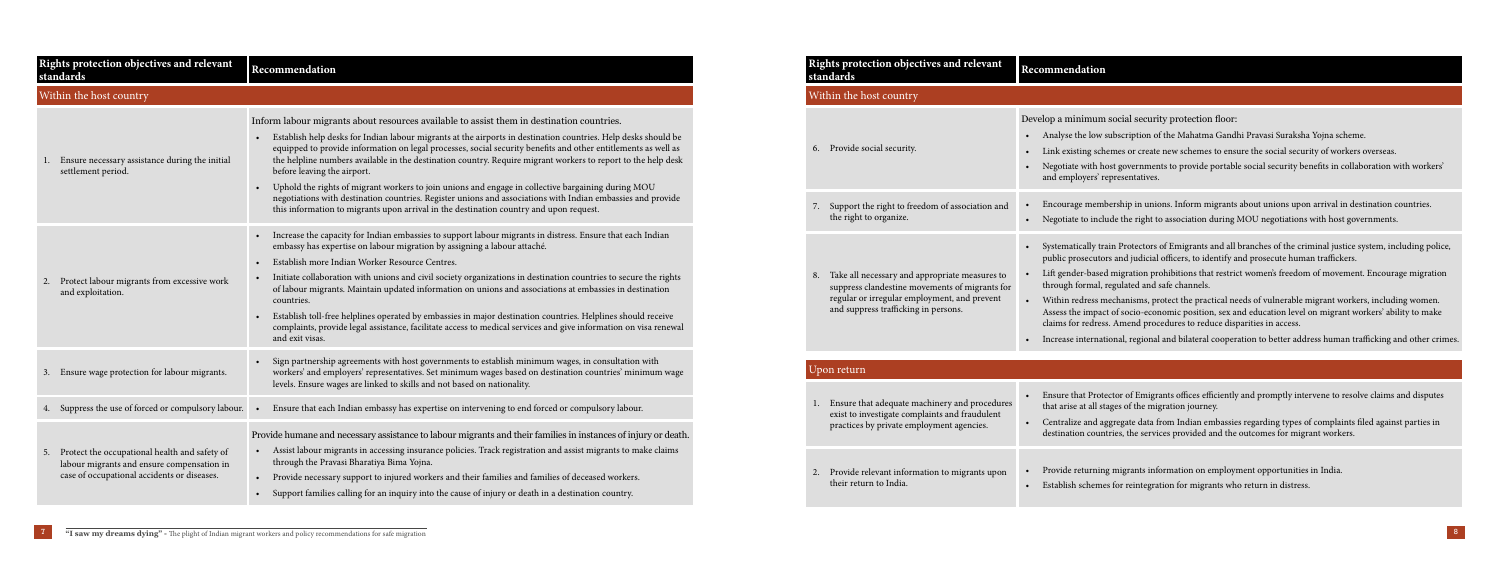# **Introduction, Study Objectives and Methodology**



## **1.1 Introduction**

### **1.1.1 Global context of labour migration**

According to United Nations estimates for 2013, the total number of international migrants reached 232 million.1 Globally, labour migrants and their families comprised 90 per cent of all migrants in 2013,<sup>2</sup> and women accounted for nearly half of the total international migrants.3

For migrant workers, temporary migration programmes that allow them to reside and work in a host country without creating a permanent entitlement to residence involve a trade-off between the economic gains associated with access to labour markets in receiving countries and restrictions

on their individual rights. To align migration with sector-specific needs, temporary migration programmes usually restrict migrant workers' rights to mobility between employers in the destination country.

For instance, the *kafala*, a system of sponsorship governing migration in the Persian Gulf countries of Bahrain, Kuwait, Oman, Qatar, Saudi Arabia and the United Arab Emirates, epitomizes restricted mobility. While varying from country to country, the *kafala* system in the Persian Gulf countries shares a general feature: every migrant worker must have a specific job and a sponsoring employer—neither of which can be easily changed.4 This restricted mobility leaves labour migrants particularly vulnerable to other rights abuses.5

Rights commonly denied to labour migrants around the world include unexpected changes in the nature or conditions of work, non-payment of wages, confiscation of identity documents, unsafe working

1. United Nations Department of Economic

and Social Affairs, 2013.

2. Ibid.

3. International Labour Organization, 2008, 4. Amnesty International, 2014, p. 5.

5. Ruhs, 2006.

conditions, inadequate rest and inhumane housing conditions. In more extreme cases, migrant workers are exposed to verbal, physical and sexual abuse and suffer severe health consequences or even death from work-related causes. In some cases, abuses amount to labour trafficking, forced labour and debt bondage. Additionally, it is common for migrant workers to be unable to access compensation and other remedies within either their destination or home country.

### **1.1.2 International standards protecting labour migrants**

Several sets of international standards guarantee rights to migrant workers. Some are broad and general, applying to all human beings; others are narrower, applying variously to all workers, to all migrant workers or only to migrant workers with regular status. International standards are found in international instruments, including: International Labour Organization (ILO) standards for workers, United Nations conventions and instruments, and

- 
- 

other international agreements between or among countries that pertain to migrant workers. As the *lex specialis* in this area, this study uses ILO labour standards protecting migrant workers as a primary benchmark to evaluate the protection for labour migrants under Indian law.

### **International instruments guaranteeing human rights**

Migrant workers, whatever their status, are always entitled to a basic set of human rights that apply to all individuals and across all situations. There are three international instruments that together comprise the International Bill of Human Rights<sup>6</sup> — the Universal Declaration of Human Rights; the International Covenant of Economic, Social and Cultural Rights; and the International Covenant on Civil and Political Rights.

The 1990 United Nations International Convention on the Protection of All Migrant Workers and Members of Their Families, which entered into force in July 2003, establishes migrants are entitled to respect for their fundamental human rights regardless of their legal status in a country.7 This includes the right to life (Article 9), to liberty (Article 16), to protection from collective expulsion (Article 22) and to adequate conditions of work (Article 25).

The UN Committee overseeing the Convention on the Elimination of All Forms of Discrimination Against Women (CEDAW) has addressed the human rights concerns of women migrants through General Recommendation 26 on Women Migrant Workers.8 This recommendation recognizes that women experience human rights violations at all stages of

- 6. Fact Sheet No. 2 (rev 1), the International bill of Human Rights, www.ohchr.org.
- 7. International Convention on the Protection of the Rights of All Migrant Workers and Members of Their Families, 1990, 220 U.N.T.S. 3.
- 8. Committee on Elimination of All Forms of Discrimination Against Women, General Recommendation No. 26 on women migrant workers, U.N. Doc. CEDAW/C/2009/WP.1/R.

International standards are found in international instruments, including International Labour Organization (ILO) standards for workers, United Nations conventions and instruments and other international agreements between or among countries that pertain to migrant workers.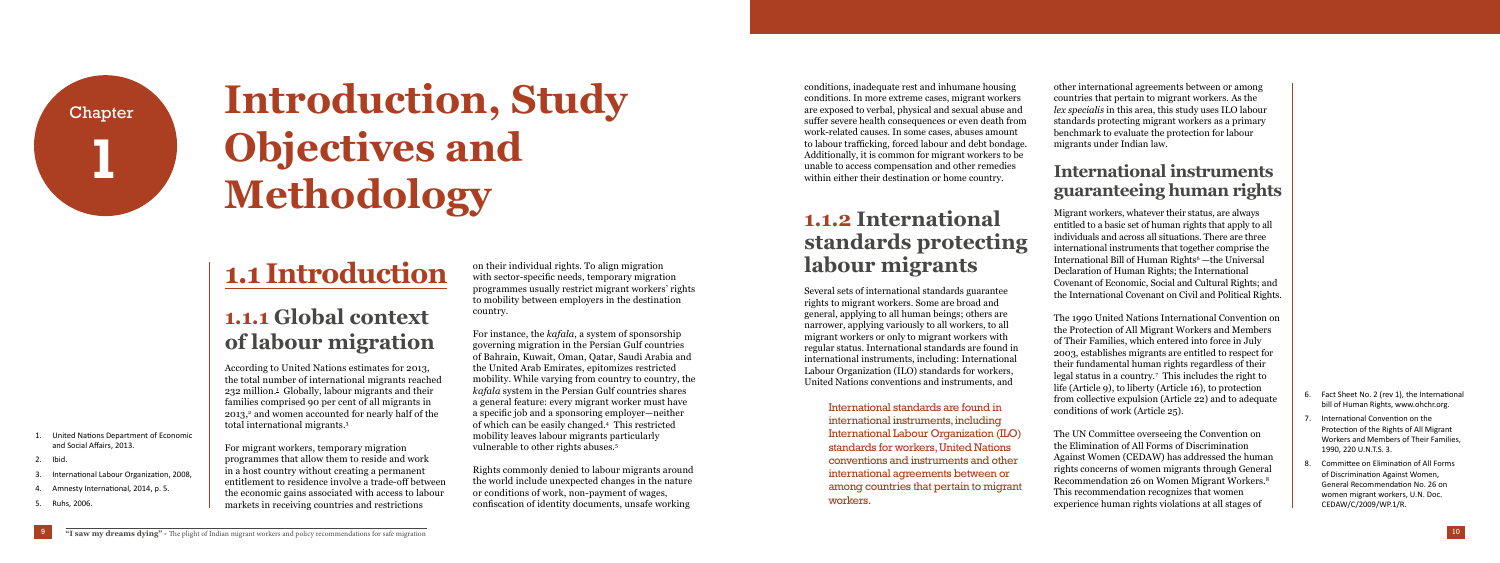### **ILO Conventions and other instruments**

Unless otherwise stated, all ILO Conventions apply to foreign migrant workers, who should not receive differential treatment because they are not nationals of the country in which they work. However, when discussing migrant workers' rights, there are two groups of ILO instruments that are of specific relevance:

- » core labour standards or fundamental Conventions, which apply to all persons, including foreign migrant workers; and
- » instruments dealing specifically with migrant workers.

### **Core labour standards: Declaration on Fundamental Principles and Rights at Work**

The Declaration on Fundamental Principles and Rights at Work cites eight core Conventions that define human rights at work (Table 1).12 All member States of the ILO have an obligation arising from their membership to comply with ILO core Conventions, regardless of whether they have ratified them. Apart from the Declaration's Conventions applying to migrant workers, the Declaration specifically states: "The ILO should give special attention to the problems of persons with special social needs,

particularly the unemployed and migrant workers."

migration, including detention by recruiting agencies during training, exploitive fees and restrictions on women's migration that contribute to abuse.9 Recommendation 26 also establishes the role of CEDAW in addressing some of these violations. Under CEDAW, States are obligated to take all appropriate measures to suppress all forms of trafficking (Article 6).<sup>10</sup>

According to ILO standards, migration policy should be developed through social dialogue with workers' and employers' representatives; cohere with employment and other national policies; and seek to promote decent, productive and freely chosen work for all within and outside India so that migration is a choice rather than an imperative for vulnerable workers. Within this framework, this report considers the problems that labour migrants face prior to departure from India, during transit and within destination countries.

- 6. Fact Sheet No. 2 (rev 1), the International bill of Human Rights, www.ohchr.org.
- 7. International Convention on the Protection of the Rights of All Migrant Workers and Members of Their Families, 1990, 220 U.N.T.S. 3.
- 8. Committee on Elimination of All Forms of Discrimination Against Women, General Recommendation No. 26 on women migrant workers, U.N. Doc. CEDAW/C/2009/WP.1/R.
- 9. Ibid., Paragraphs 10–11.

All member States of the ILO have an obligation arising from their membership to comply with ILO core Conventions, regardless of whether they have ratified them.

#### 9. Ibid., Paragraphs 10–11.

- 10. Convention on the Elimination of All forms of Discrimination Against Women, United Nations, Treaty Series, vol. 1249, p. 13.
- 11. Convention Against Transnational Organized Crime, 2000, 2225 U.N.T.S.
- 12. International Labour Organization, 1998. 209.

The UN Convention Against Transnational Organized Crime, including the Palermo Protocol to Prevent, Suppress and Punish Trafficking in Persons, especially Women and Children, articulates a state obligation to prevent and combat trafficking in persons, to protect and assist victims of trafficking and to enhance close international cooperation between member States to tackle these problems.11 There are several other mechanisms within the United Nations system relevant to the protection of migrant workers, including the special procedures mandates of the UN Human Rights Council and, most notably, the UN Special Rapporteur on the human rights of migrants.

Although India is not a signatory to some of the conventions and human rights instruments used to develop the rights-based framework for this study, these standards are nonetheless useful in evaluating India's existing laws and policies affecting migrant workers because they represent a growing international consensus on migrant workers' rights. These instruments were used to analyse the range of rights violations reported by migrant workers who have returned to India.

#### **Table 1. ILO core Conventions and their key points**

**Freedom of Association and Protection of the Right to Organize Convention, 1948 (No. 87):** Guarantees the removal of acts of discrimination against trade unions and the protection of employers' and workers' organizations against mutual interference; and calls for measures to promote collective bargaining. Article 2 is particularly relevant to the mobility of migrant workers: workers and employers, shall have, without distinction whatsoever, the right to establish and join organizations of their own choosing without previous authorization, subject only to the rules of the organization concerned. At the time of writing, Convention No. 87 had been ratified by 153 countries.

**Right to Organize and Collective Bargaining Convention, 1949 (No. 98):** Protects workers who are exercising the right to organize; upholds the principle of non-interference between workers' and employers' organizations; and promotes voluntary collective bargaining. At the time of this study, Convention No. 98 had been ratified by 164 countries.

**Forced Labour Convention, 1930 (No. 29):** Aims at the immediate suppression of all forms of forced or compulsory labour, with exceptions including military service, convict labour and during emergencies (such as war, fires and earthquakes). At the time of this study, Convention No. 129 had been ratified by 177 countries.

A**bolition of Forced Labour Convention, 1957 (No. 105) and Protocol (P29):** Provides for the abolition of all forms of forced or compulsory labour as a means of political coercion or education; as sanctions against the free expressions of political and ideological opinions; as workforce mobilization; as labour discipline; as a punishment for taking part in strikes; and as a measure of discrimination. At the time of this study, Convention No. 105 had been ratified by 174 countries. P29, a 2014 Protocol, had not been ratified by any country at the time of writing.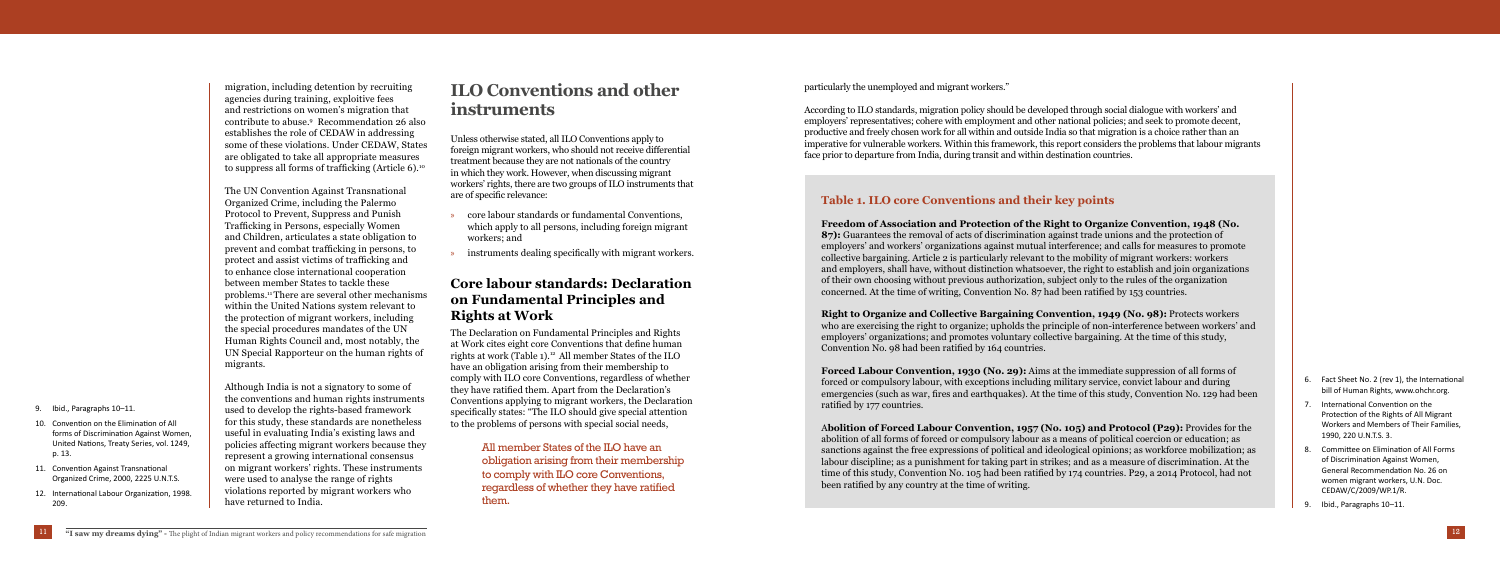and immigration. With a few exceptions, these Conventions do not distinguish between permanent and temporary migrant workers.

Convention No. 97 and Recommendation No. 86 were prompted by interest in facilitating the movement of surplus labour from Europe to other parts of the world in the aftermath of the Second World War. They focus on standards applicable to the recruitment of migrants for employment and their conditions of work. These instruments cover only migrant workers with regular status.

Convention No. 97 also includes provisions on facilitating the departure, journey and reception o f migrant workers. It requires that migrant workers be treated no less favourably than nationals with respect to pay, working hours, holidays with pay, apprenticeship and training, trade union membership, collective bargaining and, with some limitations, social security. To protect labour migrants injured while working overseas, Convention No. 97 also requires ratifying States to maintain appropriate medical services for migrants upon their arrival in destination countries. 13

Recommendation No. 86 supplements Convention No. 97, providing further details on such matters including: providing information to migrants; facilitating migration ; access to schools and medical assistance for migrants and their families; selecting migrants for employment; family reunification and protection upon loss of employment.

Recommendation No. 86 also requires States to develop and use all possibilities of employment, including facilitating the international distribution of labour for this purpose. In particular, States are required to ease the movement of labour from

Some provisions on Convention No. 143 cover all migrant workers, while others extend additi onal rights only to those with regular status. The Convention places a duty upon States to determine whether there are illegally employed migrant workers in their territory and to take all necessary and appropriate measures to suppress clandestine movements of migrants for regular or irregular employment. Measures include the imposition of sanctions against organizers of these movements and those who employ workers who have immigrated under irregular conditions. Those with irregular status are granted equality of treatment in respect to past employment regarding remuneration, social security and other benefits. They are also entitled to equality of treatment and working conditions with respect to regular workers.

countries that have a surplus of labour to those countries with a deficiency.

By 1975, when Convention No. 143 and Recommendation No. 151 were developed, governments were shifting focus away from equalizing labour supply across borders. Instead, they were focused toward responding to concerns about unemployment and increased irregular migration by attempting to bring migration flows under control. The Convention and Recommendation represented the first multilateral attempt to manage concerns about migrant workers w ith irregular status. As a result, Convention No. 143 addresses migrant workers with either regular or irregular status and asserts that the basic human

Migrant workers with regular status are afforded both equality of treatment (as in Convention No. 97) and equality of opportunity with respect to employment and occupation, social security benefits, trade union rights, cultural rights and individual and collective freedoms.

13. Migration for Employment Convention, 1949 (No. 97), Article 5. India has not ratified Convention No. 97 and is thus not formally bound to uphold its provisions. See ILO Normlex, Ratifications for India, www.ilo.org/dyn/normlex/en/f?p=1000: 11200:0::NO:11200:P11200\_COUNTRY\_ IBID:102691 (accessed 6 Oct. 2014).

**Equal Remuneration Convention, 1951 (No. 100):** Underscores the principle of equal remuneration between men and women for work of equal value. At the time of this study, Convention No. 100 ha been ratified by 171 countries.

**Discrimination (Employment and Occupation) Convention, 1958 (No. 111):** Provides for a national policy designed to eliminate, in respect of employment and occupation, all direct and indirect discrimination based on race, colour, sex, religion, political opinion, national extraction or social origin. At the time of writing, Convention No. 111 ha been ratified by 172 countries.

**Minimum Age Convention, 1973 (No. 138):** Applies to all sectors of economic activity; States are to declare a national minimum age for admission to employment, under which, all children are prohibited from working, whether or not they are employed for wages. States are to pursue a national policy to ensure the effective abolition of child labour; the minimum age for entry into work shall not be less than that for the completion of compulsory schooling (although an age lower than 14 years may be adopted for light work and for countries that are less developed); a minimum age level shall not be less than 18 for hazardous work. At the time of writing, Convention No. 138 had been ratified by 167 countries.

**Prohibition and Immediate Elimination of the Worst Forms of Child Labour Convention, 1999 (No. 182):** Member States are to draw up a time-bound programme for the elimination of the worst forms of child labour. While the Convention gives a list, member States, in consultation with social partners, are to draw up their own list of the worst forms of child labour. At the time of writing, Convention No. 182 had been ratified by 179 countries.

### **ILO Conventions on migrant workers' rights**

#### **Migrant worker Conventions**

There are two ILO Conventions and two Recommendations specifically regarding migrant workers:

- » Migration for Employment Convention (Revised), 1949 (No. 97)
- » Migration for Employment Recommendation

(Revised), 1949 (No. 86)

- » Migrant Workers (Supplementary Provisions) Convention, 1975 (No. 143)
- » Migrant Workers Recommendation, 1975 (No. 151).

Conventions No. 97 and No. 143 both apply to persons who migrate from one country to another for employment and cover issues concerning the entire migration process: emigration, transit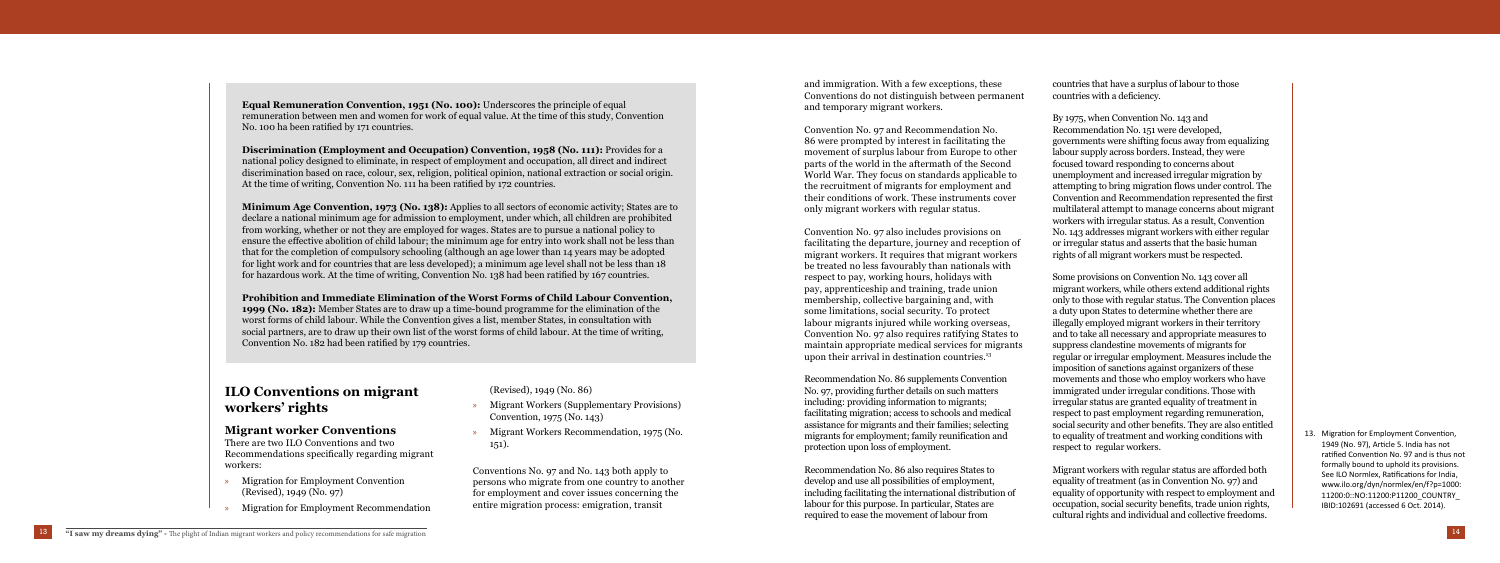#### **Convention on private employment agencies and recruitment**

The Private Employment Agencies Convention, 1997 (No. 181) is particularly relevant to Indian migrant workers because private agencies are heavily involved in the transfer of workers out of India. The Convention requires States to implement a system of licensing or certification of agencies. It prohibits the denial of workers' rights to freedom of association and collective bargaining; discrimination against workers; and charging fees to workers, directly or indirectly. States are required to ensure adequate protection for, and prevent abuses against, those recruited or placed in their territory by private recruitment agencies. States are encouraged to enter into bilateral agreements to prevent abuses and fraudulent practices against migrant workers who use private recruitment agencies and required to have procedures to investigate complaints by workers. In addition, there must be adequate protection for, among other things, minimum wages, working time and other working conditions, social security benefits and occupational safety and health.

Under the ILO Migration for Employment Convention, 1949 (No. 97), recruitment may be undertaken by a private agency if the agency has been given prior authorization from a competent state authority and under conditions prescribed by domestic law or relevant international instruments. Competent authorities are called upon to supervise the activities of private agencies that have been authorized to undertake recruitment.

#### **Convention on domestic workers**

The Domestic Workers Convention, 2011 (No. 189)

and its accompanying Recommendation (No. 201) recognize the economic and social value of domestic work and call for action to address the exclusion of domestic workers from labour and social protection. Convention No. 189 lays down basic principles and measures regarding the promotion of decent work for domestic workers that can be used to include migrant domestic workers in labour protection schemes. These protections are based upon fundamental rights and not citizenship. It explicitly notes in the preamble that migrants are a significant part of the domestic labour force and also recognizes the need to protect rights at work for migrants.

#### **Convention on maintenance of social security rights**

The Equality of Treatment (Social Security) Convention, 1962 (No. 118) and Maintenance of Social Security Rights Convention, 1982 (No. 157) address the specific problems encountered by migrant workers regarding social security benefits by creating reciprocal obligations between countries to allow workers to claim social security provisions afforded at home while working in a host country.<sup>14</sup>

Receiving countries that have ratified the Equality of Treatment (Social Security) Convention, 1962 are obligated to provide social security coverage and rights and benefits for labour migrants on par with those afforded to their own nationals, but members may accept the obligations of the Convention in any one or more of the branches of social security for which it has legislation covering its own nationals, including: medical care, sickness benefit, maternity benefit, disability benefit, old-age benefit, survivors' benefit, employment injury benefit, unemployment benefit and family benefit. The Maintenance of Social

Security Rights Convention, 1982 (No. 157) sets forth a system for determining how to apply applicable legislation to prevent conflict of laws. The applicable legislation is normally that of the State in which a person undertakes occupational labour. At the time of this study, 38 countries had ratified Convention No. 118 and 4 countries had ratified Convention No. 157.15

#### **Conventions on wages**

The Protection of Wages Convention, 1949 (No. 95) aims to guarantee payment of wages in a full and timely manner, whether fixed by mutual agreement, national law or regulation or payable under a written or unwritten employment contract.<sup>16</sup> The Convention applies to all persons to whom wages are paid or payable.17 In particular, workers have to be informed of the conditions of their employment with respect to wages and the conditions under which their wages are subject to change.18 The Minimum Wage Fixing Convention, 1970 (No. 31) calls for a minimum sum payable to workers that is guaranteed by law and fixed to cover the minimum needs of workers and their family.

#### **Conventions protecting freedom of association and collective bargaining**

The Migrant Workers Convention No. 97 states in Article 6 that the State must confer equal treatment to immigrants as to nationals, with respect to membership of trade unions and enjoyment of the benefits of collective bargaining. Convention No. 97 is supported by Convention No. 87, which requires States to take appropriate measures to ensure that workers may freely exercise the right to organize and, more strongly in Article 98, protect workers against acts of anti-union discrimination. The Private Employment Agencies Convention (No. 181) calls for States to ensure that workers recruited by private agencies are not denied access to rights and entitlements, including rights to freedom of association and collective bargaining.19

- 15. The Maintenance of Social Security Rights Convention, 1982 (No. 157), Article 5.
- 16. Protection of Wages Convention, 1949 (No. 95), Article 1.
- 17. Ibid., Article 2.
- 18. Ibid., Articles 8, 14.
- 19. Private Employment Agencies Convention, 1997 (No. 181), Article 4. India has not ratified the Private Employment Agencies Convention, 1997 and is thus not formally bound to uphold its provisions. See ILO Normlex, C181- Private Employment Agencies Convention, 1997 (No. 181), www.ilo.org/ dyn/normlex/en/f?p=NORMLEXPUB:113 10:0::NO:11310:P11310\_INSTRUMENT\_ IBID:312326:NO (accessed 6 Oct. 2014).

#### **Table 2. ILO Conventions protecting migrant workers' rights**

Equality of

| <b>Convention</b>                                                     | <b>Ratification by India</b>            |
|-----------------------------------------------------------------------|-----------------------------------------|
| Forced Labour Convention, 1930 (No. 29) and Protocol, 2014            | Ratified on 30 November 1954. In force. |
| Protection of Wages Convention, 1949 (No. 95)                         | Not ratified by India.                  |
| Migration for Employment Convention, 1949 (No. 97)                    | Not ratified by India.                  |
| Abolition of Forced Labour Convention, 1957 (No. 105)                 | Ratified on 18 May 2000. In force.      |
| Discrimination (Employment and Occupation) Convention, 1958 (No. 111) | Ratified on 3 June 1960. In force.      |
| Equality of Treatment (Social Security) Convention, 1962 (No. 118)    |                                         |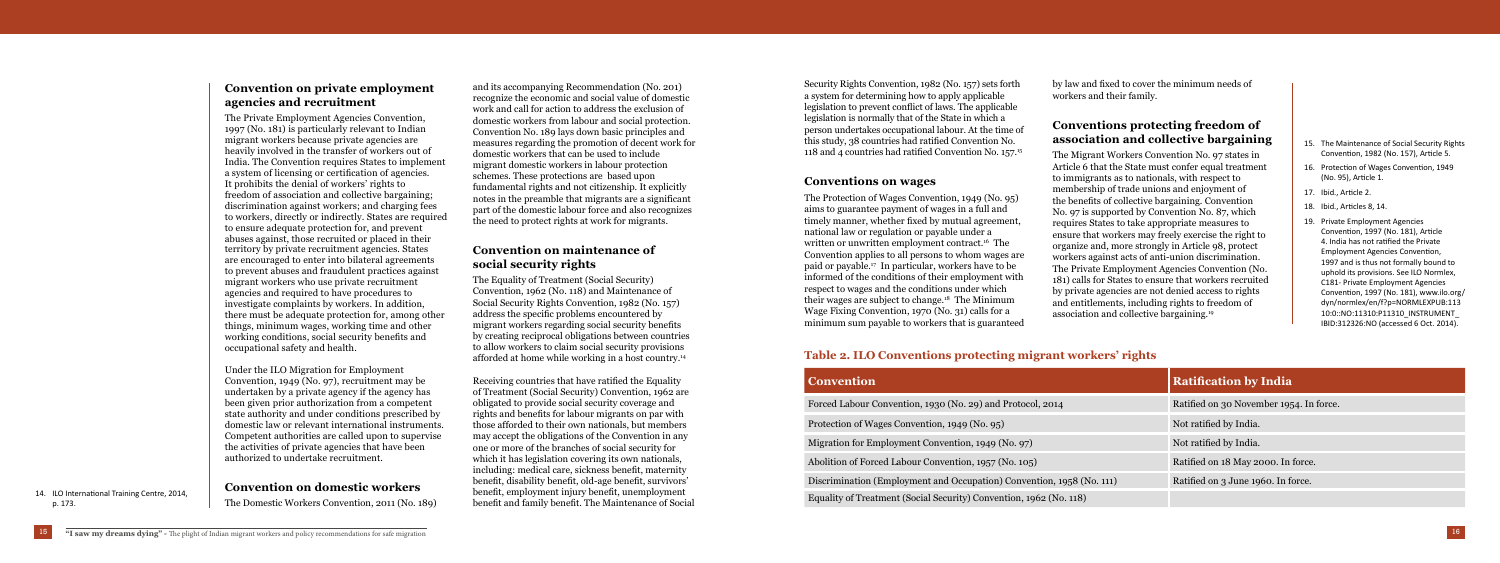### **Table 2. ILO Conventions protecting migrant workers' rights (contd.)**

| <b>Convention</b>                                                    | <b>Ratification by India</b>            |
|----------------------------------------------------------------------|-----------------------------------------|
| Minimum Wage Fixing Convention, 1970 (No. 131)                       | Not ratified by India.                  |
| Minimum Wage-fixing Machinery Convention (No. 26)                    | Ratified on 10 January 1955. In force.  |
| Migrant Workers Convention (Supplementary Provisions, 1975 (No. 143) | Not ratified by India.                  |
| Tripartite Consultation Convention, 1976 (No. 144)                   | Ratified on 27 February 1978. In force. |
| Maintenance of Social Security Rights Convention, 1982 (No. 157)     | Not ratified by India.                  |
| Private Employment Agencies Convention, 1997 (No. 181)               | Not ratified by India.                  |

# **1.2 Study objectives**

Combining legal and policy research with firsthand accounts from Indian labour migrants, this report provides a foundation for advocacy to protect Indian workers who emigrate for employment. Through analysis of India's legislation, policies and programmes pertaining to migration, it identifies gaps in these mechanisms that fall short of international standards. The analysis pays particular attention to the rights of women and vulnerable workers.

To understand how current mechanisms and their limitations impact workers' lives, this report documents problems that migrant workers have experienced, with a focus on construction workers,

domestic workers, livestock workers and nurses. The sample covers migrant profiles at the highskilled, semi-skilled and low-skilled levels.

Recognizing that trade unions have the potential to take a critical role in protecting migrant workers, this report was designed to assist unions in understanding the contemporary landscape of migration policy in India. India's trade unions recently initiated lobbying on migration policy and have begun establishing links with international trade unions. To date, however, trade unions in India have not been actively involved in collectively evaluating and challenging existing policy frameworks governing migration. Bipartite and tripartite dialogue on migration is almost completely absent. This report is intended to inform trade unions and bipartite and tripartite dialogues to safeguard migrant workers' rights.

These objectives draw from recent ILO initiatives.

In May 2014, the ILO Decent Work Across Borders Project organized a weeklong training on international migration for trade union representatives. Union representatives involved in the May 2014 training agreed on a need for research on migration from India that they could use to initiate dialogue among trade unions and to generate bilateral agreements for organizing, representing and supporting migrant workers. The ILO European Union-funded Decent Work Across Borders and the South Asia Labour Migration Governance Projects subsequently commissioned this study.

The objectives of this study align with the South Asian Regional Trade Union Council Plan of Action (2013). Accordingly, this report provides information on social protection (action point 5) and the promotion of relevant ILO Conventions to support migrant workers before they depart from and after they return (action point 8).

# **1.3 Methodology**



This report is based upon field research conducted by the Society for Labour and Development (SLD) between October and November 2014.

Field research was framed through extensive desk research on relevant ILO Conventions and other international human rights standards protecting migrant workers. Although India is not a signatory to all the Conventions and human rights instruments used to develop the rights-based framework for this study, the standards were used as a benchmark to evaluate India's existing laws and policies affecting migrant workers and to assess the violations that migrant workers who had returned to India from w orking abroad reported during the course of their migration journey.

Fieldwork was conducted in the Indian States of Andhra Pradesh/Telangana and Kerala. These states were chosen in consultation with trade unions in India because of their particularly high rates of migration. Significant numbers of labour migrants from Andhra Pradesh/Telangana migrate for employment as domestic workers and significant numbers of nurses migrate for employment from Kerala. Migrant workers from both states migrate for employment in construction.

To gain insight into the efficacy of protection mechanisms in India for migrant workers with distinct occupations and skill levels, the study documented experiences of migrants who had

worked at various levels of skills—low, semi and high. The study also covered a range of typically gendered occupations: migrant workers engaged in the construction and livestock sectors are predominantly male, whereas domestic workers are predominantly female. Nurses interviewed for this study were both male and female. This distribution of case studies provide s insight into the efficacy of protection mechanisms for workers across the skill spectrum and facilitate s comparison between sectors dominated by men and women migrant workers.

SLD conducted in-depth interviews and focus group discussions with 24 returned migrants, including 3 domestic workers, 13 construction workers and 8 nurses. Separate interview questionnaires were prepared for different stakeholders—returned migrants, government officials and union officers (see the Annex). Interviews with labour migrants were conducted in English, Hindi, Telagu and Malayalam. Telagu and Malayalam interviews were conducted with translation assistance. The individual interviews with migrants lasted for about 45 minutes to an hour. In addition to the individual in three focus group discussions, each lasting for approximately an hour. To protect the identity of returned migrants interviewed for this study, all names have been changed.

To highlight gaps in India's laws and policies protecting migrant workers, this report focuses on difficulties that labour migrants have experienced. It does not include more successful migration narratives. All migrants interviewed for this study migrated for employment and returned to India and experienced rights violations either before departure, in transit or while abroad.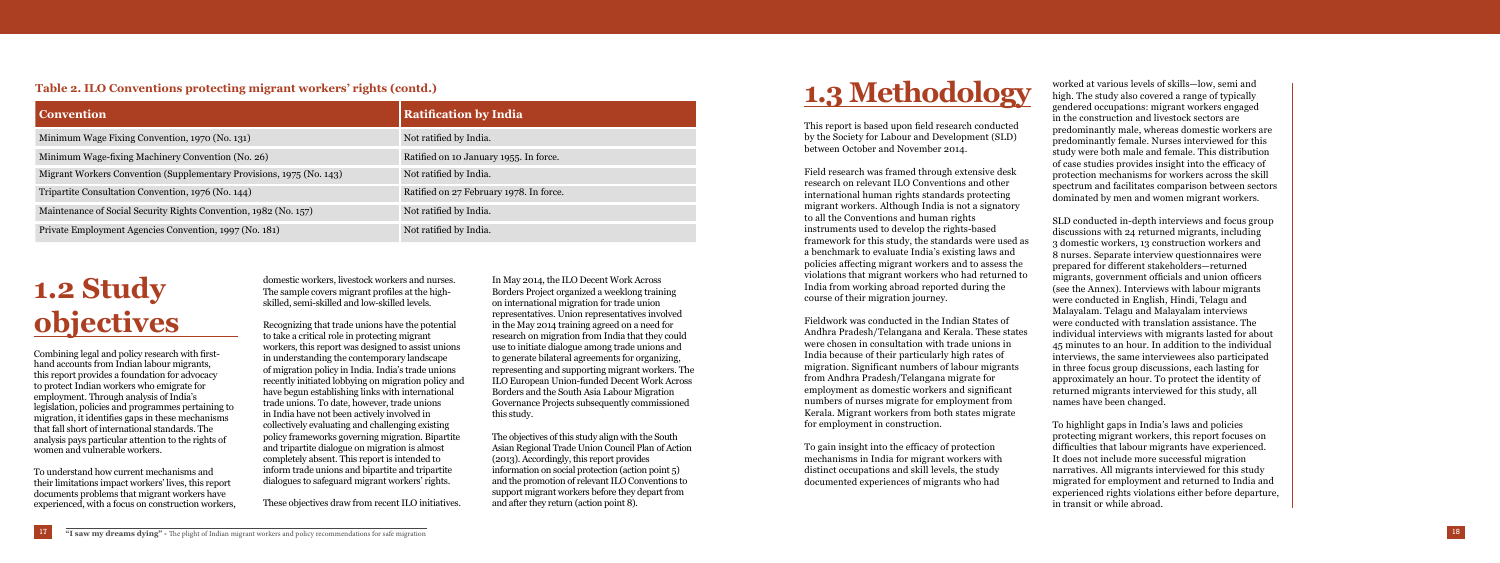20. The Right to Information Act, 2005 allows any citizen to request information from a "public authority" via a petition.

Returned labour migrants were located with help from local units of Indian national unions, including the Trade Union Coordination Committee, the Hind Mazdoor Sabha, the Bharatiya Mazdoor Sangh, the All India Trade Union Council and the Centre for Indian Trade Unions. These unions had a presence in the states selected for the study and could provide researchers with access to returned migrants. Other trade unions were also approached for assistance but they did not respond.

SLD also interviewed recruiting agents and doctors called upon to conduct the medical evaluations for migrant workers that are required for visa clearance. The three recruiting agents and two sub-agents interviewed for this study were located by information received from labour migrants in Kerala, interviews and online research. Two doctors were interviewed: one in Hyderabad and one in Kochi. These interviews lasted about 20 minutes each. The doctors and sub-agents interviewed in Kerala requested that their names be withheld. Interviews with recruiting agents were conducted either in person or by phone.

Finally, SLD interviewed union representatives from the Migrant Rights Council, the Trade Union Coordination Committee, the United Nurses Association, Hind Mazdoor Sabha, Bharatiya Mazdoor Sangh, Centre for Indian Trade Unions, the Building and Woods Workers' International and the New Trade Union Initiative. The Migrant Rights Council, United Nurses Association and Building and Woods Workers' International interviewees were chosen because

they work with labour migrants going to Gulf countries. Qualitative data, revealing common themes emerging from the experiences of the interviewees, was contextualized through extensive secondary research, including data from ministries and unions, reports from national and international organizations addressing labour migration, human rights reports, academic papers and Right to Information petitions.<sup>20</sup> All conversions from Indian rupees (INR) to US dollars were done based upon the average conversion rate for the year in questi on.

In formulating the recommendations for this report, SLD consulted migration experts from the Centre for Development Studies in Kerala, a leading institute researching international migration from India to Gulf countries.

Finally, recommendations were refined with input and feedback from trade union participants during a November 2014 workshop on Validation of Research and Strategy Setting on International Migration in Hyderabad, India. Thirty participants, including representatives from all 12 central unions, the United Nurses Association and the New Trade Union Initiative, attended. Sessions facilitated by ILO and Friedrich-Eber- Stiftung included presentation of findings and recommendations by SLD; review of findings from *Exploited Dreams: Dispatches from Indian Migrant Workers in Saudi Arabia* by Amnesty International; and discussion of strategies with global unions engaged in advancing migrant workers' rights.



# **1.4 Limitations**

This study had five significant limitations. First, due to the focus on India's role in protecting Indian migrant workers, the primary research for this study was conducted within India. Thus, it does not include first-hand perspectives from employers in destination countries or from migrants still overseas.

Second, this study focused on central government policies in India and did not take into account state government policies or the interaction between central and state policies that impact labour migrants.

Third, the geographic and sector-specific selection of labour migrants to participate in this study was constrained. Due to the focus of ILO activities and current project geographies, this study centred on the experiences of Indian workers who migrate for employment to Gulf countries and Europe. Indian labour migrants also, however, routinely migrate to Australia, Canada, the United States and South-East Asian countries, including Singapore and Thailand. Gulf countries and Europe were chosen because of the continuity in migration to those regions within the past three decades, the migration of low-skilled, semi-skilled and high-skilled Indian workers to those regions and the heavy migration to those regions from other South Asian countries.

Fourth, interviews with returned labour migrants were conducted exclusively in Kerala and Andhra Pradesh/ Telangana. Although these states were chosen based upon particular demographics of labour migrants, they do not represent the spectrum of labour migration from India to the Gulf countries and Europe. The Indian States of Punjab, Uttar Pradesh, Bihar, Rajasthan and Tamil Nadu

also have considerable populations of labour migrants but were not included in the study.

Finally, the study included workers who migrated for employment in the health care, domestic work, livestock and construction sectors. Indian migrants who worked in other common sectors, including teaching, driving, information technology and managerial and security positions, were not included. Although large numbers of labour migrants from India intentionally or unintentionally opt for irregular migration channels, the migrants interviewed for this study all migrated legally.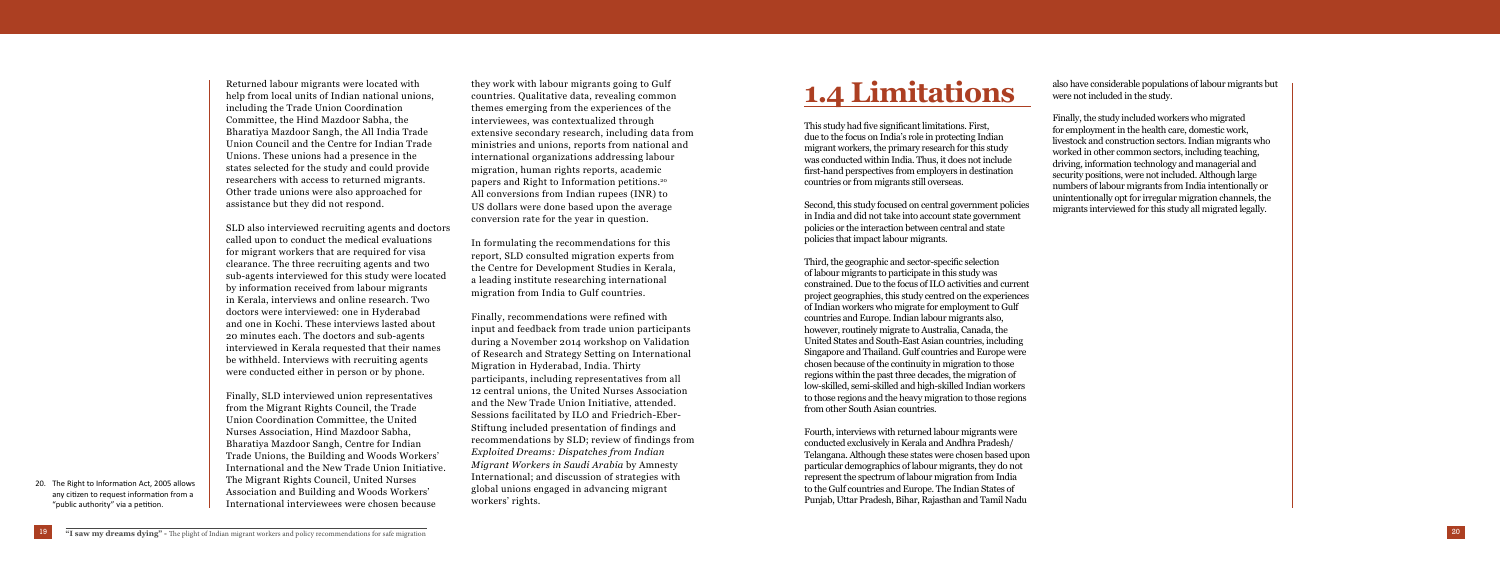India does not have comprehensive data on the number of migrants working overseas. Data published by the Ministry of Overseas Indian Affairs represents migrants who go through the emigration clearance system, which is limited to 17 destination countries, represents mostly first-time migrants and includes only migrants who require clearance on the basis of their education levels. This data reflects that from April 2014 to February 2015, a total of 738,327 workers emigrated from India through formal legal channels after obtaining their emigration clearance.<sup>21</sup>

# **International 2 migration from India**



# **2.1 Migration through formal channels**

The MOIA estimates that there are about 5 million Indians working overseas, with more than 90 per cent of them in a Gulf country or in South-East Asia. An estimated 4 million of these workers are employed in Gulf countries, the vast majority of whom are semi-skilled and low-skilled temporary workers. In 2009, the Gulf Research Centre estimated that low- and semi-skilled worker categories accounted for 65 percent of the Indian workers in member countries of the Gulf Cooperation Council, $22$  with construction workers comprising the single largest category of Indian workers.

According to MOIA figures, of the top-five destination countries, Saudi Arabia is the main destination for Indian labour migrants, followed by the United Arab Emirates and Oman (Table 3.1). The Indian States of Uttar Pradesh, Kerala, Andhra

- 21. Ministry of Overseas Indian Affairs, Lok Sabha, Starred Question No. 309, answered on 18 March 2015, Annex I, http://164.100.47.132/Annexture\_New/ lsq16/4/as309.htm [accessed 12 Apr 2015].
- 22. Gulf Research Centre, 2009.

#### The MOIA estimates that there are about 5 million Indians working overseas.

Pradesh, Bihar, Tamil Nadu, Rajasthan and Punjab had the largest number of international labour migrants in 2012 (Table 3.2).

### **Table 3.1. Migration figures from India for top-five destination**

# **countries, 2012**

**Country** 

Saudi Ara

United Ar

Oman

Oatar

**Malaysia** 

| ÿ           | Number of<br>migrants |
|-------------|-----------------------|
| bia         | 747 041               |
| ab Emirates | 357 503               |
|             | 141 138               |
|             | 63096                 |
|             | 21 241                |

Source: Ministry of Overseas Indian Affairs, 2013, p. 33.

#### **Table 3.2. Number of Indian emigrants requiring an emigration check, by state, 2012**

**State**

Uttar Prad

Andhra Pr

**Bihar** 

|       | Number of<br><b>ECR</b> category<br>emigrants |
|-------|-----------------------------------------------|
| lesh  | 191 341                                       |
| adesh | 92803                                         |
|       | 84 078                                        |

| Kerala     | 98 178  |
|------------|---------|
| Tamil Nadu | 78 18 5 |
| Rajasthan  | 50 295  |
| Punjab     | 37472   |

Note: ECR=emigration check required. Source: Ministry of Overseas Indian Affairs, 2013.

### **2.2 Migration through individual contacts and social networks**

India's regulations governing recruitment by agents and employers and prohibiting sub-agents from engaging in recruitment are limited in their ability to protect labour migrants because recruitment often takes place through informal social channels.

Even though some labour migrants interviewed by SLD reported learning about migration opportunities through newspapers and advertisements, $23$  many also reported learning about opportunities informally.24 As explained by labour migrants interviewed for this study, Indian workers overseas frequently manage to obtain or purchase visas from employers, sponsors

- 23. SLD interview with returned nurses in Kerala, 3–9 October 2014.
- 24. Ibid.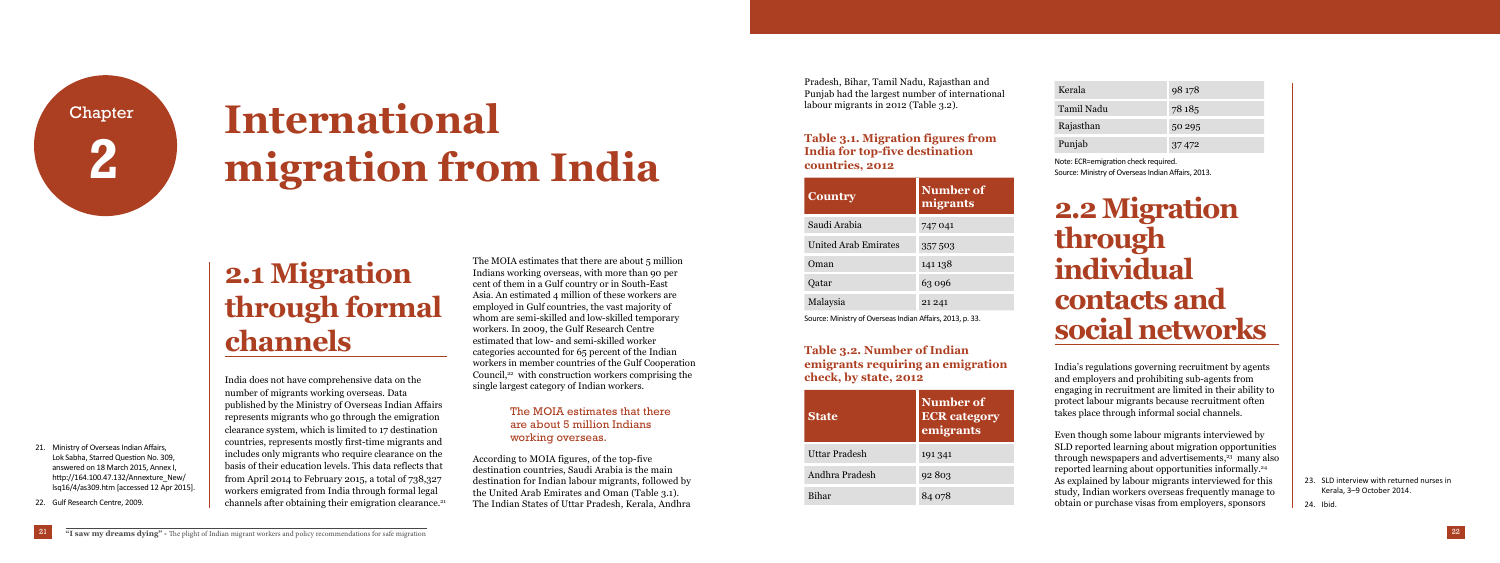In India, while the majority of male migrant workers are engaged in production and construction, the majority of females work in the service sector, as nurses, domestic workers, babysitters and nursing

aids.37

On recommendation of the National Commission for Women, the Indian Government restricted emigration of low-skilled women younger than 30 for overseas employment through a ban on migration for employment to any emigration check required (ECR) country.38 Although the Government justifies this policy as a measure to ensure women's security,39 the reasoning thinly veils structural discrimination in India's migration policy. As explained by Irudaya Rajan, Chair of the MOIA Research Unit on International Migration:

Setting a minimum age for women to migrate for domestic work, although perhaps done with the intention of protecting women from abuse, is a discriminatory practice that often prompts women to resort to irregular migration, rendering them more vulnerable to abuse, including precarious working conditions, low pay and exposure to violence and forced labour.<sup>41</sup>

*"The current institution for emigration governance in India is discriminatory against low-skilled emigrants from the country in general and low-skilled women emigrants in particular. The promise of protection as extended by the institution is seen as an alljustifying explanation that elides fundamental questions of citizenship."*<sup>40</sup>

Women who migrate for employment through informal migration channels are particularly

vulnerable to unprotected movement and human trafficking for the purpose of debt bondage, forced labour, sexual exploitation and forced marriage.<sup>42</sup> Women from castes considered to be low are particularly at risk.43 Between 2013 and 2014, MOIA received 1,033 cases of exploitation/harassment of women from the 17 ECR countries.44 Domestic workers are particularly susceptible to economic, physical, sexual and emotional abuse—including confinement, underpayment or non-payment of wages and a range of other abuses—because their living and working conditions are typically entirely dependent upon the personal relationship between the worker and the employer.45

Despite these vulnerabilities, women who migrate for employment are having a significant impact across India. Increasing flows of remittances from women workers to rural and urban areas across India transform women's lives and the lives of their families and communities. These contributions also affect subtle but important changes in the gender balance of power at the household and societal levels.46

- 25. Thimothy and Sasikumar, 2012, citing Irudaya Rajan, Varghese and Jayakumar, 2011.
- 26. Irudaya Rajan, Varghese and Jayakumar, 2010, p. 24.
- 27. Ibid., p. 25.
- 28. Ibid., p. 26.
- 29. Arokkiaraj ( 2015) citing Lok Sabha, Unstarred Question No. 1099, answered on 25 November 2009 by Shri Vyalar Ravi, MOIA).
- 30. SLD interview with returned nurse in Kozhikode District, Kerala, 9 October 2014.
- 31. SLD interview with returned worker in Mehaboob Nagar District, Telangana, 9 October 2014.
- 32. Ibid.
- 33. Calculated according to average Indian rupee–US dollar exchange rate in 2008.
- 34. SLD interview with returned worker in Mehaboob Nagar, Telangana, 9 October 2014.
- 35. Irudaya Rajan, Varghese and Jayakumar, 2010, p. 26.
- 36. Thimothy and Sasikumar, 2012, p. 24.

Around the globe, gender-differentiated demands for labour migration affect migration for female workers.<sup>36</sup>

and agents for their friends and relatives in India. Migration through these informal channels is also encouraged by the significant cost differential between formal and informal channels. For instance, the average cost of migration through a recruiting agent in India in 2007 was around US\$1,145, while the average cost of migration through networks of friends and relatives was around US\$570.<sup>25</sup>

Unauthorized recruiting agencies and individual agents also manage to obtain visas from foreign employers, agents and recruiting companies.<sup>26</sup> These unauthorized sub-agents also function as middlemen between registered foreign employers or recruiting agencies and prospective labour migrants.<sup>27</sup> Since unauthorized agents exist outside the regulatory framework, as part of networks that often also includes authorized recruiting agents, they are almost entirely unaccountable for illegal conduct. $^{28}$ Moreover, officials working in Protector of Emigrants offices in India have been found forging travel documents in connivance with unscrupulous recruiting agents.<sup>29</sup>

Contact with recruiters initiated through kinship or other social networks can provide migrants with a false sense of security that their rights and interests will be protected. For instance, as Jose John, a returned migrant in Kerala explained: *"It was a Christian agency, so I trusted them."* <sup>30</sup>

R. Rajan, who has no formal education and training, migrated for employment as a mason to Saudi Arabia after hearing about employment opportunities through a relative. He explained:

> *"I was working in Mumbai. One of my wife's relatives told me about going abroad. He said he knew the people who send people out for*

*work and he would arrange for me. He assured me that I was his responsibility and he would not let anything happen to me."* <sup>31</sup>

Relying upon these informal channels, R. Rajan never came into contact with any government office, did not complete any pre-departure training and did not sign a contract or agreement letter before departure.<sup>32</sup> In fact, when asked by SLD if he had any information about the agency to which he paid INR 180,000  $(US$425)$ <sup>33</sup> for a visa in 2008, R. Rajan responded that he did not know the name of the agent or the recruiting agency.<sup>34</sup> Without a contract or even basic information on the recruiter or agent, R. Rajan has few avenues to pursue accountability for abuses he experienced either during recruitment and in the destination country.

R. Rajan's experience is not unique. Of 654 prospective migrants who participated in a 2007 survey and reported that they were migrating through recruiting agents, 34.2 per cent said they used a registered recruitment agent, 46.8 per cent used an unregistered recruitment agent, and 19 per cent did not know whether the recruitment agent they used was registered or not.<sup>35</sup>

### **2.3 Gender and migration in India**

- 37. Percot and Nair, in Irudaya Rajan, Varghese and Jayakumar, eds., 2011, p. 195.
- 38. Ministry of Overseas Indian Affairs, Documents Required for Unskilled/ Women Workers (Individuals), http://moia.gov.in/services
- 39. Percot, supra note 34, pp. 225–226.
- 40. Ibid.
- 41. UN Human Rights Council, 2014.
- 42. Ramaseshan, 2012, p. 3.
- 43. Ibid.
- 44. Ministry of Overseas Indian Affairs, Lok Sabha, Unstarred Question No: 2312, answered on 5 February 2014 by Shri Vyalavar Ravi, MOIA.
- 45. Thimothy and Sasikumar, 2012, pp. 2, 5.
- 46. Ibid., p. 2.

Women who migrate for employment through informal migration channels are particularly vulnerable to unprotected movement and human trafficking for the purpose of debt bondage, forced labour, sexual exploitation and forced marriage.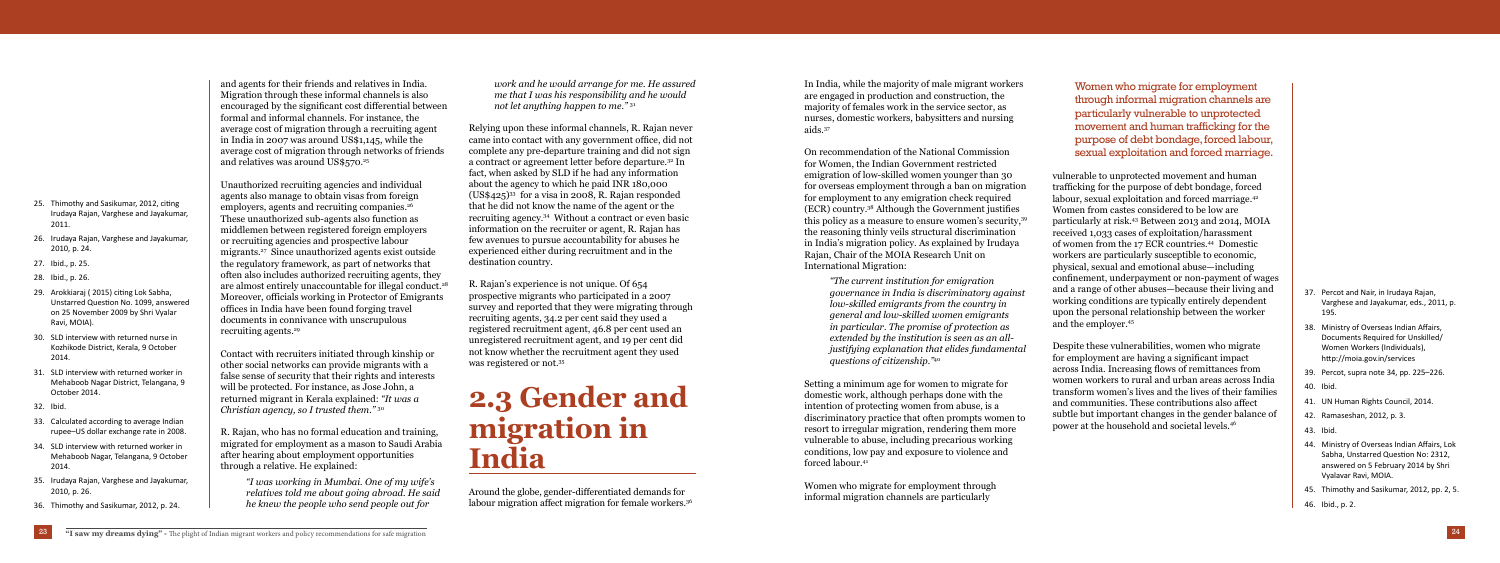# **Systems and procedures governing documented migration**



### **3.1 Institutions and actors involved in labour migration**

### **3.1.1 Ministry of Overseas Indian Affairs**

The Ministry of Overseas Indian Affairs was first established in May 2004 as the Ministry of Non-Resident Indians' Affairs and renamed in September 2004.<sup>47</sup>

In March 2006, the MOIA established an Emigration Policy Division to facilitate emigration.<sup>48</sup> The Division is charged with formulating policies for improving emigration management, proposing legislative changes and implementing emigration reforms and policies—including institutional changes in e-governance, welfare schemes for emigrants and bilateral and multilateral cooperation in international migration.<sup>49</sup>

Recognizing the vulnerability of Indian labour migrants, the MOIA articulates the importance of "a proactive policy to transform the emigration system

- 47. Ministry of Overseas Indian Affairs, "Overview", http://moia.gov.in/services. aspx?mainIbid=6 (accessed 10 Oct. 2014).
- 48. Ministry of Overseas Indian Affairs, "Emigration services: An overview", http://moia.gov.in/services. aspx?Ibid1=66&Ibidp=66&mainIbid=73 (accessed 10 Oct. 2014).
- 49. Ibid.

and empower the emigrants through systemic interventions at the bilateral as well as multilateral fronts."50 According to the MOIA website, proactive steps taken to achieve these policy objectives to date

include:51

- » initiating schemes for skill development and predeparture orientation for potential emigrants;
- » building a framework for on-site welfare
- » drafting new emigration legislation to replace the Emigration Act, 1983 and Emigration Rules (Amendment 2009);
- » proposing memoranda of understanding with Gulf countries;
- 
- measures;
- » setting up Overseas Indian Centres to coordinate on-site welfare;
- » replicating good practices from other countries;
- » revamping the recruitment system to make it more accountable; and
- » establishing the Indian Council for Overseas Employment to advise the Government on overseas employment matters and develop strategies and good practices in migration management through research.

The Indian Council for Overseas Employment was later converted to the India Centre for Migration, which is mandated to promote overseas employment, better protect the welfare of overseas Indian workers and study emerging overseas employment opportunities.52

Objectives specifically targeted at protecting the rights of labour migrants emigrating from India include adapting training material developed by the ILO

and the International Organization for Migration, monitoring and analysing the problems that emigrant Indian workers and returned workers encountered, suggesting protective measures, and designing and providing specialized training facilities for emigrants in India and abroad. 53

### **3.1.2 Protectors of Emigrants and emigration officers**

Under the Emigration Act, the Protectors of Emigrants are to protect, aid and advise all emigrants and those who intend to emigrate; ensure compliance with the Act; inspect any conveyance suspected of transporting emigrants; 54 inquire into treatment received by emigrants during their journey, while residing in the destination country and while returning to India; and aid and advise emigrants who have returned to India. <sup>55</sup> Protectors of Emigrants also supervise officers in charge of emigration checkpoints within their jurisdiction. 56

According to Chapter XIII of the Customs Act, 1962, the Protector General of Emigrants, Protectors of Emigrants, customs officers and officers in charge of emigration checkpoints have the power to conduct searches, seizures and arrests. <sup>57</sup> This authority allows them to search and detain persons, vessels, aircrafts or any other conveyances; seize documents; and arrest or apprehend any person suspected of committing any offence under the Emigration Act. 58

The Protector General of Emigrants, Protectors of Emigrants and registering authorities are vested with

- 50. Ibid.
- 51. Ibid.
- 52. India Centre for Migration, http://moia.gov.in/services.aspx? IBID1=77&Ibid=m1&Ibidp=75&mainIbid=73.
- 53. Ibid.
- 54. Rule 4 of the Emigration Rules defines emigrant conveyance as, "Any conveyance, especially chartered, for conveyance of emigrants or employed generally for conveying emigrants exceeding two in number." Rule 6 of the Emigration Rules authorizes inspection of immigrant conveyance to detect unauthorized emigrants or obtain evidence at any time. The Protector of Emigrants may also require production of the registration certificate of the conveyance, logbook, and list of passengers, and take such other evidence and examine any person he may deem necessary. The Emigration Rules, 1983, SO 941(E), (as amended vide GSR 511(E), 9-7- 2009), Rules 4, 6.
- 55. Emigration Act, 1983, No. 31, Chapter II.
- 56. Ibid., Section 6(2). Section 6(1–3) also specifies that where necessary to prevent or check for contravention of the Emigration Act, the Central Government may, by notification, set up emigration checkpoints and appoint an officer of the Central Government or state government to be an officer in charge of an emigration checkpoint.
- 57. Emigration Act, supra note 21, Chapter VIII, Section 35.
- 58. Ibid., Chapter VIII, Section 35.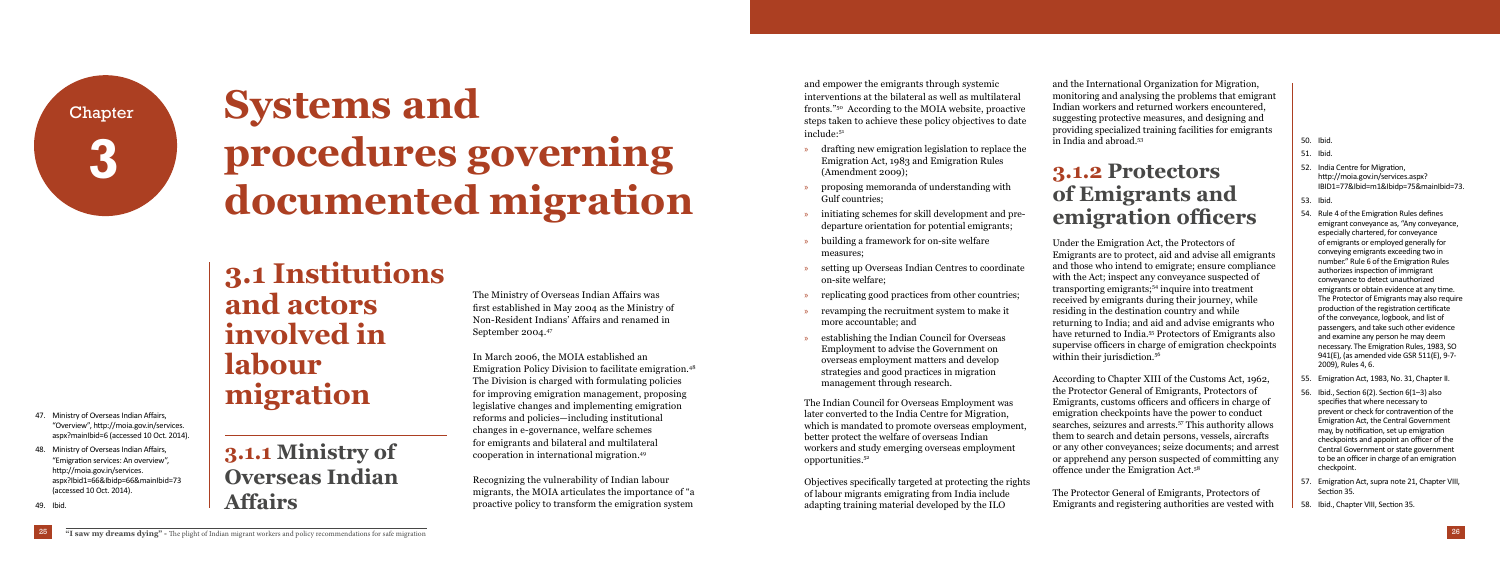Located in Dubai under the aegis of the Embassy of India, the Indian Workers Resource Centre responds to issues pertaining to the Indian workers residing in the United Arab Emirates. Its primary objective is to provide a 24-hour (seven days a week) helpline, conduct awareness classes and counselling programmes on legal, financial and social issues and to manage a shelter home for distressed migrants, including abandoned wives and domestic workers who flee their employers.<sup>66</sup>

### **Indian Workers Resource Centre**

The Indian Community Welfare Fund was set up in October 2009 to respond to Indian citizens in distress overseas, including Indian workers deceived by intermediaries in a host country, runaway domestic workers, victims of accidents, deserted spouses, detained Indian nationals and undocumented Indian workers.<sup>67</sup> The Welfare Fund scheme was extended to all Indian missions in March 2011 and, according to the MOIA, is currently administered in 45 countries. 68

More than 22,798 emigrants have benefited from the scheme in the past three years, with a total budget of INR500 million (US\$802,930) $^{69}$  allocated.<sup>70</sup> Services under the scheme include boarding and lodging, emergency medical care, legal assistance and support to establish and run Overseas Indian Associations and Overseas Indian Community-based welfare centres. The Indian Community Welfare Fund also makes funds available to repatriate the bodies of Indians who die overseas, pay penalties levied against Indian nationals for irregular stays in a destination country where the worker is not at fault and secure the release of Indian nationals from jails or detention centres. 71

### **3.1.4 E-Governance**

Under the ILO Migration for Employment Convention, 1949, ratifying States are required to provide migrant workers with accurate information on national policies, laws and regulations relating to migration, including the provision of interpretation services when necessary. 72 Consistent with these aims, India's e-Governance scheme was launched in 2014 to increase efficiency, transparency and accountability in the emigration system, facilitate legal emigration and prevent illegal emigration. 73

There are three Migrant Resource Centres in India, located in Kerala (at Kochi), Andhra Pradesh (at Hyderabad) and Haryana (at Panchkula). The primary objective of the centres is to disseminate information on legal and humane migration opportunities, the risks involved in irregular migration and job opportunities overseas, but it provides other important services as well (Table 4). $61$ 

The E-Governance in Emigration (e-migrate) Project involves digitizing the functions of the Protector of Emigrants offices and the Protector General of Emigrants Office; and linking recruiting agents, employers, immigration counters, Indian Missions abroad, insurance companies and state governments. It is intended to automate emigration clearance, computerize registration of recruitment agents and employer permits, dispense with discretion, mitigate harassment of emigrants and remove opportunity for corruption. 74 After full implementation, this system is also expected to provide tools and data for policy analysis, information dissemination and speedy grievance redress. 75

Established by the MOIA, the Overseas Workers Resource Centre functions to disseminate information on matters related to emigration; register, respond to and monitor complaints received from emigrant workers or Protectors of Emigrants; and provide a mechanism to address grievances.<sup>62</sup>

Located in New Delhi, the Overseas Workers Resource Centre operates a walk-in counselling centre and a toll-free hotline with information available in 11 Indian languages.63 According to the MOIA, the helpline numbers are publicized through multimedia awareness campaigns.64 The MOIA has also established an Overseas Workers Resource Centre in the United Arab Emirates.<sup>65</sup>

> The Online Grievance Monitoring System - MADAD - was launched in February 2015. It connects all Indian Missions. Previously, the MOIA was not able to resolve issues of migrant workers because they needed to be resolved by the Missions working under the Ministry of External Affairs. This portal attempts to resolve that conflict and provide timely assistance for registered grievances. 76

- 59. Chapter VIII, Section 37(2) and Chapter XXVI, section 195 of the Indian Code of Criminal Procedure, 1973.
- 60. Chapter VIII, Section 37(1) of the Indian Code of Criminal Procedure, 1973. See also the Emigration Rules, 1983, SO 941(E), 30-12-1983 (as amended vide GSR 511(E), 9-7-2009), Rule 24.
- 61. Migrant Resource Centre, Kochi, www. moia.gov.in/services.aspx?IBID1= 325&Ibid=m3&Ibidp=92&mainIbid= 73 (accessed 12 Feb. 2015).
- 62. Overseas Workers Resource Centre, www.owrc.in.
- 63. Ibid.
- 64. Ibid.
- 65. Ibid.

the same powers as a court under the Code of Civil Procedure, 1908.59 They can summon and enforce witness attendance, require discovery and documents, request public records from any court or office, receive evidence on affidavits and issue commissions to examine witnesses and documents.<sup>60</sup> Every proceeding before the Protector General of Emigrants constitutes a judicial proceeding, according to sections 193 and 228 of the Indian Penal Code.

### **3.1.3 Resources to support labour migrants**

### **Migrant Resource Centres**

#### **Table 4. Services provided by Migrant Resource Centres**

#### Walk-in counselling

Telephone helpline to disseminate information and redress grievances

Verification centre with information on recruiters, foreign employers, procedures and fees

Pre-departure visa and travel assistance, language training and cultural orientation

Referral centre to advise on where to go for documentation and certification

Network centre to coordinate outreach to migrants through NGOs and social partners

### **Overseas Workers Resource Centre**

- 66. See www.iwrcuae.in/Core-Objective.aspx (accessed on 12 March 2015
- 67. Government of India Ministry of Overseas Indian Affairs Emigration Policy Division, Revised Indian Community Welfare Fund (ICWF) Scheme in Indian Missions abroad, http://moia.gov.in/ writereaddata/pdf/revised\_icwf.pdf (accessed October 13, 2014), 1.3.
- 68. Ibid., 1.1.
- 69. Conversion based on April 12, 2015 conversion rates.
- 70. Ministry of Overseas Indian Affairs, Lok Sabha, Unstarred question 2326
- 71. Government of India Ministry of Overseas Indian Affairs Emigration Policy Division, Revised Indian Community Welfare Fund (ICWF) Scheme in Indian Missions abroad, http://moia.gov.in/ writereaddata/pdf/revised\_icwf.pdf (accessed 13 Oct 2014), 1.3
- 72. Migration for Employment Convention, 1949 (No. 97), Article 1(a) and Annex I, Article 6. Note: At the time of writing, India has not ratified Convention No. 97 and is therefore not formally bound to uphold its provisions. See ILO Normlex, Ratifications for India, www.ilo.org/dyn/ normlex/en/f?p=1000:11200:0::NO:1 1200:P11200\_COUNTRY\_IBID:102691.
- 73. Government of India Ministry of Overseas Indian Affairs, e-Governance, http://moia.gov.in/services.aspx? Ibid1=85&Ibid=m2&Ibidp= 85&mainIbid=73 (accessed 13 Oct 2014).
- 74. Ibid.
- 75. Ibid.
- 76. Ibid.

Located in New Delhi, the Overseas Workers Resource Centre operates a walk-in counselling centre and a toll-free hotline with information available in 11 Indian languages.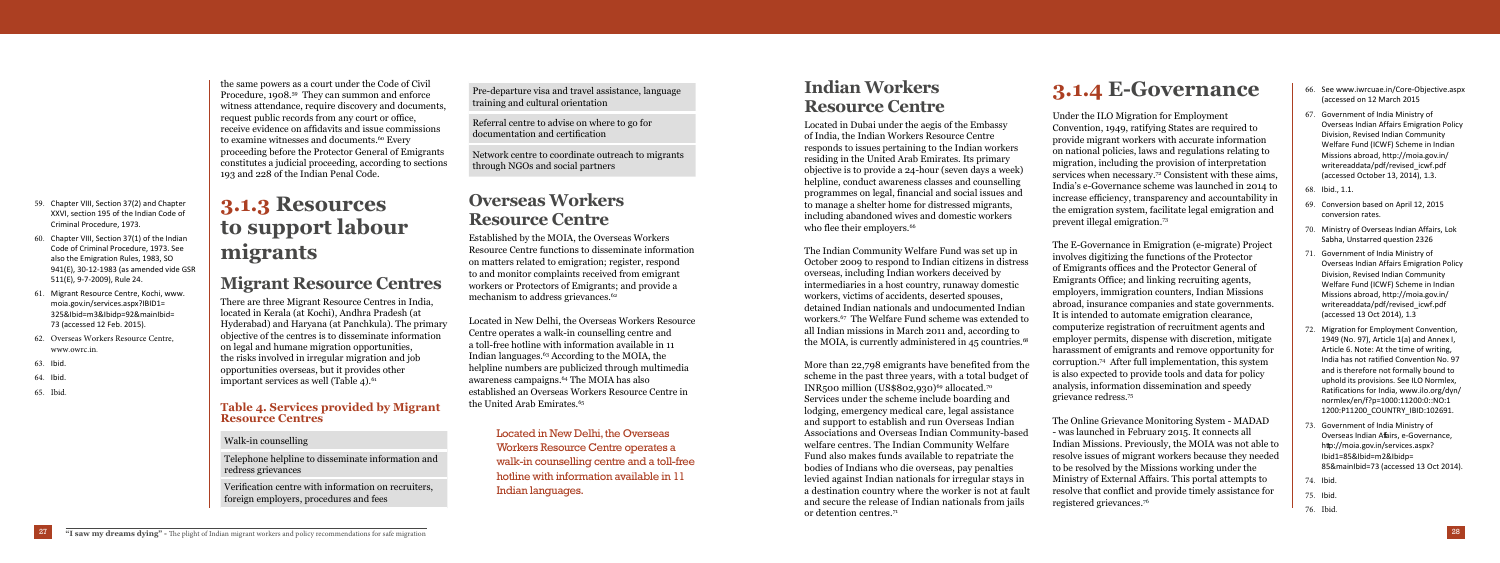#### 89. Ibid.

- 90. Under the Emigration Act, 1983, the central government has the authority to prohibit emigration to any country in the interests of the general public. Grounds include the sovereignty and integrity of India, the security of India, friendly relations with any other country, outbreak of epidemics, civil disturbances, outbreak of hostilities, civil war, civil commotion, environmental pollution, or circumstances in which due to the absence of diplomatic relations, India cannot protect emigrants from discrimination, maltreatment, and exploitation. Emigration Act, supra note 21, Chapter VIII, Section 30-31.
- 91. Ibid., Chapter V, Section 22(5).
- 92. Ibid., Chapter V, Section 23(1)(a)-(d).
- 93. Ibid., Chapter VII, Section 24(1)(a)-(g), 24(4).
- 94. Penalties include imprisonment for a term up to two years and a fine that may extend to two thousand rupees. Second or subsequent offences under the same provision are punishable with double the penalty. When an offense is committed by a company, in addition to the company, every person in charge or responsible at the time the offense was committed is liable for the offense. All offenses under the Emigration Act, 1983, moreover, are cognizable. Ibid., Chapter VII, Section 24(1)(a)-(g), 24(5), 25(1), 26.
- 95. Migration for Employment Convention, 1949 (No. 97), Annex I, Article 3(3)(b). Note: At the time of writing, India has not ratified Convention No. 97 and is therefore not formally bound to uphold its provisions. See ILO Normlex, Ratifications for India, www.ilo. org/dyn/normlex/en/f?p=1000:11200:0::NO:1120 0:P11200\_COUNTRY\_IBID:102691 (accessed 6 Oct 2014).
- 96. Emigration Act, supra note 21, Chapter III, Section 10. The terms and conditions of a registration certificate are set out in Rule 10 of the Emigration Rules, 1983. The Emigration Rules, 1983, SO 941(E), 30-12-1983 (as amended vide GSR 511(E), 9-7-2009), Rule 10.

documentation.89 If satisfied by the contents of the application, the Protector of Emigrants may authorize emigration or, alternately, require the recruiting agent or employer to correct the

application.

The Protector of Emigrants may reject an application for emigration only on the following

grounds:

- » the terms and conditions of employment proposed by the applicant are discriminatory or exploitative;
- » the employment involves work that is unlawful according to Indian laws, offends public policy interests or violates norms of human dignity and decency;
- 
- 
- » no provision or arrangement has been made for meeting the expenses of repatriation if the need arises.<sup>91</sup>
- » the applicant will have to live or work in substandard conditions;
- » the circumstances in the country where employment is proposed go against the interests of the applying person to migrate; <sup>90</sup>and/or

Under the Emigration Act and its Rules, recruitment from India to labour-receiving countries takes place through a multi-layer transnational network.<sup>80</sup>

Under the Emigration Act, orders from the Protector of Emigrants—whether rejecting applications for registration, requiring compliance with particular terms or conditions, calling for additional security or renewal by recruiting agents or employers, or denying emigration clearance in particular instances - are all subject to appeal.92

After obtaining permission to recruit, a recruiting agent is required to follow different procedures for migrants designated as "emigration check required" (ECR) passport holders and "emigration check not required" (ECNR) passport holders.<sup>83</sup> These categories are distinguished by the higher education status of the passport holder: under this classification scheme, labour migrants who have not matriculated from secondary school—usually those applicants working in the low-skilled and semi-skilled sectors are considered in need of additional protection and are designated as ECR.<sup>84</sup> In either instance, registered recruiting agents can submit applications for emigration clearance on behalf of their recruits.<sup>85</sup>

The Emigration Act prescribes penalties for facilitating emigration for employment that does not conform to the processes stipulated by the Act. Recruitment without valid certification by recruiting agents or employers, provision of false information or suppression of material information to labour migrants, collection of fees from an emigrant in excess of the limits prescribed under the Act and any other form of cheating are all subject to sanction.93 The Act also prescribes penalties for violating conditions governing emigration clearance set out by the Protector of Emigrants.94

# **Registration requirements for recruiting**

**agents** 

Consistent with the standards set forth by the ILO Migration for Employment Convention,95 India's Emigration Act requires recruiting agents to hold a valid certificate.96 To legally register

- 77. Emigration Act, supra note 21, Chapter II.
- 78. Ibid., Chapter I, Section 1(2).
- 79. Ibid., Chapter VIII, Section 42.
- 80. Rajan, supra note 3 at 4. 24.
- 81. Ibid.
- 82. Ibid., at 24 (citing Sections 16-21 of the Emigration Act, 1983 and Sections 11-14 of the Emigration Rules, 1983).
- 83. Ibid., at 20. Rajan argues that the creation of ECR/ECNR categories brings the former category under a protective regime while allowing the latter to emigrate freely.
- 84. Ibid.
- 85. Ibid.
- 86. Emigration Act, supra note 21, Chapter V, Section 22(1).
- 87. Under Rule 15 of the Emigration Rules, 1983, an employment agreement must provide for the following matters: (i) period of employment/place of employment; (ii) wages and other conditions of service; (iii) free food or food allowance provision; (iv) free accommodation; (v) provision in regard to disposal, or transportation to India, of dead body of the emigrants; (vi) working hours, overtime allowance, other working conditions, leave and social security benefits as per local labour laws; (vii) to-and-fro air-passage at the employers' cost; and (viii) mode of settlement of disputes. The Emigration Rules, 1983, SO 941(E), 30-12-1983 (as amended vide GSR 511(E), 9-7-2009), Rule 15(2)(i)-(viii).
- 88. Emigration Act, supra note 21, Chapter V, Section 22(3)(a)-(d).

# **3.2 Laws governing labour migration from India**

### **3.2.1 Emigration Act and Emigration Rules**

India regulates overseas labour migration through the Emigration Act and the Emigration Rules, 1983. The Emigration Act and its Rules, most recently amended in 2009, establish regulatory frameworks for emigration clearances and recruitment by agents and employers and define the role of the Protectors of Emigrants—the institutional body set up to advise and protect all migrants.77 The law extends to the whole of India and applies to Indian citizens outside the country.78 It does not apply to emigrants who are not citizens of India.79

Authorized recruitment is formally initiated when an overseas employer issues a Demand Letter specifying detailed labour requirements and a Power of Attorney authorizing a recruiting agent to recruit workers from India—both attested by the relevant Indian embassy.<sup>81</sup> With increasing frequency, however, this process is initiated informally by local recruiting agents or agencies. Upon inspection of these documents, the Protector of Emigrants grants a recruiting agent permission to carry out recruitment.<sup>82</sup>

### **Emigration clearance**

Under the Emigration Act, no citizen of India can legally emigrate without authorization from the Protector of Emigrants.<sup>86</sup> An application for emigration clearance may be made through the recruiting agent or the employer and requires the following elements: an authenticated copy of the employment agreement,<sup>87</sup> a payment receipt and a statement specifying how the costs of repatriation will be met if the applicant must return to India.<sup>88</sup> The Protector of Emigrants may also call for additional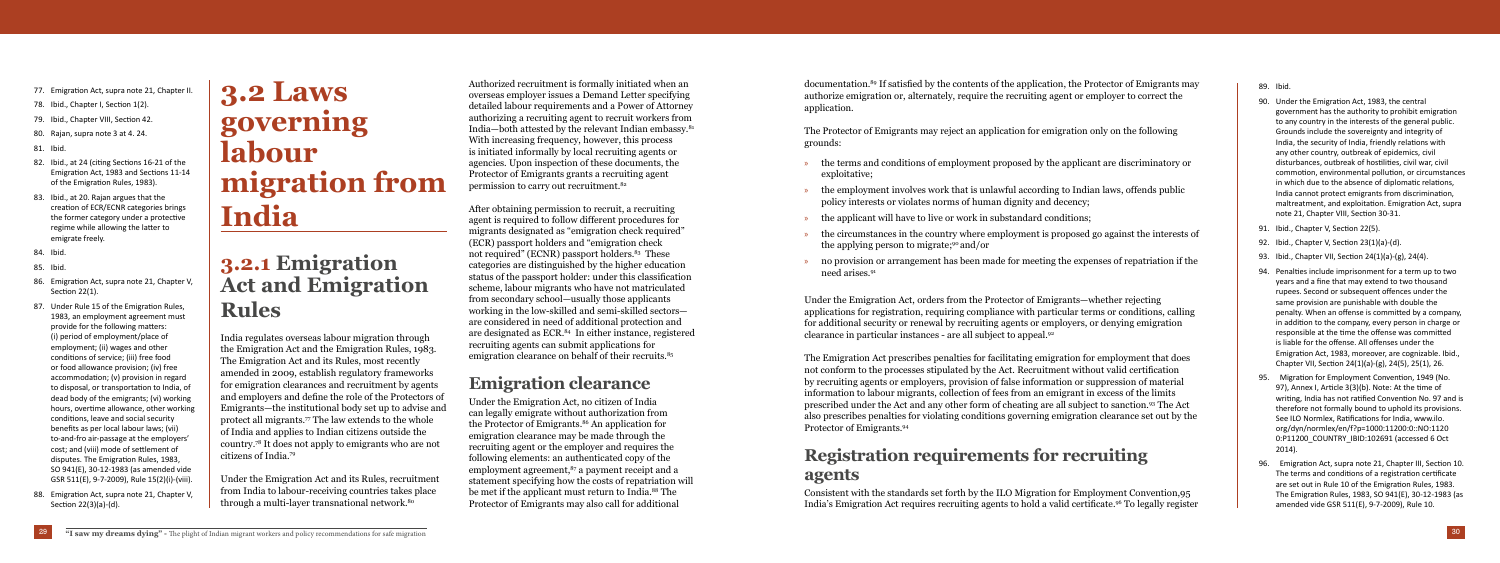31 **"I saw my dreams dying" -** The plight of Indian migrant workers and policy recommendations for safe migration 32

# **3.3 Bilateral and regional policies and agreements**

The MOIA has articulated a commitment to negotiating bilateral agreements with various countries to protect migrant workers' rights. This commitment is based on the principle that "protection of emigrants against exploitation and abuse is not possible in the absence of commitment of the government of the host country." <sup>105</sup> Accordingly, beginning in 2004, the MOIA has signed MOUs with major labour destination countries aimed at bilateral cooperation to protect and promote the welfare of Indian emigrants. 106

Social security agreements are designed to help workers by exempting them from social security contribution in the case of short-term contracts; establishing pension exportability in case of relocation to the home country or a third country; and totaling contribution periods. <sup>107</sup> At the time of writing, India had social security agreements

in force with the Republic of Korea, Hungary, France, Belgium, the Netherlands, Luxembourg and Switzerland. 108 India also has social security agreements that are not currently in force with Austria, Canada, Finland, Germany, Japan, Norway, Portugal and Sweden. 109

India has also signed a Labour Mobility Partnership with Denmark (not in force) <sup>110</sup> and MOUs with Bahrain, Jordan, Kuwait, Malaysia, Oman, Qatar, Saudi Arabia and the United Arab Emirates. 111

Despite these initiatives, however, a Migrant Forum in Asia study reviewing those MOUs failed to find any evidence that the MOUs and agreements on labour migration have contributed to improved governance of labour migration between India and the destination countries or have significantly improved the protection of low-skilled Indian workers in the Gulf countries or Malaysia. <sup>112</sup> The study attributes these findings to the substance of most MOUs, which contain only general provisions and leave out major issues of governance and protection. However, India signed a landmark MOU with Saudi Arabia in 2014 aimed specifically at protecting the rights of Indian domestic workers. The MOU is noteworthy in establishing a standard employment contract and a mechanism to provide 24-hour assistance to domestic workers in distress.

In addition to bilateral agreements, India engages in the Colombo Process, a regional multilateral initiative launched by Asian labour-sending countries in 2003. <sup>113</sup> The aim of the Colombo Process is to provide a forum to share experiences, lessons and good practices on overseas employment, consult on issues impacting labour migrants in origin and destination countries, propose practical solutions for the

- 97. The central government may appoint the Protector General of Emigrants, or any officer of a higher rank, to be the registering authority for the purpose of registering recruiting agents under the Emigration Act, 1983. Ibid., Chapter III, Section 9.
- 98. The rules governing the nature of the office premises that must be maintained by a recruiting agent are set forth in Rule 10(xv)(a)-(f) of the Emigration Rules, 1983. The Emigration Rules, supra note 29, Rule 10(xv)  $(a)-(f)$ .
- 99. Emigration Act, supra note 21, Chapter III, Section 11. The procedure governing application for registration as a recruiting agent is set forth in Rule 7 of the Emigration Rules, 1983. The Emigration Rules, supra note 29, Rule 7.
- 100. Emigration Act, 1983, supra note 21, Chapter III, Section 11. Provisions governing security and return of security are set forth in Chapter VIII, Section 33 and 34 of the Emigration Act, 1983.
- 101. Terms and conditions of the certificate are set forth in Rule 10 of the Emigration Rules, 1983. The Emigration Rules, supra note 29, Rule 9.
- 102. Emigration Act, supra note 21, Chapter III, Section 12(c). Details of the records required are set forth in Rule 10(ix)(a)-(k) of the Emigration Rules, 1983. The Emigration Rules, 1983, supra note 29, 10(ix)(a)-(k).
- 103. A recruitment certificate is subject to cancellation or suspension due to the manner in which the certificate holder carries on business, deterioration in financial position, change in the facilities for recruitment or determination that the certificate holder is not fit to continue holding a certificate. A certificate can also be cancelled if it is used to recruit emigrants for purposes prejudicial to the interests of India or for purposes contrary to public policy, or for any offense involving moral turpitude, violations of the Emigration Act, 1983, or any other law relating to passports, foreign exchange, drugs, narcotics or smuggling. Certificates renewed on the basis of misrepresentation or suppression or any material fact, and violation of any of the terms and conditions of the certificate also constitute grounds for cancelling recruitment permits. Finally, certificates can be cancelled by the central government in the interest of foreign relations or in the interests of the general public. Ibid., Chapter III, Section 14(1)(a)-(g).
- 104. Ibid., p. 21-24 (citing the Constitution of India, Article 6 and the Immoral Traffic Prevention Act, 1956, Section 2(f))

#### Beginning in 2004, the MOIA has signed MOUs with major labour destination countries aimed at bilateral cooperation to protect and promote the welfare of Indian emigrants.

and receive a certificate,97 a recruitment agent must apply for registration by establishing financial soundness, trustworthiness, premises and facilities for recruitment<sup>98</sup> and previous recruitment experience.<sup>99</sup> A recruitment agent is also required to provide a security bond before receiving a certificate.100 A certificate of registration is valid only for a prescribed period of time but can be renewed.101

Recruiting agents who hold recruitment certificates are also required, under the Act, to maintain detailed records of financial transactions regarding the individuals they recruit or assist to emigrate, employers, contracts and any other arrangements in connection with recruitment.102 The registering authority is empowered to suspend or cancel the registration certificates of recruiting agents for violation of the terms or conditions of the certificate.103

The 2009 Amendment to the Emigration Act enhanced the regulation of recruiting agents by mandating that holders of recruitment certificates advertise employment terms accurately, refrain from inducement or misrepresentation and file copies of all advertisements for recruitment with the Protector General of Emigrants immediately after their publication or release. They must also provide details of employment, including contract conditions, to the prospective emigrant before recruitment. In the country of employment, the recruiting agent is required to ensure that migrants are properly received, that employers do not alter the contract of employment and that travel and employment documents are renewed in a timely fashion and remain in the custody of the migrant worker.

### **3.2.2 Immoral Traffic Prevention Act**

India's Constitution prohibits trafficking and forced labour, and the Immoral Traffic Prevention Act, 1956 is intended to combat trafficking and child sexual abuse.<sup>104</sup> Section 370 of the recently enacted Criminal Law (Amendment) Act (in 2013) uses the same definition of trafficking as the United Nations Palermo Protocol. The provision on trafficking under the Indian Penal Code can be used to prosecute traffickers in a range of contexts beyond trafficking for sexual exploitation, including exploitation in brick kilns, rice mills, farms, embroidery factories, mines, stone quarries, homes and carpet factories.

- 105. Government of India Ministry of Overseas Indian Affairs, Bilateral Co-operation for Protection and Welfare of Emigrants, http://moia.gov.in/services. aspx?Ibid1=92&Ibid=m3&Ibidp =92&mainIbid=73 (accessed 13 Oct 2014).
- 106. Ibid.
- 107. Government of India Ministry of Overseas Indian Affairs, Bilateral Agreements, http://moia.gov.in/services. aspx?Ibid1=92&Ibid=m3&Ibidp=92& mainIbid=73 (accessed 13 Oct 2014).
- 108. Government of India Ministry of Overseas Indian Affairs, Social Security Agreements, http://moia.gov.in/services. aspx?Ibid1=92&Ibid=m3&Ibidp=92& mainIbid=73 (accessed 13 Oct 2014).
- 109. Ibid.
- 110. Ibid.
- 111. Ibid.
- 112. Piyasri Wickramasekara, Something is better than nothing: Enhancing the Protection of Indian Migrant workers through Bilateral Agreements and Memoranda of Understanding, Migrant Forum in Asia, 2012.
- 113. The Colombo Process is the short name for the Ministerial Consultation on Overseas Employment and Contractual Labour for Countries of Origin in Asia.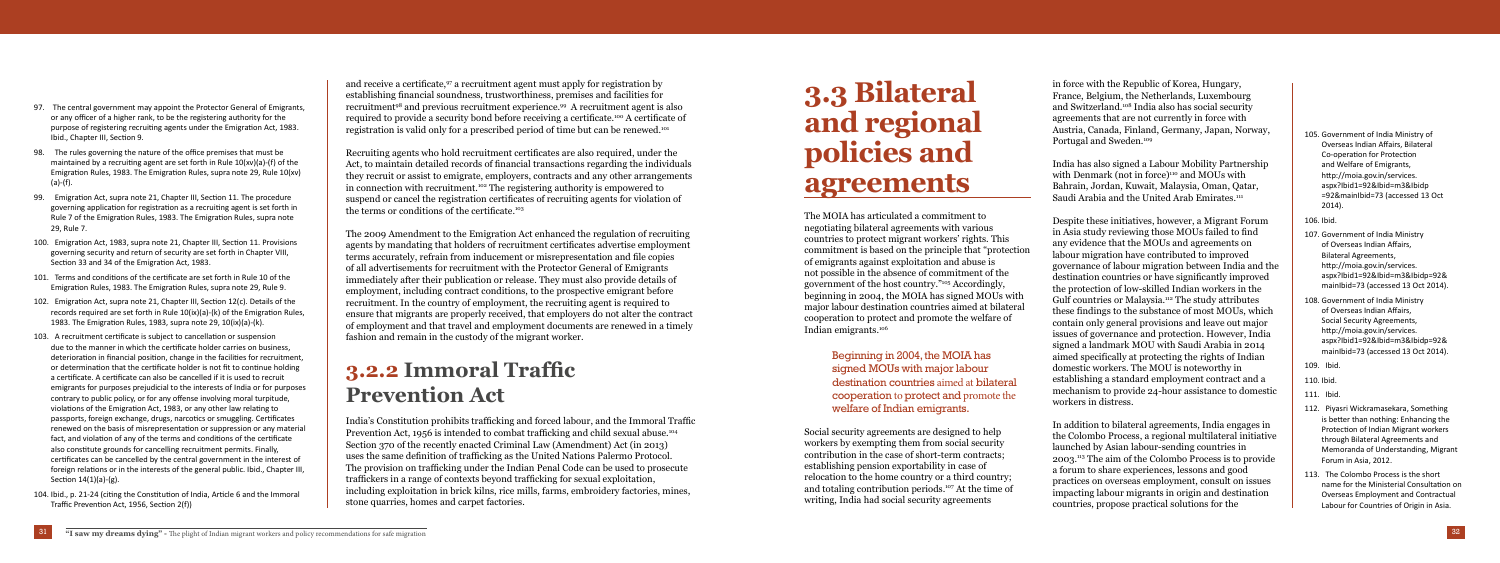# **Chapter**

From April 2014 to February 2015, the labour outflow from India in just the emigration check required category was 738,327 workers—an increase of 96,971 from 2011. With millions of people working overseas and as the country with the largest remittance value in the world, India should work towards establishing a migration policy for protecting Indian labour migrants that is based upon international human rights standards.

Although countries have the sovereign right to develop their own policies to manage labour migration, international labour standards, instruments and guidelines should inform these policies so that they are coherent, effective and fair. According to ILO standards, migration policy should be developed through social dialogue, in consultation with workers' and employers' representatives; and cohere with employment and other national policies. Migration policy should promote decent, productive and freely chosen work

In 2014, the eighteenth summit of the South Asian Association for Regional Cooperation included migration on the agenda. Member States agreed to collaborate and cooperate on safe, orderly and responsible management of labour migration from South Asia to ensure the safety, security and wellbeing of migrant workers in destination countries outside the region.<sup>116</sup>

for all, within and outside India, so that migration is a choice rather than an imperative for vulnerable workers. With reference to international standards, this chapter documents abuses that labour migrants have experienced prior to departure from India, during transit or within destination countries.

#### 114. Ibid. 115. Ibid.

- 116. South Asian Association for Regional Cooperation, Press Releases, 18th SAARC Summit Declaration, Nov. 27, 2014, www.saarc-sec.org/press-releases/18th-SAARC-Summit-Declaration/121/ (accessed 11 Apr 2015).
- 117. Global Forum on Migration and Development, The GFMD Process, http:// www.gfmd.org/process (accessed 11 Apr 2015).
- 118. Thimothy and Sasikumar, 2012, citing Global Forum on Migration and Development, 2008, p. 50.

The Global Forum developed a Compendium of Good Practice Policy Elements in Bilateral Temporary Labour Agreements. Elements relevant to bilateral treaties on contract migration include:<sup>118</sup>

well-being of vulnerable overseas workers and review and monitor implementation of recommendations.<sup>114</sup> The 11 member countries of origin are Afghanistan, Bangladesh, China, India, Indonesia, Nepal, Pakistan, the Philippines, Sri Lanka, Thailand and Viet Nam; and the eight member countries of destination are Bahrain, Italy, Kuwait, Malaysia, Qatar, Republic of Korea, Saudi Arabia and the United Arab Emirates.115 In 2011, the Dhaka Declaration recommended addressing the needs and concerns of vulnerable groups of migrant workers, especially women, domestic workers and low-skilled and low-wage workers.

India also participated in the Global Forum on Migration and Development, a state-led, voluntary, non-binding and informal consultative process open to all United Nations member States and observer States. The Global Forum aimed to address the multidimensional aspects, opportunities and challenges related to international migration

and its links to development. It brought together government representatives from across regions to promote dialogue, cooperation and partnership and generate practical, action-oriented outcomes.<sup>117</sup>

- » sharing information on work opportunities and meeting the demand for and supply of workers;
- » enabling equal access to women in employment;
- » addressing irregular migration with arrangements for legal migration opportunities as one option to discourage irregular migration;
- » integrating monitoring and evaluation of migration process by both countries;
- » providing pre-departure language training, integration and cultural orientation;
- » promoting cooperation among countries of origin and destination to protect migrant workers in countries of destination;
- » facilitating possibilities for repeat migration;
- » providing social security and health benefits;
- » promoting immigrant rights in the societies of destination countries;
- » providing easy access to financial systems and enhancing financial transfers;
- » guaranteeing fair work and wage conditions; and
- » informing workers of legal migration opportunities and their rights and obligations.

In 2011, the Dhaka Declaration recommended addressing the needs and concerns of vulnerable groups of migrant workers, especially women, domestic workers and low-skilled and low-wage workers.

> According to ILO standards, migration policy should be developed through social dialogue, in consultation with workers'and employers' representatives; and cohere with employment and other national policies. Migration policy should promote decent, productive and freely chosen work for all within and outside India so that migration is a choice rather than an imperative for vulnerable workers.

# **Difficulties in the <sup>4</sup> migration journey**

- 119. Ministry of Overseas Indian Affairs, 2013, p. 10.
- 120. Migration for Employment Convention (Revised), 1949 (No. 97) Art 1(a); Migration for Employment Recommendation (Revised), 1949 (No. 86); Migrant Workers (Supplementary Provisions) Convention, 1975 (No. 143); Migrant Workers Recommendation, 1975 (No. 151); Employment Policy Convention, 1964 (No. 122).
- 121. ILO Convention No. 143 (Arts. 2.2, 4, 7, 12(a), 12(e) and 14(b)); ILO Convention No. 144, Recommendation No. 86 (Paragraphs 4.2 and 19); Recommendation No. 151 (Paragraphs. 4, 6(b), 7(1), 9, 14, 25(2) and 29.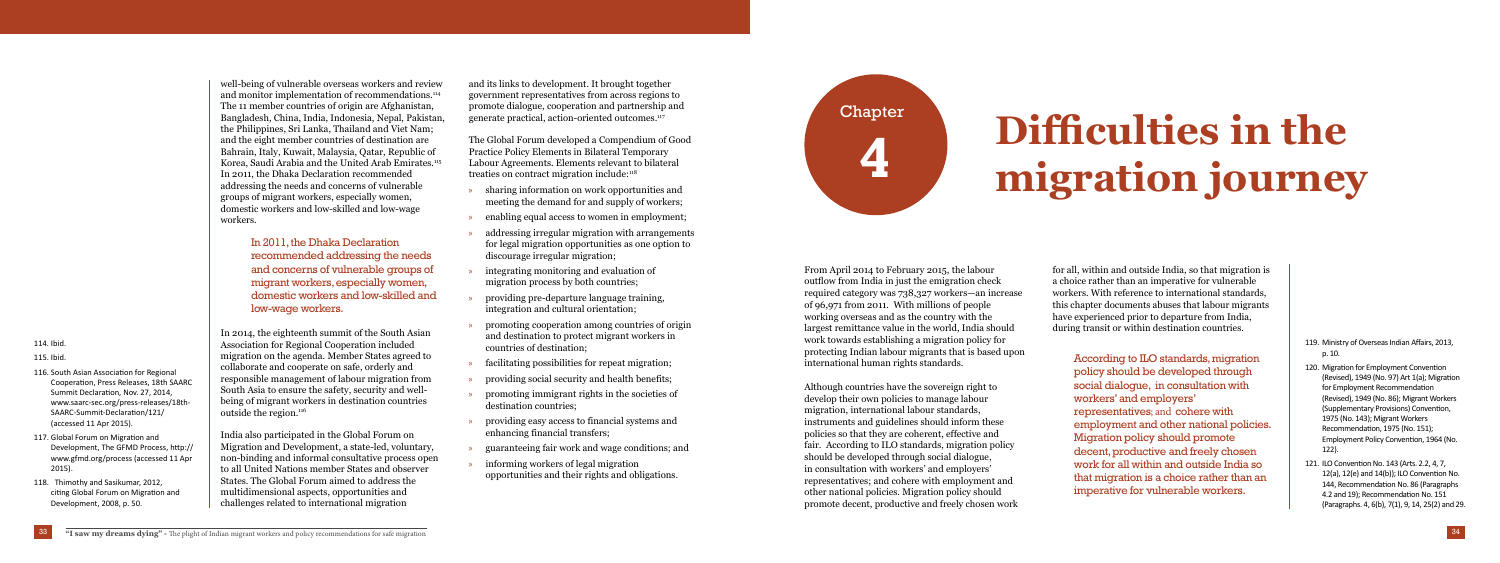122. Paoletti et al., 2014, p. 18.

- 123. Conversion based on average conversion rate for 2012 (INR55.91=US\$1).
- 124. SLD interview with returned worker in Mehaboob Nagar, Telangana, 7 October 2014.
- 125. SLD interview with returned worker in Hyderabad, 10 October 2014.
- 126. Ministry of Overseas Indian Affairs, Lok Sabha, Starred Question No. 309, answered on 18 March 2015, Annex I, http://164.100.47.132/Annexture\_New/ lsq16/4/as309.htm (accessed 12 April 2015).

### **4.1 Pre-departure**

#### **International standard**

For example, P. Raju, a 35-year-old worker who migrated to Saudi Arabia for employment as a construction worker in 2012, told SLD that the recruiting agent promised INR40,000  $(US$715)^{123}$ per month. But upon reaching Saudi Arabia, he was not paid for the entire first year.<sup>124</sup> Similarly, R. Keshav reported being misinformed by a recruiting agent about the nature of work he would perform. He migrated to Kuwait to work as an agricultural labourer but upon arrival was made to work as a cleaner.<sup>125</sup>

Regulate and supervise the activities of private agencies. (ILO Conventions No. 97, Annex I, Article 5(1) and No. 181, Article 8(1))

For many Indian migrant workers, the conditions that give rise to exploitation begin in India. At the predeparture phase of migration, Indian migrant workers who pursue employment through recruitment agents are at risk of deception and exploitation. They may be subjected to misrepresentation of the nature and terms of work available, overcharged on recruitment fees, face delayed or cancelled departures and receive incorrect pre-departure documents.<sup>122</sup> Labour migrants may also be misled about the wages, working conditions and hours of work they will be required to perform.

Recognizing that for many labour migrants the conditions that make them susceptible to abuses begin in their home countries, ILO Conventions set forth

brokers, travel agents and recruiting agents; $127$ regulate foreign education agents; and require all labour migrants to pay fixed emigration clearance and mandatory medical testing fees directly to the Protector of Emigrants. In addition and in consultation with organizations representing workers and employers, the Government should prepare a standard rate for the services provided by recruitment agencies and work towards a non-fee payment structure.

standards governing the pre-departure phase of the migration process. These standards explicitly address the conduct of individual brokers and recruiting agents. Under the Migration for Employment Convention (No. 97), a private recruitment agency must be given prior authorization from a competent state authority and operate under conditions prescribed by domestic law or relevant international instruments. Competent authorities are called upon to supervise the activities of private agencies that

have been authorized to undertake recruitment. The Private Employment Agencies Convention (No. 181) requires States to adopt all necessary and appropriate measures, both within their jurisdiction and in collaboration with other States, to protect migrant workers who are recruited or placed by private employment agencies.

In 2015, the Ministry of Overseas Indian Affairs reported that there were 1,208 registered recruiting agents in the country across 19 states.<sup>126</sup> Although India's Emigration Act requires certification and legal registration of recruiting agents, these provisions fall short in their enforcement. To improve accountability in the regulation of recruitment, India should ratify ILO Convention No. 181 and put in place compliant regulations. These regulations should bring sub-agents under the ambit of regulation through clear terms of reference governing the relationship between visa

### **4.1.1 Deception regarding job conditions and entitlements**

#### **International standard**

Ensure that migrants receive employment contracts. (ILO Convention No. 97, Annex I, Article 5(1) and Recommendation No. 86, Paragraph 13)

Labour migrants interviewed by SLD recounted stories of exploitation by individual brokers and recruiting agents during the pre-departure phase of their migration journey. These included deception about the availability of work, the nature of employment, wages, working conditions and hours of work.

According to MOIA reports, these are not isolated incidents. The MOIA Annual Report, 2012–13 noted that recruitment agents forge attestations of employment documents.<sup>128</sup> The MOIA pre-departure manual for Yemen warns that Indian workers have often been misled by unscrupulous recruiting agents in India and sent to Yemen on visit visas without any proper employment contracts. 129

ILO Convention No. 97 requires States to ensure that migrants receive employment contracts. <sup>130</sup> Clear and agreed-upon expectations between labour migrants, recruiting agents and employers in the host country are integral to protecting the rights of migrant workers. Accordingly, the Government of India should supervise private agencies and employers to ensure that labour migrants receive employment contracts before their departure or in a reception centre upon arrival in a destination country. Contracts should contain conditions of work and remuneration information. Competent state authorities are required to ensure that these conditions are enforced and that penalties are applied for violations. Consistent with these standards, under India's Emigration Act, a certified recruiting agent is required to provide details of employment, including contract conditions, to all labour migrants.

Despite these legislative provisions, however, labour migrants often have no formal enforceable agreements with the agents or their employer. Of the 25 migrants interviewed for this study, 23 had not received any sort of formal contract. Without employment contracts, it is nearly impossible for

- 127. Emigration Act, supra note 21, Chapter III, Section 10. The terms and conditions of a registration certificate are set out in Rule 10. Emigration Rules, 1983, SO 941(E), 30-12-1983 (as amended vide GSR 511(E), 9-7-2009).
- 128. Ministry of Overseas Indian Affairs, 2013, p. 21.
- 129. Ministry of Overseas Indian Affairs, 2011.
- 130. Migration for Employment Convention, 1949 (No. 97), Annex I, Article 5(1) and Recommendation No. 86, Paragraph 13.

Recognizing that for many labour migrants the conditions that make them susceptible to abuses begin in their home countries, ILO Conventions set forth standards governing the pre-departure phase of the migration process.

> Contracts should contain conditions of work and remuneration information. Competent state authorities are required to ensure that these conditions are enforced and that penalties are applied for violations.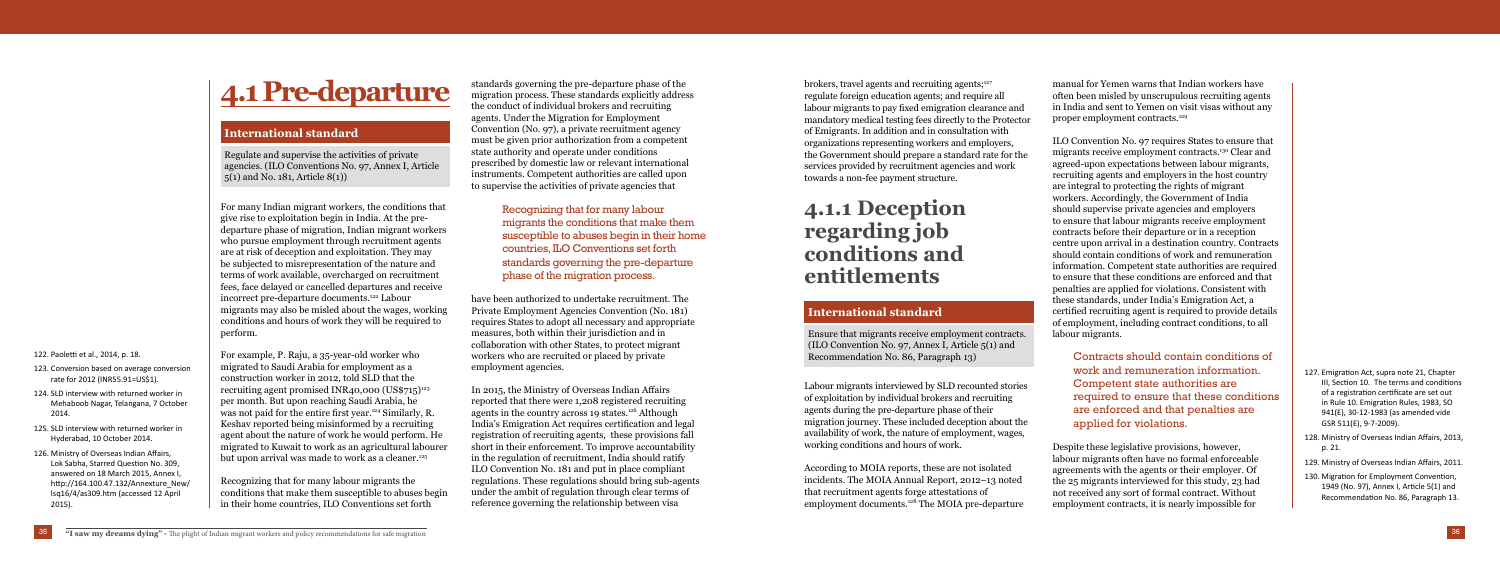- 131. SLD interview with returned worker in Hyderabad, 10 October 2014.
- 132. Private Employment Agencies Convention, 1997 (No. 181), Article 8 (1). India has not ratified the Private Employment Agencies Convention and is thus not formally bound to uphold its provisions. See ILO Normlex, C181- Private Employment Agencies Convention, 1997 (No. 181), http:// www.ilo.org/dyn/normlex/en/f?p=NOR MLEXPUB:11310:0::NO:11310:P11310\_ INSTRUMENT\_IBID:312326:NO (accessed 6 Oct. 2014).
- 133. Emigration Rules, SO 941(E), 30-12-1983 (as amended vide GSR 511(E), 9-7-2009), Rule 10(xiv)(a)-(h). Recruiting agents are also required to file copies of all advertisements to the Protector General of Emigrants immediately after their publication or release.
- 134. Emigration Act, No. 31 of 1983, 10-9- 1983, Chapter III, Section 12(b), 13. The rules governing the period of validity for a certificate and the process for renewal are set forth in Rule 9. Emigration Rules, SO 941(E), 30-12-1983 (as amended vide GSR 511(E), 9-7-2009).
- 135. SLD interview with returned nurse in Kerala, 5 October 2014.
- 136. Conversion based on average conversion rate for 2012 (INR47.77=US\$1).
- 137. SLD interview with returned migrant in Ernakulam, Kerala, 3 October 2014.

138. Ibid.

139. Ibid.

migrant workers to seek redress in instances of rights violations. As one returned worker in Hyderabad pointed out: *"I did not sign a contract or agreement letter before departure".*<sup>131</sup>

#### **International standard**

Prohibit private employment agencies from engaging in fraudulent practices (ILO Convention No. 181, Article 8(1)) and take action against misleading propaganda (Recommendation No. 86, Annex, Article 2)

> When asked by SLD what information he had on the registration status of the recruiting agency, Rohit responded that he knew surprisingly little:

The Private Employment Agencies Convention (No. 181) requires states to penalize or prohibit agencies that engage in fraudulent practices.132 Under India's Emigration Act, registered agents are only permitted to issue advertisements that are genuine and factually correct and are required to refrain from any inducement or misrepresentation.<sup>133</sup> To prohibit unregistered recruitment, the Emigration Act also prohibits employment of sub-agents.134 Despite the prohibition of fraudulent practices, labour migrants routinely pay hefty fees to recruiting agents without receiving the benefits they were promised.

Migrants interviewed by SLD reported that upon arrival in destination countries, they did not get the support they were promised by the recruiting agent or agency. For instance, Ajay, a 30-year-old nurse from Kerala who migrated to the United Kingdom for employment in 2010 with the assistance of a Keralabased recruiting agency, explained:

> *"I felt the agency had cheated me. They promised that they had representatives in the*

*UK that would assist me to find a job. But once I reached the UK, the agency didn't contact me. I tried to contact them for two months. They said they didn't have a representative in the UK and that their job ended once I reached the host country. I struggled for eight months to get a part-time job."*<sup>135</sup> 

Rohit, 30 years old, also migrated to the United Kingdom seeking employment as a nurse. He paid  $INR450,000 (US\$  $9,419)$ <sup>136</sup> to a recruiting agency in Ernakulum, Kerala to cover his visa processing, admission and subsequent employment placement.<sup>137</sup> But upon arrival, he was left to fend for himself:

> *"I went to the UK in October 2010 to do a oneyear diploma course in health and social care. After that I planned to stay back and work for two years. The agency promised me that during the stay-back period I could find a sponsor or work visa that would help me convert my stay-back period into a permanent residence. The agency didn't help me to get my permanent residency. I got no assistance, not even for finding a part-time job."*<sup>138</sup>

> *"I didn't have any idea about the registration status of the agency. I never thought to check any government website about the registration status of the visa procedure. I just learned about this agency through some friends. I was cheated by the agency. The course fees only accounted for half the amount they charged me—and the agency received commission from the college for my admission."*<sup>139</sup>

Like Rohit, Geeta received false promises from a Kerala-based recruiting agency that she learned about through a newspaper advertisement. Geeta paid  $INR450,000 (US$9,419)<sup>140</sup>$  for the work visa, airfare and the cost of a three-month German language course in Georgia. Then in March 2008, she left for Georgia from the Cochin Airport with a group of 41 nurses from Kerala."<sup>141</sup> Two months passed and the interviews did not start as promised. At that point, half of the nurses demanded that they be given their visa to Germany or be returned to India. 142 In response, the agency paid for their flight home—none of them received a visa to Germany. <sup>143</sup> Geeta

explained:

*"In order to get a work visa for Germany, I was told by the agency to spend one year in Georgia so I could take a "bridging" or adaptation course and learn German. The agency said it would be much easier for me to migrate from Georgia to Germany. They promised me that they would arrange interviews with hospitals in Germany beginning in the second month I was in Georgia."*<sup>144</sup>

After three months, the nurses who remained in Georgia were given short-term work visas to Germany. But within three months, upon expiration of the short-term visa, they, too, returned to Kerala. Geeta and the group of nurses who returned from Kerala had no formal contract or avenue to recourse and therefore sought informal solutions:

> *"The agency claimed that they only promised a work visa and not a visa extension—so they said they had fulfilled the agreement. We didn't get any money back so we protested in front of the agency office and put pressure on them through political and religious leaders. We never approached the police because we had no contract."* <sup>145</sup>

To prevent deception regarding job conditions and entitlements, India should develop standard contracts as a part of MOUs with other countries. Additionally, the Government should establish e-contracts that can be filed with the MOIA e-governance procedures (accessible online) to prevent contract substitution in cases of breach.

### **4.1.2 Fees and costs levied by private employment agencies**

#### **International standard**

Prevent private employment agencies from charging fees or costs to workers (ILO Convention No. 181, Article 7(1–2) and Recommendation No. 86, Article 6 (4))

The Private Employment Agencies Convention (No. 181) calls for States to prevent private employment

- 140. Calculated according to average Indian rupee–US dollar exchange rate in March 2008.
- 141. SLD interview with returned nurse in Kozhikode District, Kerala, 9 October 2014.
- 142. Ibid.
- 143. Ibid.
- 144. SLD interview with returned nurse in Kozhikode district, Kerala, 9 October 2014.
- 145. Paoletti et al., 2014, p. 18.

To prevent deception regarding job conditions and entitlements, India should develop standard contracts as a part of MOUs with other countries. Additionally, the Government should establish e-contracts that can be filed with the MOIA e-governance procedures (accessible online) to prevent contract substitution in cases of breach.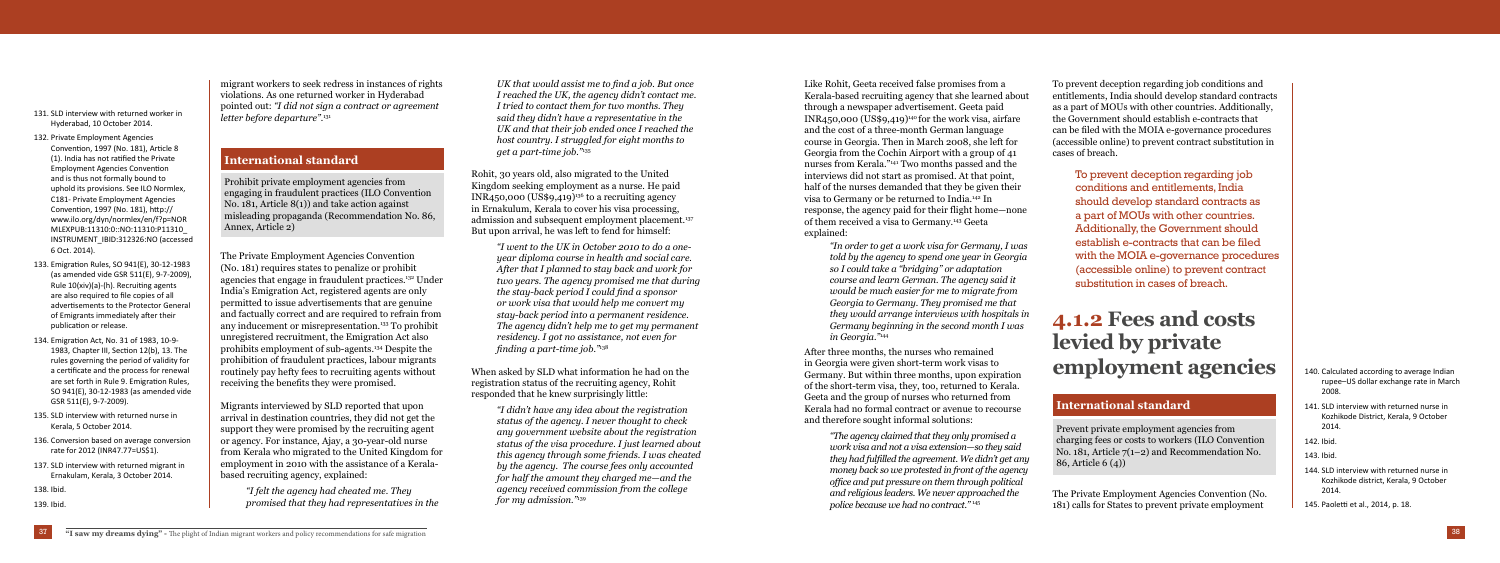146. Private Employment Agencies Convention, 1997 (No. 181), Article 7 (1–2).

- 147. Conversion based on average conversion rate for 2014 (INR63.47=US\$1).
- 148. Ministry of Overseas Indian Affairs, "Service charges payable to RAs", http://moia.gov.in/services.aspx? IBID1=122&Ibid=m9&Ibidp=120& mainIbid=73 (accessed 12 April 2015).
- 149. Conversion based on average conversion rate for 2012 (INR47.77=US\$1).
- 150. Migrant returnees interviewed for this study reported vastly divergent recruitment rates paid between 2008 and 2012. Due to the range of dates, the data collected by SLD does not facilitate a comprehensive assessment of rate ranges.
- 151. Migration for Employment Recommendation, 1949 (No. 86), Paragraph 5.
- 152. Ministry of Overseas Indian Affairs, "Emigration services: An overview", http://moia.gov.in/services. aspx?Ibid1=66&Ibidp=66&mainIbid =73 (accessed 10 Oct. 2014).
- 153. SLD call to helpline on 19 November 2014.

agencies from charging, directly or indirectly, in whole or in part, any fees or costs to workers, except when representatives or organizations of employers and workers authorize exceptions for particular services provided by agencies.146

> These four centres, however, are insufficient in number to meet the needs of more than 700,000 workers who migrate for employment each year from different parts of the country. In addition, support centres are not always located in the main sending states (Table 5). In recent years, for instance, although there has been a surge in migration from Uttar Pradesh and Bihar, Migrant Resource Centres have not been set up in either state. Although telephone helpline services are designed to provide access to information in 11 regional languages for labour migrants who may not be able to physically reach a centre, at the time of this study, the helpline services were only available in Hindi, English and Punjabi languages.<sup>153</sup>

Under India's Emigration Act and its Rules, however, recruiting agents are authorized to accept payments from emigrants as long as they issue receipts. To prevent exorbitant charges by recruitment agents, the Government has fixed an upper limit for services charged, at INR20,000 (US\$315), $147$  while prescribing that the service charge from the recruitment agency should be less than the wages for a 45-day period, based on what is offered in an employment contract.<sup>148</sup> Despite these attempts to regulate recruitment fees by authorizing payment to recruiting agents, the Emigration Act and its Rules violate ILO Convention No. 181.

All 25 returned migrants who were interviewed for this study had paid recruitment fees higher than the stipulated amounts. The high-skilled interviewees nurses, such as Rohit— paid INR 597,814  $(US$9,419)^{149}$  the highest reported among the sample group. The lowest amount reported by low-skilled construction workers was INR 80,000 (US\$1,260).150

### **4.1.3 Inadequate support to prepare for migration**

#### **International standard**

Facilitate the departure, journey and reception of migrants for employment (ILO Convention No. 97, Article 4 and Recommendation No. 86, Paragraph 5)

The ILO Migration for Employment Recommendation (No. 86) requires States to facilitate the departure journey and reception of migrants for employment.<sup>151</sup> As recognized by the MOIA, Indian labour migrants, with the likely exception of white-collar workers, are particularly vulnerable to exploitation, even more so because they are often unaware of laws and procedures in place to protect them.152

Four Migrant Resource Centres are insufficient in number to meet the needs of more than 700,000 workers who migrate for employment each year from different parts of the country.

The three Migrant Resource Centres active under the MOIA at the time of writing, along with the Overseas Workers Resource Centre in Delhi, are required to disseminate information on legal and humane migration opportunities and the risks involved in irregular migration.

To meet the need for support services for an increasing

number of labour migrants, some states, such as Rajasthan, are considering establishing Migrant Resource Centres with state funds. To facilitate access to the information migrants need to safeguard their rights, the MOIA should establish Migrant Resource Centres in each state and every city that has a major international airport.

### **Table 5. Availability of Migrant Resource Centres and Protector of Emigrants offices in the top-five labour sending states (by number of registered emigrants per state )**

| <b>State</b>   | 2010    | 2011    | 2012    | <b>POE</b> office | <b>MRC</b>     |
|----------------|---------|---------|---------|-------------------|----------------|
| Uttar Pradesh  | 747 041 | 140 826 | 191 341 | Yes               | N <sub>0</sub> |
| Kerala         | 357 503 | 86783   | 98 178  | Yes               | <b>Yes</b>     |
| Andhra Pradesh | 141 138 | 71589   | 92803   | Yes               | Yes            |
| Bihar          | 63 096  | 71438   | 84 078  | N <sub>0</sub>    | N <sub>0</sub> |
| Tamil Nadu     | 21 241  | 68732   | 78 185  | Yes               | N <sub>0</sub> |

Note: POE=Protector of Emigrants; MRC=Migrant Resource Centre.

Source: Ministry of Overseas Indian Affairs, Annual Report 2012-2013, Table B, pp. 54–55.

Finally, although the MOIA has initiated awareness campaigns since 2007, the thematic focus and investment in these campaigns is insufficient to fill the information void that leaves labour migrants particularly vulnerable. As shown in Table 6, the amount allocated for pre-departure orientation and skill upgrading of emigrant workers in 2013–14 was an alarmingly low US\$10,000—the smallest budget allotment of all MOIA schemes and programmes.

MOIA budget allocation reveals the Ministry's priorities. In total, Centres, Labour Mobility Partnerships, Legal Assistance to Women Facing Problems in Marriages and the Pre-departure Orientation

and Skill Upgrading of Emigrant Workers—programmes designed to help labour migrants—were allocated a combined budget of US\$4.85 million in 2013–14. By contrast, one Pravasi Bhartiya Divas event aimed at overseas citizens, diaspora communities and non-resident Indians received budgeting of US\$8 million.

#### MOIA budget allocation reveals the Ministry's priorities.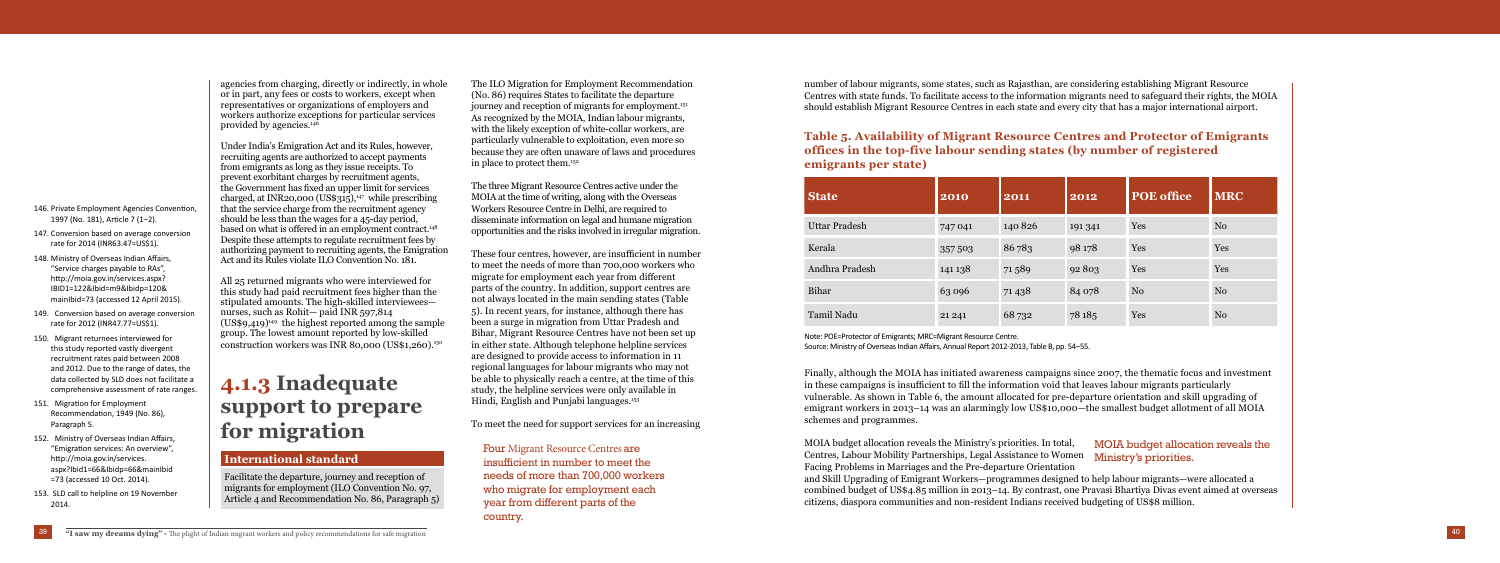#### **Table 6. MOIA budget allocation, by scheme, 2013–14**

| <b>MOIA</b> schemes                                                           | Actual<br>$2013 - 14$ | <b>Budget</b><br>estimate<br>$2013 - 14$ | <b>Revised</b><br>estimate<br>$2013 - 14$ | <b>Budget</b><br>estimate<br>$2014 - 15$ |
|-------------------------------------------------------------------------------|-----------------------|------------------------------------------|-------------------------------------------|------------------------------------------|
| <b>Labour Mobility Partnerships</b>                                           | 0.00                  | 0.05                                     | 0.00                                      | 0.05                                     |
| Pre-departure Orientation and Skill<br><b>Upgrading of Emigrant Workers</b>   | 0.00                  | 0.05                                     | 0.00                                      | 1.00                                     |
| <b>Overseas Indian Centres</b>                                                | 3.76                  | 4.00                                     | 3.73                                      | 4.86                                     |
| <b>India Centre Migration</b>                                                 | $\Omega$              | 5.00                                     | $\mathbf 0$                               | 4.00                                     |
| Legal Assistance to Women Facing<br>Problems in Non-resident Indian marriages | 0.06                  | 0.75                                     | 0.53                                      | 1.00                                     |
| Plan Scheme for Skill Development for<br>Overseas Employment                  |                       |                                          |                                           | 20.00                                    |
| Total other schemes                                                           | 30.19                 | 57.88                                    | 36.88                                     | 79.62                                    |
| Celebration of Pravasi Bhartiya Divas                                         | 9.75                  | 8.00                                     | 10.50                                     | 13.00                                    |

Note: Figures given in millions US dollars.

Source: Ministry of Overseas Indian Affairs, 2013.

### **Table 7. Thematic focus of MOIA awareness campaigns and recommendations for future campaigns**

#### Problems legal emig

#### Sector-bas

- Migration  $\overline{\phantom{a}}$ house
- Non-

#### **Resources**

- $\cdot$  Overs
- $\cdot$  Helpl

| <b>Current thematic focus</b>                                                                                 | <b>Recommended future focus</b>                                                                                                                                                                                                                                                                                                                                   |
|---------------------------------------------------------------------------------------------------------------|-------------------------------------------------------------------------------------------------------------------------------------------------------------------------------------------------------------------------------------------------------------------------------------------------------------------------------------------------------------------|
| Problems faced by emigrant workers in the<br>legal emigration process                                         | Rules governing recruitment to ensure safe migration<br>$\bullet$<br>Importance of retaining receipts of service from recruiters<br>$\bullet$<br>and employment contracts<br>Support for labour migrants available through Migrant<br>$\bullet$<br>Resource Centres and the Protector of Emigrants<br>Provisions of the Pravasi Bharatiya Bima Yojna<br>$\bullet$ |
| Sector-based focus<br>Migration for employment as<br>housemaids<br>Non-resident Indian marriages<br>$\bullet$ | Migration for employment as construction workers<br>Nurses who enroll in study-abroad programmes based<br>$\bullet$<br>on false promises of employment                                                                                                                                                                                                            |
| Resources<br><b>Overseas Workers Resource Centres</b><br>Helpline (1800 113090)<br>$\bullet$                  | Indian Embassy emergency contacts in destination<br>$\bullet$<br>countries                                                                                                                                                                                                                                                                                        |

Although ongoing information dissemination is needed to reach the millions of Indian workers who migrate for employment, MOIA awareness campaigns currently run for only 45–60 days per year. Awareness programmes should inform migrants of their rights and entitlements in India and destination countries and should provide up-to-date information on national laws, policies and regulations relating to migration. The content of the awareness programmes, however, falls short of these objectives. Table 7 presents the current thematic focus of MOIA programmes and recommendations for future campaigns.

Source: Ministry of Overseas Indian Affairs, 2013, p. 38.

To fill these critical gaps, the MOIA should increase its budget allocation for pre-departure orientation and awareness campaigns. Information campaigns should widely publicize all information and resources available to labour migrants, using print and multimedia strategies designed to reach labour migrants at various skill levels. In particular, these campaigns should widely publicize the importance of contracts in protecting the rights of labour migrants and make contract consultations accessible to labour migrants during pre-departure trainings and within Migrant Resource Centres. Pre-departure orientation should be mandatory, and orientation modules should be accessible online for skilled workers as well as in resource centres.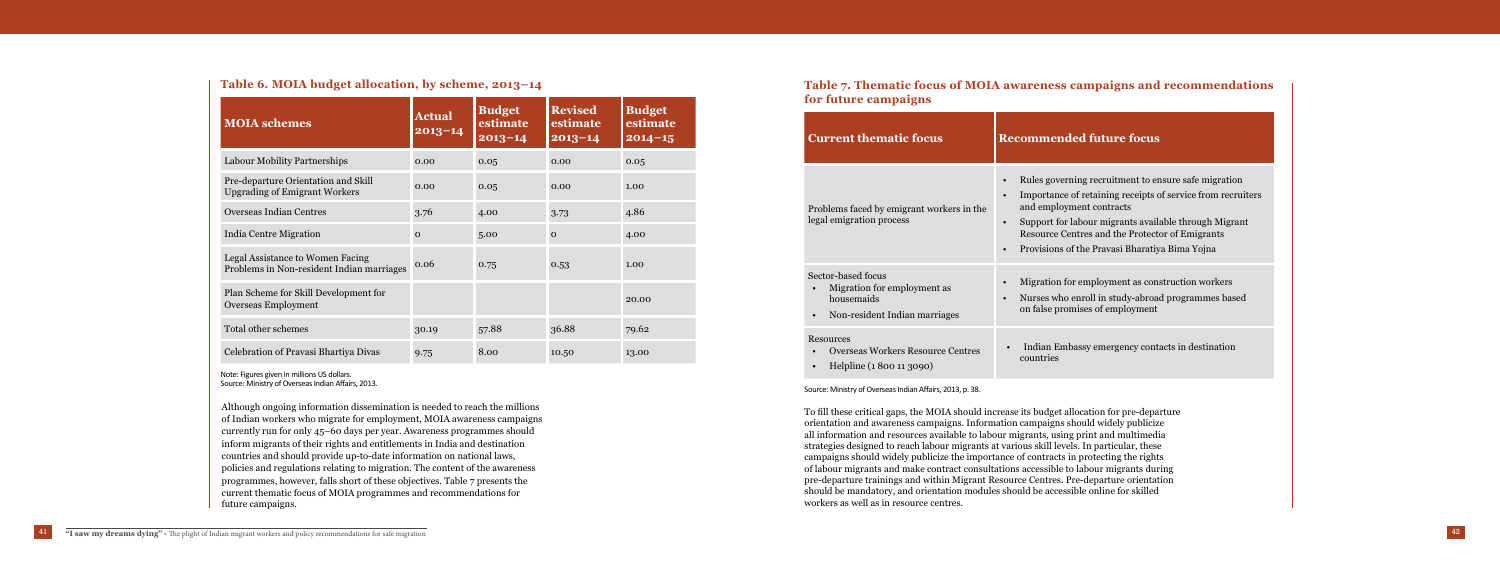### **4.2 In destination countries**

#### **International standard**

Ensure necessary assistance during the initial settlement period (ILO Convention No. 97, Annex I, Article 6)

Under the Migration for Employment Convention (No. 97), migrants are to be provided assistance to safeguard their welfare during their journey to the destination country and initial settlement period.<sup>154</sup> Consistent with this standard, India's Emigration Act requires Protectors of Emigrants to inquire with migrants about the treatment they received during transit and in the destination country.155

To align labour migration with sector-specific needs in the destination country, employment arrangements usually restrict migrant workers' right to move between employers in the destination country. This restricted mobility increases the vulnerability of labour migrants to rights abuses, including

fundamental changes in the nature or conditions of promised work, non-payment of wages, confiscation of identity documents, unsafe working conditions, inadequate rest and inhumane housing conditions.156 In more extreme cases, migrant workers are exposed to verbal, physical and sexual abuse and suffer severe health consequences and even death from work-related causes.<sup>157</sup> In some cases, abuses may amount to labour trafficking, forced labour and debt bondage.158 It is also not uncommon for migrant workers to be unable to access compensation and other remedies.159

SLD documented a range of problems that Indian labour migrants had experienced in destination countries, including physical and psychological abuse, labour exploitation, violations of their freedom of movement and denial of food, health care and adequate living conditions. In some cases, these abuses amounted to forced labour or trafficking. Although facing a potential range of problems, each labour migrant interviewed was particularly vulnerable because they were isolated from assistance or protection within the host country.

After one year, P. Raju was finally able to leave Saudi Arabia after his wife filed a complaint with the police in India. But he never received any compensation from the recruiting agent, employer or the Indian or Saudi Arabian government.163 In fact, P. Raju was only able to return after his wife collected funds for his return ticket.<sup>164</sup>

### **4.2.1 Wage related rights abuses**

#### **International standard**

Protection of wages (ILO Conventions No. 97, Article 6 (1); No. 181, Articles 11–12; No. 111 Article 1 (a); No. 26, Article 4(1),(2) and No. 95)

India's Emigration Act requires Protectors of Emigrants to inquire with migrants about the treatment they received during transit and in the destination country.

#### In some cases, abuses may amount to labour trafficking, forced labour and debt bondage.

Consistent with ILO standards requiring that workers are informed of the conditions of their employment with respect to wages and otherwise protected from wage abuse, as a condition of emigration clearance, the Emigration Act and its Rules require an employment contract that states the wages to be

paid.<sup>160</sup>

#### As a condition of emigration clearance, the Emigration Act and its Rules require an employment contract to states the wages to be paid.

Despite these provisions, workers interviewed by SLD reported that they received less money than initially agreed upon with recruiting agents and, in some cases, reported not receiving wages at all. Migrant workers also reported routine arbitrary wage deduction and late payment.<sup>161</sup> The hardship of delayed and withheld wages is heightened for labour migrants (and their families) who, when they begin their jobs overseas, are often burdened with debt accumulated to pay recruiting agents and other fees.

As previously noted, P. Raju, who migrated from Kerala to Saudi Arabia to work in construction, was not paid for an entire year:

*"I did construction work. I worked from 3 in the morning until 9 in the evening. I worked six* 

*days a week. Not only was I not paid for any overtime work, I wasn't paid for a full year. I was only given food. I was threatened that if I didn't work I would not even get daily food. Whenever I would ask for payment, the owner of the company, who was a Saudi, would hit me."*<sup>162</sup>

R. Manish, a 32-year-old worker from Telangana, also worked as a construction worker in Saudi Arabia for months at a stretch without receiving compensation:

> *"I worked eight months without salary. They told me that the salary would be given to us every three months. Every time I went to them to ask for my salary they would say, "Next month." I worked like this for eight months. Then I decided to confront them, and for four or five days I didn't go to work. After that he gave me INR100,000. Then I worked for another nine months without payment. The next time, when I asked for my money, he didn't pay."*<sup>165</sup>

In total, R. Manish received INR100,000 (\$1,600) for 17 months of work. The minimum referral wage published by the Embassy of India in Saudi Arabia is 1,000 rial (\$265) per month. According to this rate, R. Manish was entitled to a total of \$4,530 for his 17 months of work. Instead, he received 41 percent of

- 160. Emigration Act, 1983, Section 22 and Emigration Rules, 1983, Rule 15.
- 161. See also Amnesty International, Exploited Dreams: Dispatches from Indian Migrant Workers in Saudi Arabia, July 2014, p. 44 ("Seventeen of the 51 migrants Amnesty International India interviewed reported facing problems with the payment of their wages—including wages being arbitrarily deducted, underpayment, late payment and even non-payment").
- 162. Society for Labor and Development's interview with returnee worker, Mehaboob Nagar, Telangana, 7 October 2014.
- 163. Ibid.
- 164. Ibid.
- 165. Ibid.

The hardship of delayed and withheld wages is heightened for labour migrants (and their families) who, when they begin their jobs overseas, are often burdened with debt accumulated to pay recruiting agents and other fees.

154. Migration for Employment Convention, 1949 (No. 97), Annex I, Article 6.

- 155. Emigration Act, 1983, Section IV(d).
- 156. Sarah Paoletti, Migrant Workers' Access to Justice at Home: Nepal, Open Society Foundations, 2014, p. 18.
- 157. Ibid.
- 158. Ibid.
- 159. Ibid.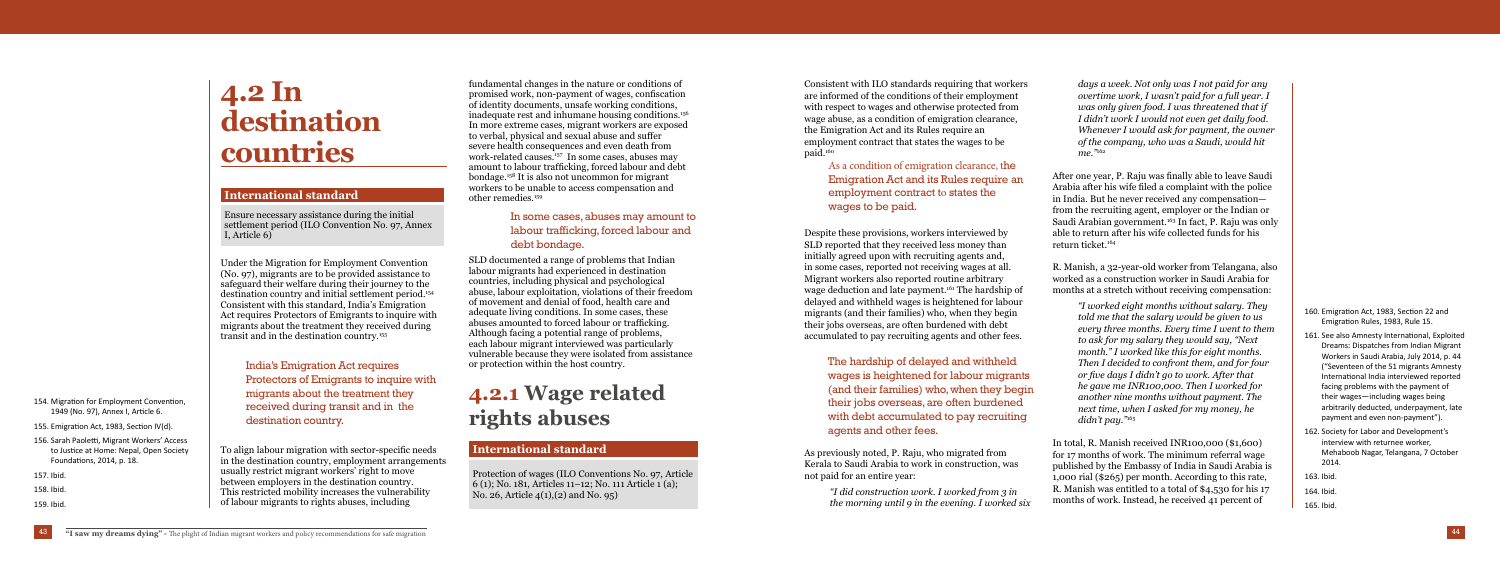the wages to which he was entitled: *"When I asked for my money,"* he reported, *"I was beaten and abused."*<sup>166</sup> The Government of India has made efforts to establish minimum wages in destination countries. Although there is no statutory system of minimum wages in the labour market of most Gulf countries, a few Indian missions have put in place a system of minimum referral wages for all categories of workers that takes into account working conditions, cost of living, inflation and local employment market conditions in a host country (Table 8).<sup>167</sup>

#### **Table 8. Monthly minimum wages for construction, masonry/technical labour and agriculture in Kuwait, Saudi Arabia and the United Arab Emirates**

| <b>MOIA</b> schemes      | <b>Kuwait</b>    | <b>Saudi Arabia</b>         | <b>United Arab</b><br><b>Emirates</b> |
|--------------------------|------------------|-----------------------------|---------------------------------------|
| Construction             | KD60             | <b>SAR1 000</b>             | <b>AED1 200</b>                       |
|                          | <b>INR12 720</b> | <b>INR<sub>16</sub></b> 500 | INR 20 160                            |
| Masonry/technical labour | KD70             | <b>SAR1 000</b>             | <b>AED<sub>1</sub>500</b>             |
|                          | <b>INR14 840</b> | INR 16 500                  | INR 25 200                            |
| Agriculture              | KD70             | <b>SAR1 000</b>             | AED950                                |
|                          | <b>INR14 840</b> | INR 16 500                  | INR 15 960                            |
| Domestic work            | KD60             | <b>SAR1 000</b>             | <b>AED1 100</b>                       |
|                          | INR 12720        | INR 16 500                  | <b>INR 18 480</b>                     |

Note: KD=Kuwait dinar; INR=Indian rupee; SAR=Saudi Arabia rial; AED=United Arab Emirates dirham. Source: MOIA, 2014

Although there is no statutory system of minimum wages in the labour market of most Gulf countries, a few Indian missions have put in place a system of minimum referral wages for all categories of workers that takes into account working conditions, cost of living, inflation and local employment market conditions in a host country.

Although the wage calculations given in Table 8 are available on the MOIA website, none of the workers interviewed by SLD reported knowing this information. Typically, given their passports just hours before their flights departed, they reported finding out the actual rate of their minimum wage contracts when they saw the stamp on their visas - usually a mere fraction of what they had been promised.

 $11-12$ ).

### **4.2.2 Excessive work**

#### **International standard**

Protect labour migrants from excessive work (ILO Conventions No. 1, No. 30 and No. 181, Articles

Almost all the workers interviewed by SLD said they were required to work for excessively long periods sometimes up to 18 hours a day. For instance, R. Manish, who migrated for employment to Saudi Arabia to work in construction, reported working from 5 in the morning to midnight.168 P. Raju, the 35-year-old worker who also migrated to Saudi Arabia to work in construction, not only worked excessive hours but also suffered severe and lasting health consequences as a result:

*"We were made to work from 3 in the morning until 9 or even 10 or 11 at night. We worked six days a week. Now I cannot hear properly. Due to the long and continuous hours at the construction work site, I have nearly lost my hearing."* 169

Such extended working hours, commonly reported by workers who migrate for employment to Saudi

Arabia—across industries—far exceed the eight-hour maximum prescribed by Saudi Arabia's labour law. These working hours also violate Saudi Arabia's obligations under the ILO Weekly Rest (Industry) Convention (No. 14) and the ILO Weekly Rest (Commerce and Offices) Convention (No. 106).

### **4.2.3 Occupational hazards**

#### **International standard**

Protect the occupational health and safety of labour migrants and ensure compensation in case of occupational accidents or diseases (ILO Recommendation No. 151, Paragraphs 20–21).

The ILO Migrant Workers Recommendation (No. 151) requires States to take all appropriate measures to prevent any special health risks to which migrant workers may be exposed and ensure that migrant workers receive training and instruction in occupational safety and hygiene.170

Workers subjected to long working hours, with few breaks, in hazardous professions are at particular risk of injury. R. Manish, a labour migrant from Telangana who travelled to Saudi Arabia to work in construction, was crippled when he fell from the third story of a building where he was working:

> *"I was working and I fell from the third floor. I begged for medical help. I called Khalif, the supervisor but he did not take me to a doctor.*

- 168. Society for Labor and Development interview with returnee worker, Mehaboob Nagar, Telangana, 9 October 2014.
- 169. Society for Labor and Development's interview with returnee worker, Mehaboob Nagar, Telangana, 8 October 2014.
- 170. Migrant Workers Recommendation, 1975 (No. 151). India has not ratified Recommendation No. 151 and is thus not formally bound to uphold its provisions. See ILO Normlex, Migrant Workers Recommendation, 1975 (No. 151), www. ilo.org/dyn/normlex/en/f?p=NORMLEX PUB:12100:0::NO:12100:P12100\_ILO\_ CODE:R151 (accessed 6 Oct. 2014).

166. Ibid.

167. Business Standard, Problem of Salary for Indian Workers in Gulf Countries, Dec. 11, 2014, www.business-standard. com/article/government-press-release/ problem-of-salary-for-indian-workersin-gulf-countries-114121101190\_1.html (accessed January 13, 2015).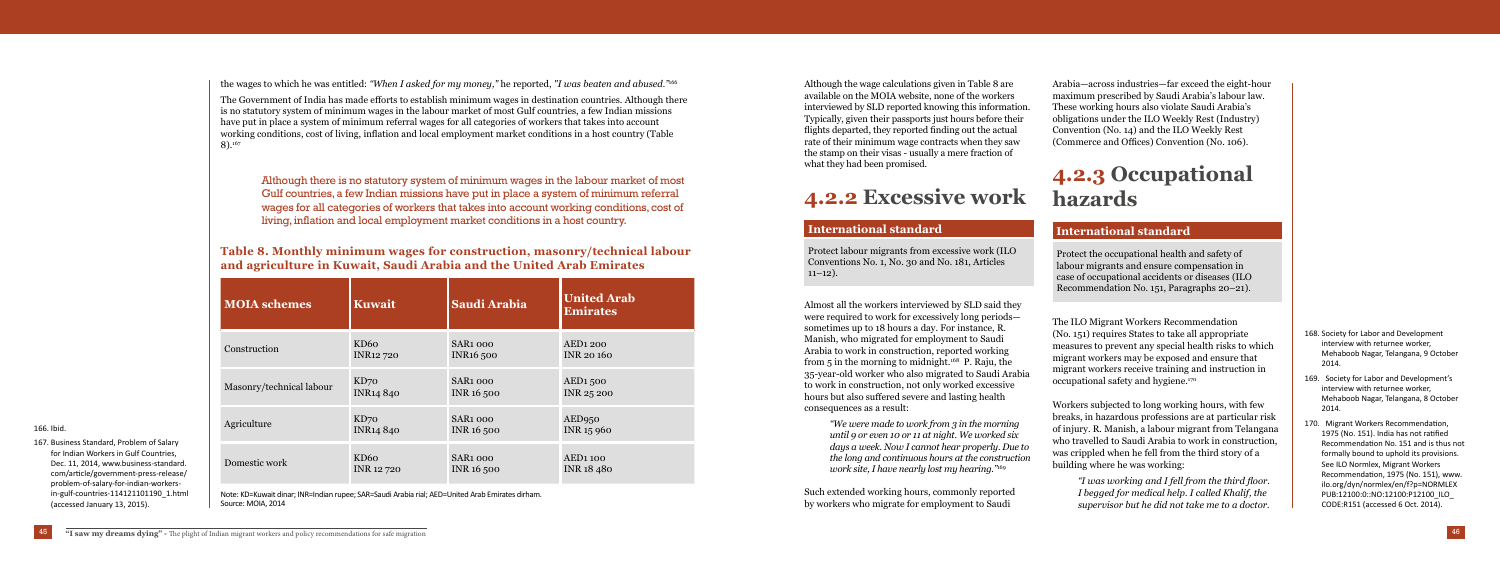*He hit me with his black belt instead. Later, a man who worked with me took me to the hospital. But because of delay in care, the lower part of my body is now useless. I lost [the use of] my legs and my manhood."*<sup>171</sup>

Abused and refused medical treatment by his employer and isolated from his family and community, R. Manish relied upon the support of the men he worked with to obtain medical attention and return to India.172

India has policies in place to insure migrant workers in cases of injury. The Pravasi Bharatiya Bima Yojna (PBBY) is a compulsory insurance scheme through the MOIA that is available to all documented migrant workers aged 18 to 60. The PBBY guidelines require insurance companies to cover hospitalization and reimburse medical expenses during the coverage period (Table 9), whether in India or in the country of employment.

Note: Conversion based on average conversion rate for 2014 (INR63.47=US\$1). Source: MOIA website. http://moia.gov.in/pdf/p\_b\_b\_ywef\_%201\_4\_8.pdf

#### **Table 9. Services covered under the Pravasi Bharatiya Bima Yojna insurance guidelines**

| Minimum insurance in case of death or disability                                                                                                                                                                                                                                                                                   | INR1000 000 (\$15 750)                       |
|------------------------------------------------------------------------------------------------------------------------------------------------------------------------------------------------------------------------------------------------------------------------------------------------------------------------------------|----------------------------------------------|
| Hospitalization/medical expenses (covering injuries/sickness/<br>ailment/diseases)                                                                                                                                                                                                                                                 | INR75 000 (\$1 181)                          |
| Repatriation coverage for medically unfit                                                                                                                                                                                                                                                                                          | One-way economy class airfare                |
| Family hospitalization in India                                                                                                                                                                                                                                                                                                    | INR <sub>50</sub> 000 (\$788)                |
| Attendant                                                                                                                                                                                                                                                                                                                          | INR25 000 (\$394)                            |
| Maternity                                                                                                                                                                                                                                                                                                                          | INR25 000 (\$394)                            |
| Legal expenses                                                                                                                                                                                                                                                                                                                     | INR30 000 (\$473)                            |
| Repatriation in case of death                                                                                                                                                                                                                                                                                                      | Body transport and airfare for one attendant |
| $\mathbf{r}$ $\mathbf{r}$ $\mathbf{r}$ $\mathbf{r}$ $\mathbf{r}$ $\mathbf{r}$ $\mathbf{r}$ $\mathbf{r}$ $\mathbf{r}$ $\mathbf{r}$ $\mathbf{r}$ $\mathbf{r}$ $\mathbf{r}$ $\mathbf{r}$ $\mathbf{r}$ $\mathbf{r}$ $\mathbf{r}$ $\mathbf{r}$ $\mathbf{r}$ $\mathbf{r}$ $\mathbf{r}$ $\mathbf{r}$ $\mathbf{r}$ $\mathbf{r}$ $\mathbf{$ |                                              |

Despite these provisions, none of the 25 workers interviewed by SLD—all covered by the mandatory PBBY enrolment—knew that they had paid a mandatory premium and were entitled to file insurance claims. Accordingly, none of the workers who reported incurring expenses due to injury or sickness had filed any claims.

In fact, beyond the sample of labour migrants interviewed by SLD, filing claims through the PBBY is extremely rare. In response to a Right to Information petition filed by SLD, the MOIA reported that between 2011 and 2014, less than 4 per cent of PBBY beneficiaries filed claims (Table 10). Even when claims are filed, the frequency with which compensation is awarded is low.

### **Table 10. Monthly minimum wages for construction, masonry/technical labour and agriculture in Kuwait, Saudi Arabia and the United Arab Emirates**

| Year        | No. of policy<br>holders | <b>Claims filed</b>                       | <b>Amount disbursed</b>                           |
|-------------|--------------------------|-------------------------------------------|---------------------------------------------------|
| $2011 - 12$ | 689 057                  | $242$ (3.5% of<br>beneficiaries)          | INR <sub>14</sub> 8 690 032<br>(US\$2.34 million) |
| $2012 - 13$ | 842687                   | $221(2.6\% \text{ of }$<br>beneficiaries) | INR <sub>167</sub> 331762<br>(US\$2.63 million)   |
| $2013 - 14$ | 836 054                  | $247(2.9\% \text{ of }$<br>beneficiaries) | INR <sub>181</sub> 445 500<br>(US\$2.85 million)  |

Note: Conversion based on average conversion rate for 2014 (INR63.47=US\$1).

Source: S.T. Selvi, First Appellate Authority/Protector General of Emigrants, MOIA, response to Right to Information application (of 15 November 2014), 19 December 2014.

### **4.2.4 Physical, psychological and verbal abuse**

### **International standard**

Provide equal protection under the law for migrants facing physical, psychological and verbal abuse (ILO Convention No. 97, Article 6)

171. SLD interview with returned migrant in Mehaboob Nagar, Telangana, 9 October 2014.

172. Ibid.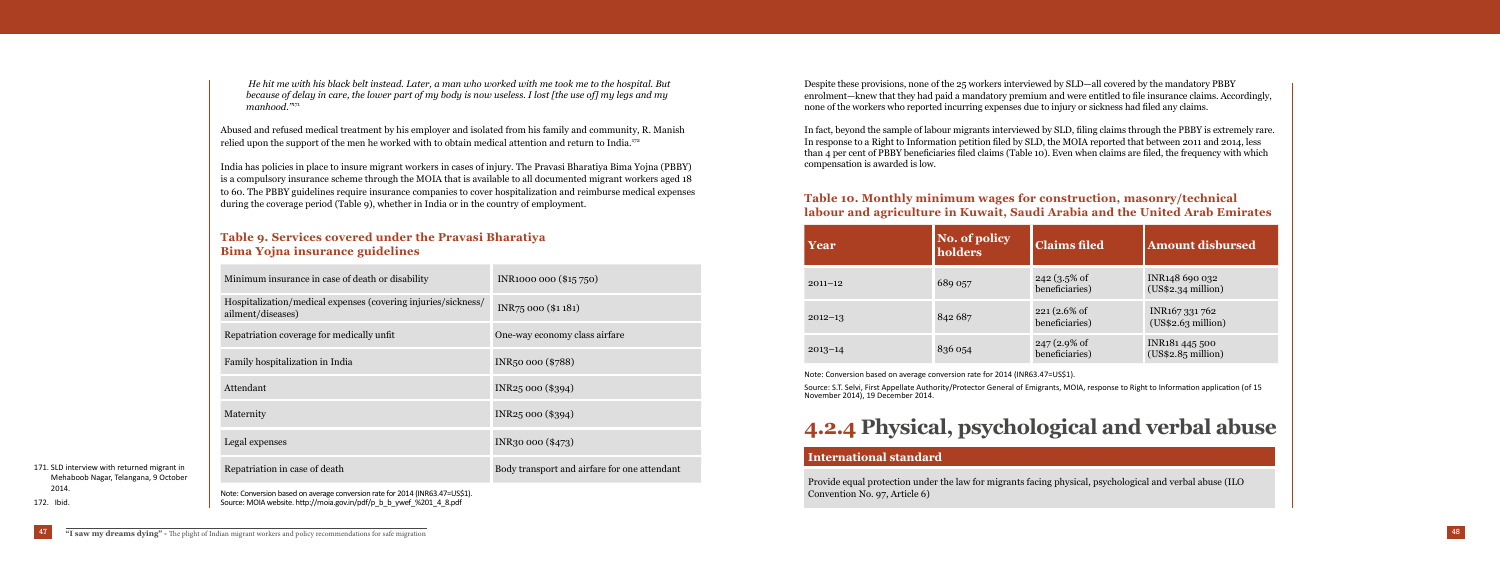- 173. SLD interview with returned worker in Hyderabad, Andhra Pradesh, 10 October 2014.
- 174. ILO Normlex, Ratifications for India, www. ilo.org/dyn/normlex/en/f?p=1000:11 200:0::NO:11200:P11200\_COUNTRY\_ IBID:102691 (accessed 6 Oct. 2014).
- 175. Ibid.
- 176. Forced Labour Convention, 1930 (No. 29), Article 1, Abolition of Forced Labour Convention, 1957 (No. 105), Article 2.
- 177. Forced Labour Convention, 1930 (No. 29), Article 2(1).
- 178. International Labour Conference, 2009.

179. Ibid.

Labour migrants interviewed by SLD reported experiencing verbal, psychological and even physical abuse from employers overseas—criminal conduct in most if not all destination countries. Dependence upon an employer to remain in the country, they reported, heightened their susceptibility to abuse. For instance, Renu, a 40-year-old nurse from Kottayam, Kerala, who migrated for employment to the United Kingdom faced verbal abuse from her employer.

T. Rajanna migrated to Kuwait to work as an agricultural labourer but ended up working as a cleaner for 12 to 14 hours a day. He experienced physical, psychological and verbal abuse from his employer. When he complained, he was beaten:

by India in November 1954, $\frac{174}{4}$  and the ILO Abolition of Forced Labour Convention (No. 105), ratified by India in May 2000,175 (both currently in force) obligate ratifying States to suppress the use of forced or compulsory labour in all its forms within the shortest possible period.176 The Forced Labour Convention defines forced labour as "all work or service extracted from any person under the menace of penalty and for which the said person has not offered himself voluntarily".177 The Convention applies to forced or compulsory labour for the benefit of individuals, companies or associations. This definition has two components: involuntary entry and menace of penalty.

*"I worked six days a week and received only money for food every month. When I complained, I was beaten. After two or three times, I stopped asking for my wages."*<sup>173</sup>

Physical, verbal or psychological abuse, when combined with non-payment of wages, withholding of documents or threat of deportation, amounts to forced or other forms of coercive labour.

### **4.2.5 Forced and compulsory labour**

### **International standard**

Suppress the use of forced or compulsory labour (ILO Conventions No. 29 and No. 105)

The ILO Forced Labour Convention (No. 29), ratified

In the context of labour migrants, involuntary entry may include instances in which migrants are subjected to fundamental changes in the nature or conditions of work or made to work involuntarily through the confiscation of their identity documents.

As clarified by the ILO supervisory body, the penalty structure that binds migrant labourers in forced labour situations does not need to be in the form of penal sanction and may take the form of loss of rights or privileges.178 Labour migrants may face various penalties, including non-payment of wages, verbal, physical and sexual abuse or threats of deportation. Forced labour cannot, however, be equated with low wages or particular working conditions.179 Workers interviewed by SLD described a range of situations

The Forced Labour Convention defines forced labour as "all work or service extracted from any person under the menace of penalty and for which the said person has not offered himself voluntarily".

in which they were under "menace of penalty". This included threats, physical violence and physical confinement in the workplace.

P. Raju, the 35-year-old worker from Telangana who migrated to Saudi Arabia to work in construction, worked 19 to 20 hours a day for no remuneration. He learned about employment in Saudi Arabia through a broker who lived in his community. P. Raju's nightmare began when he reached Riyadh. Working under a supervising contractor for an unknown employer, P. Raju worked around the clock without pay:

*"On the day I arrived, I was taken to a room. There were five people in the room who had arrived before me. They took us by van to the worksite each day. We would work from 3 in the morning until 10 or 11 in the night—every day. We were given meals twice a day, but that was it. We had no money to buy anything additional from the market. It was a prison we were living in. I saw my dreams dying. I went there to earn money but ended up as a bonded labourer. It was shocking and terrifying."*<sup>180</sup>

Isolated by his employer, P. Raju did not know where

to turn for help:

*"I had no idea what options were available to me. I didn't know whom to contact. The agent cheated me. My wife saved my life."* 181

P. Raju was rescued when his wife appealed to the Migrants Rights Council. The union worked with her to report the recruiting agency to the police in India and raise INR50,000 (US\$800) for his return flight.

In 2014, C. Rajendra, an agricultural worker from Telangana, paid INR100,000 (US\$1,600) for his visa to migrate to Iraq to work in construction. He arrived in Baghdad and was immediately confined:

> *"When I reached Bagdad, I found no one had come to pick us up. We called the Mumbai recruitment office and they told us to wait until morning. We had no money to buy food or water. The bathroom doors at the airport were locked. There were 15 of us. Twenty-four hours later a man came to pick us up. We were taken to a room that was 10 feet by 12 feet. Twelve of us were kept in that room. We were given cow meat to eat even though it is forbidden for Hindus by our religion. We had to eat it. There was nothing else. I soon became ill."*<sup>182</sup>

C. Rajendra didn't know the name of his employer:

*"We worked for a contractor; I didn't even know the contractor's name. I did construction work for 14 hours each day. I was never paid for any overtime work. I worked all seven days. There was no rest day for us. We were not paid. They said they would pay us later. There was no one whom we could complain to."*<sup>183</sup>

C. Rajendra also said he and the other workers were given little food, despite their long hours of work. Not even knowing where he was, C. Rajendra was unable to seek help:

> *"Our employer gave us a very small portion of food twice a day. The food given to us was not adequate. The quality of food was not satisfactory. Some of us even fainted due to inadequate food. A worker from another country was seriously injured. He was beaten up for asking for more food. After that, we didn't ask for it. We had no idea where we were. We had no freedom to move around. We didn't know anything in that area."*<sup>184</sup>

- 180. Ibid.
- 181. Ibid.
- 182. SLD interview with returned worker in Mehaboob Nagar, Telangana, 8 October 2014.
- 183. Ibid.
- 184. Ibid.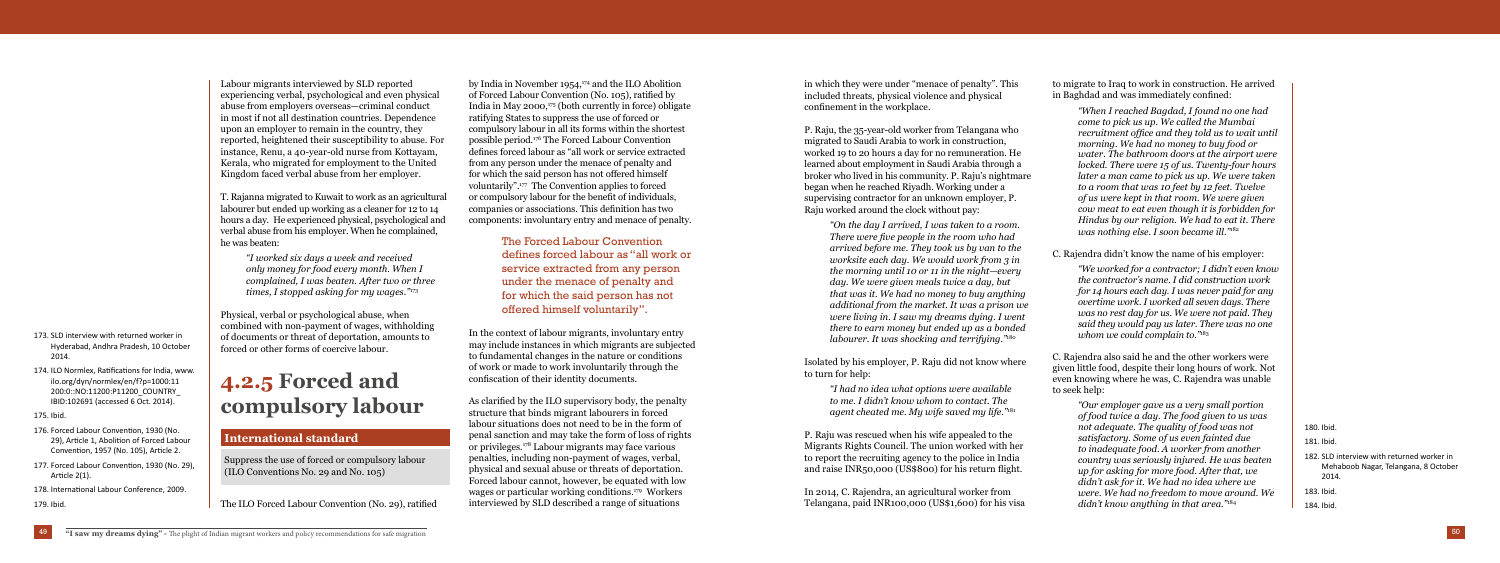185. Ibid.

#### 186. Ibid.

- 187. Arokkiaraj (2015) citing External Affairs Minister's response to the points raised on Calling Attention Motion on 'Situation arising out of Indians stranded in Iraq and steps taken by the Government in this regard' in Lok Sabha.
- 188. Arokkiaraj (2015) citing Lok Sabha, Unstarred Question No. 1099, answered on 25 November 2009 by Shri Vyalavar Ravi, MOIA.
- 189. Private Employment Agencies Convention, 1997 (No. 181), Article 4. India has not ratified the Convention and is thus not formally bound to uphold its provisions. See ILO Normlex, Private Employment Agencies Convention, 1997 (No. 181), www.ilo.org/ dyn/normlex/en/f?p=NORMLEXPUB:113 10:0::NO:11310:P11310\_INSTRUMENT\_ IBID:312326:NO (accessed 6 Oct. 2014).

The illegal practice of employers taking away workers' passports is widespread in the Gulf countries and in Malaysia. From January 2011 to June 2014, the Indian Missions in Riyadh and Jeddah in Saudi Arabia received 16,297 complaints from migrants pertaining to confiscation of their passports by employers and non-possession of a valid employment contract.<sup>188</sup>

C. Rajendra and the other workers at the site where he was held were finally rescued, four months later, when Narayan Swamy from the Migrants Rights Council filed a petition in the Hyderabad High Court calling for the Indian Government to repatriate all labour migrants in Iraq due to military conflict taking place there.185 As recounted by C. Rajendra, Indian embassy officials located him and other workers in remote areas of Iraq, evacuated them with the support of military protection and ensured their safe return to India.186

Patterns of unfavourable work conditions, frequently amounting to forced labour, led the Government of India to suspend emigration clearance to Iraq in June 2014. In a statement in the Lok Sabha in July 2014, Minister of External Affairs Sushma Swaraj said that most of the Indians deployed in Iraq were stranded due to the non-renewal of their visa by their employers, expiry of their residents permits and refusal by Iraqi company holders to return their passports.187 Workers who lose their legal standing are often functionally stranded and thereby even more susceptible to abuse.

Bangladesh, India, Nepal and Sri Lanka were detained in Qatar after a three-day strike by 800 workers protesting in response to receiving half the wages they were promised in their employment contract—600 Qatari riyal (QR) (US\$165) per month as opposed to the OR1,200 (US\$330) stated in their contracts.<sup>190</sup>

### **4.2.6 Denial of freedom of**

### **association and collective bargaining**

#### **International standard**

Confer equal treatment to immigrants as to nationals with respect to membership of trade unions and enjoyment of the benefits of collective bargaining (ILO Conventions No. 97, Article 6; No. 87 and No. 181 call for States to ensure that workers recruited by private agencies are not denied access to their rights and entitlements, including rights to freedom of association and collective bargaining)

Under Article 6 of the Migrant Workers Convention, States must confer equal treatment to immigrants as to nationals regarding membership in trade unions and enjoyment of the benefits of collective bargaining. The Migrant Workers Convention is supported by the Freedom of Association and Protection of the Right to Organize Convention, requiring States to take appropriate measures to ensure that workers can freely exercise their right to organize. Article 98, protect workers against acts of anti-union discrimination. Moreover, the Private Employment Agencies Convention calls for States to ensure that workers recruited by private agencies are not denied access to their rights and entitlements, including the rights to freedom of association and collective bargaining.<sup>189</sup>

Migrant workers who attempt to take collective action overseas may suffer severe consequences for exercising these rights. In November 2014, for instance, more than 100 migrant workers from

Even though these violations of international standards take place in destination countries, India can safeguard workers' rights by negotiating with the governments of destination countries to protect workers' rights to freedom of association. Rather than encouraging workers to associate to protect their rights at work, however, the MOIA pre-departure training manual for Saudi Arabia currently warns

against collective solidarity, instructing: "Do not strike at work or resort to agitations." These instructions are consistent across all pre-departure training manuals, even when migrants are preparing to travel to countries that allow unions.<sup>191</sup>

### **4.2.7 Limited social security protections for migrants**

### **in destination countries**

### **International standard**

Migrants are to be given treatment by destination countries no less favourable than that which applies to their own nationals in respect of social security (subject to limitations) (ILO Convention No. 97, Article 6). States should address the specific problems encountered by migrant workers with regard to social security by creating reciprocal obligations between countries that allow workers to claim social security provisions afforded at home while working in a host country (ILO Conventions No. 118 and No. 157).

Under the Migration for Employment Convention, migrants are to receive treatment by destination countries no less favourable than that which applies to its own nationals regarding social security benefits, subject, however, to a few limitations.

The MOIA has signed 20 social security agreements with 18 countries (mostly European), 11 of which are in force. <sup>192</sup> Existing agreements safeguard migrants against paying double social security contributions, total contributions and ensure that benefits are exportable.

Additionally, the MOIA introduced the Mahatma Gandhi Pravasi Suraksha Yojna, a pilot pension and life insurance scheme, in May 2012. The scheme aimed to encourage overseas Indians to invest in

- 190. Middle East Eye, "More than 100 migrant workers may be deported after Qatar strike", 26 November 2014, www. mIbiddleastye.net/news/over-100 migrant-workers-threatened-deportationafter-three-day-strike-qatar-2081152951 (accessed 13 Jan. 2015).
- 191. Ministry of Overseas Indian Affairs, http://moia.gov.in/writereaddata/pdf/ pr\_dep\_ksa.pdf (accessed 12 April 2015), p. 9.
- 192. Ministry of Overseas Indian Affairs, "Social security agreements", http://moia.gov.in/services.aspx?Ibid1 =92&Ibid=m3&Ibidp=92& mainIbid=73 (accessed 13 Oct. 2014); Press Information Bureau, 2015.

India can safeguard workers' rights by negotiating with the governments of destination countries to protect workers' rights to freedom of association.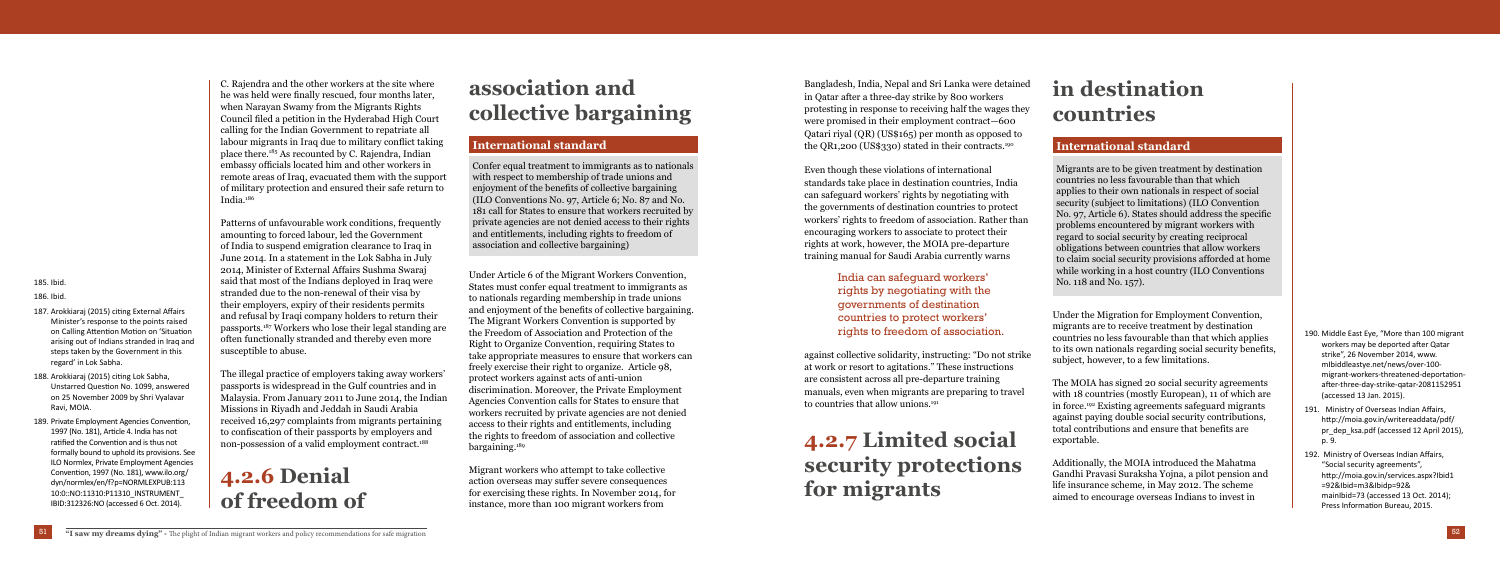193. Ministry of Overseas Indian Affairs, 2013, p. 10.

- 194. Ministry of Overseas Indian Affairs, Lok Sabha, Unstarred Question No. 1627, answered on 3 December 2014 by Shetty Shri Gopal Chinayya, MOIA.
- 195. Migrant workers Convention, 1975 (No. 143) and Migrant Worker Recommendations, 1975 (No. 151); Private Employment Agencies Convention, 1997 (No. 181), Article 10. India has not ratified either Convention or the Recommendation and is thus not formally bound to uphold their provisions. See ILO Normlex, C181- Private Employment Agencies Convention, 1997 (No. 181), www. ilo.org/dyn/normlex/en/f?p=NORMLEXPUB: 11310:0::NO:11310:P11310\_INSTRUMENT IBID:312326:NO (accessed 6 Oct. 2014).
- 196. 197 A recruitment certificate, whether issued to a recruiting agent or an employer, is subject to cancellation or suspension due to the manner in which the certificate holder carries out the business, deterioration in financial position, change in the facilities for recruitment or determination that the certificate holder is not fit to continue holding a certificate; recruitment of emigrants for purposes prejudicial to the interests of India or for purposes contrary to public policy; conviction by the certificate holder for any offence involving moral turpitude, or under the Emigration Act, 1983, or any other law relating to passports, foreign exchange, drugs, narcotics or smuggling; renewal of the certificate on the basis of misrepresentation or suppression or any material fact; violation of any of the terms and conditions of the certificate; or the opinion of the central government that it is necessary in the interest of foreign relations or in the interests of the general public to cancel the certificate. With any of the above causes, the registering authority may suspend a certificate and require the certificate holder to show cause as why the suspension should be revoked pending a final decision on cancellation. Emigration Act, 1983, No. 31 of 1983, 10-9- 1983, Chapter III, Section 14(d). Emigration Act, 1983, No. 31 of 1983, 10-9-1983, Chapter III, Section 14(1)(a–g), 14(2), 14(3).

Despite provisions under the Emigration Act for prosecuting recruiting agents, $196$  of the 722 complaints registered against recruiting agents between 2012 and February 2015, only 96 had their licenses suspended and a mere 57 had their licenses revoked.<sup>197</sup> In 2013, prosecution sanctions against recruitment agencies were issued in just five cases.198 The Emigration Act also contains provisions for cancelling recruitment by abusive employers,<sup>199</sup> but to date, only 511 employers have had their recruitment certificates cancelled.<sup>200</sup>

old-age pensions, save for old age and obtain life insurance coverage against unnatural death.193 In the first year (2012–13), however, enrolment was low: a total of 1,276 workers enrolled in the scheme—470 workers were enrolled from India and 806 workers were enrolled from overseas locations.194

# **4.3 Upon return to India**

### **4.3.1 Prosecuting offenders**

#### **International standard**

In India, the task of assisting returned migrants rests mainly with the state governments.<sup>201</sup> The MOIA has

In case of a dispute, the worker shall have the possibility of presenting a case to a competent body, either on their own or through a representative (ILO Convention No. 143, Article 9(2)); Recommendation No. 151, Paragraph 341 and Convention No. 181, Article 10)

Under the Migrant Workers Convention and Recommendation (No. 151), a migrant worker must be granted equality of opportunity and treatment, including to access representation in case of a dispute. Under the Private Employment Agencies Convention (No. 181), the State must ensure adequate machinery and procedure to investigate complaints, abuses and fraudulent practices by

private employment agencies.195

To access justice in cases of rights violations, migrant workers must know their rights and the grievance redressal mechanisms in place to safeguard their rights. Workers interviewed by SLD were neither aware of their rights nor of the role of the Protector of Emigrants in safeguarding their rights.

Workers interviewed for this study who approached a Protector of Emigrants, with assistance from a trade union or civil society organization, did at times find supportive responses. Even when assisted, however, the common inability to show receipts of transactions with employment agencies or agents created a barrier to initiating legal proceedings.

### **4.3.2 Failure to provide accurate information regarding return**

#### **International standard**

Provide migrants and their families with accurate information and advise migrants on matters relating to return to the country of origin. Provide facilities for migrants and their families with regard to the fulfillment of administrative formalities and other steps to be taken in connection with the return to the country of origin, should the case arise (ILO Recommendation No 86, Paragraphs 5.2 and 5.3).

ILO Migration for Employment Recommendation (Revised) (No. 86) calls upon States to assist migrants and their families by providing them with accurate information on matters relating to all stages of the migration process, including upon their return to their country of origin and by fulfilling the necessary steps in connection with the return.

advised state governments that the existing state and central sector schemes should be used for assistance. Currently, however, the MOIA does not have any scheme supporting state governments to assist workers returning from overseas. 202

In 2014, the MOIA evacuated 6,977 workers from Iraq and 3,200 workers from Libya. <sup>203</sup> Upon their return to India, no further information or assistance was provided to them—although many of them, as recounted previously, had experienced rights violations ranging from withheld wages to physical abuse and forced labour.

197. Ministry of Overseas Indian Affairs, Lok Sabha, Starred Question No. 309, answered on 18 March 2015, Annex I, http://164.100.47.132/Annexture\_New/ lsq16/4/as309.htm (accessed 12 April 2015).

198. Ministry of Overseas Indian Affairs, 2013.

- 199. A court convicting a certificate holder for any offence under the Emigration Act, 1983 may also cancel the certificate. Chapter IV, Section 20 of the Emigration Act applies the conditions listed in Section 14, specifying grounds for cancelling a certificate issues to a recruiting agent or to an employer who holds a recruitment certificate. Suspension of a certificate for convictions under the Emigration Act or any other law relating to passports, foreign exchange, drugs, narcotics or smuggling requires the offence to carry a sentence of imprisonment for not less than six months. Emigration Act, 1983, No. 31, 10-9-1983, Chapter III, Section 14(d). Emigration Act, 1983, No. 31, 10-9-1983, Chapter III, Sections 14(1)(a–g), 14(2), 14(3).
- 200. Ministry of Overseas Indian Affairs, 2013.
- 201. Ministry of Overseas Indian Affairs, Lok Sabha, Unstarred Question No. 2035, answered on 23 July 2014 by Premachandran Shri N.K.
- 202. Ibid.
- 203. Press Information Bureau, 2015.

To access justice in cases of rights violations, migrant workers must know their rights and the grievance redressal mechanisms in place to safeguard their rights.

> In India, the task of assisting returned migrants rests mainly with the state governments.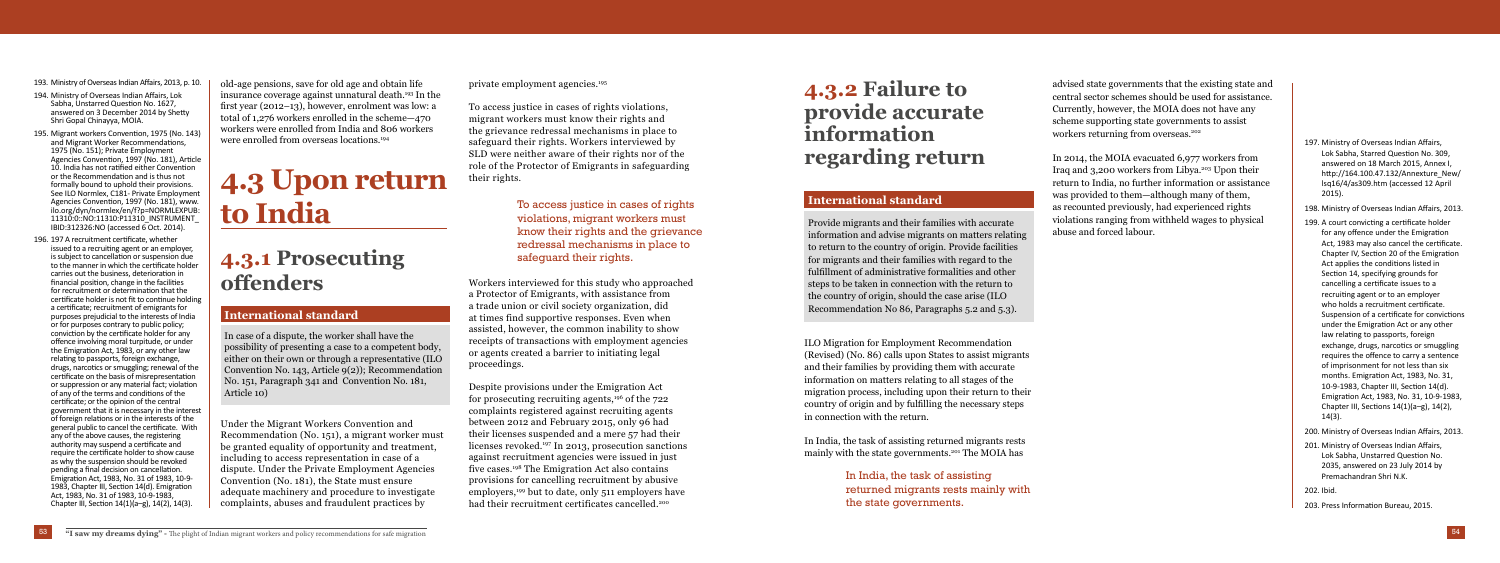# **Conclusion and 5 recommendations**



## **5.1 Conclusion**

Labour migrants face significant difficulties at all stages of their migration journey due to gaps in legislation, insufficient enforcement of laws and lack of information about their rights. In destination countries, Indian embassies and consulates do not have the mandate or capacity to support migrants in distress.

The current legal framework governing migration in India does not regulate recruitment subagents, study-abroad programmes represented as employment opportunities or informal migration channels. Recruitment agencies are monitored loosely, if at all, and are rarely held responsible for failure to comply with policies designed to keep migrants safe. Well-drafted schemes, such as the Pravasi Bharatiya Bima Yojna and the Mahatma

Gandhi Pravasi Suraksha Yojna, are both under utilized and largely ineffective due to lack of enrol lment, the small number of migrants who make claims and failure to process claims that do arise.

> **Ineffective** policies

Charged with safeguarding the interests of labour migrants, the MOIA is still limited in its role of protecting migrants in destination countries. The funding allocations within the MOIA reveal a focus on programming for the diaspora community more than for labour migrants. It is not surprising, then, that information campaigns undertaken by the MOIA are insufficient to meet the needs of the millions of vulnerable workers who migrate for employment each year.

These deficits are exacerbated by insufficient involvement of workers' organizations, unions and employers' organizations in shaping safe migration policy. In spite of these harsh realities, international migration from India continues to grow.

# **5.2 Emigration Management Bill**

In an attempt to remedy these deficits, the MOIA has introduced the Emigration Management Bill in Parliament. Table 11 highlights provisions of the proposed bill and their potential to address many of the challenges cited in this report.

### **Table 11. Key provisions in the proposed Emigration Management Bill**

| <b>Challenges</b>                                        | <b>Proposed legislative solutions</b>                                                                                                                                                                                                                                                                                                                                                                                                                                                                                                                                                                                                                                                                                                                                                                                                                                                                                                                                                                                                                                                                                                                                  |
|----------------------------------------------------------|------------------------------------------------------------------------------------------------------------------------------------------------------------------------------------------------------------------------------------------------------------------------------------------------------------------------------------------------------------------------------------------------------------------------------------------------------------------------------------------------------------------------------------------------------------------------------------------------------------------------------------------------------------------------------------------------------------------------------------------------------------------------------------------------------------------------------------------------------------------------------------------------------------------------------------------------------------------------------------------------------------------------------------------------------------------------------------------------------------------------------------------------------------------------|
| Ineffective enforcement of existing laws and<br>policies | Bolsters existing enforcement mechanisms that rely upon<br>the Protector General and Protectors of Emigrants with<br>the creation of the Emigration Management Authority-an<br>institution headed by a chairman and managed by two full-time<br>members and one part-time member (selected by the Cabinet<br>Secretary).<br>Appoints a grievance-redress authority that is tasked with<br>hearing grievances arising out of recruitment, emigration and<br>overseas employment under the Act. The grievance authority<br>should hear and dispose of complaints within a specified time.<br>Its orders should be binding.<br>Strengthens penal provisions by regulating human smuggling<br>and exploitation of labour migrants. Provisions criminalize the<br>production and possession of fake and fraudulent travel and<br>other documents to help curb illegal emigration and human<br>smuggling. Maximum penalties have been enhanced from two<br>to five years imprisonment and from INR2 000 to INR100<br>000. In cases in which women or minors have been exploited,<br>imprisonment cannot be less than five years and fines cannot be<br>less than INR100 000. |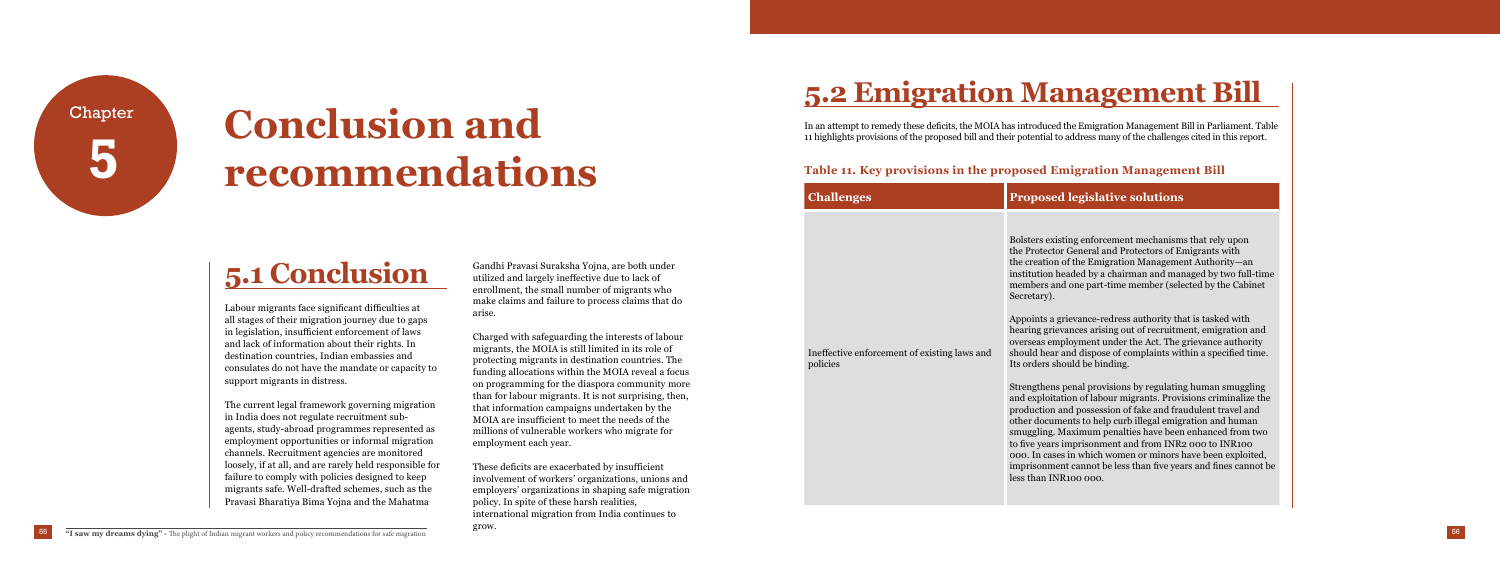### **Table 11. Key provisions in the proposed Emigration Management Bill (contd.)**

**If saw my dreams dying"** - The plight of Indian migrant workers and policy recommendations for safe migration

| <b>Challenges</b>                                                                                               | <b>Proposed legislative solutions</b>                                                                                                                                                                                                                                                                                                                                                                                                                                                                                                                                                                                                                                                                                                                                                                                             |
|-----------------------------------------------------------------------------------------------------------------|-----------------------------------------------------------------------------------------------------------------------------------------------------------------------------------------------------------------------------------------------------------------------------------------------------------------------------------------------------------------------------------------------------------------------------------------------------------------------------------------------------------------------------------------------------------------------------------------------------------------------------------------------------------------------------------------------------------------------------------------------------------------------------------------------------------------------------------|
| Regulating sub-agents and study abroad<br>programmes                                                            | Brings sub-agents (currently illegal but prevalent) and travel<br>agents under regulation by permitting recruiting agents to<br>engage sub-agents subject to compliance with certain standards.<br>Brings all recruiting agents, whether recruiting low- or high-<br>skilled workers, under regulation.<br>Requires agencies enrolling Indians for programmes of study at<br>foreign education institutions or providing enrollment<br>consulting services to register with the Emigration Management<br>Authority.<br>Establishes performance standards and a system for regularly<br>monitoring and periodically rating recruitment agencies and<br>employers. Poor ratings lead to cancellation of registration<br>certificates and accreditation. Rating will be placed in the public<br>domain to inform potential migrants. |
| Provide pre-departure orientations and<br>benefits of welfare schemes designed to<br>safeguard labour migrants. | Enables the formulation of welfare, insurance and skill<br>development schemes.<br>Enables expansion of pre-departure orientation programmes.                                                                                                                                                                                                                                                                                                                                                                                                                                                                                                                                                                                                                                                                                     |
| Ensure international standards in protecting<br>labour migrants                                                 | Enables implementation of bilateral agreements, MOUs and<br>international treaties governing migration.                                                                                                                                                                                                                                                                                                                                                                                                                                                                                                                                                                                                                                                                                                                           |
|                                                                                                                 | Source: Ministry of Overseas Indian Affairs discussion of the Emigration Management Bill, Ministry of Overseas Indian Affairs, Annual                                                                                                                                                                                                                                                                                                                                                                                                                                                                                                                                                                                                                                                                                             |

Report 2012–2015, p. 21.

# **5.3 Recommendations**

The measures outlined in Table 13 do not address all of the challenges highlighted in this report. The following recommendations address additional gaps in existing migration policy and suggest solutions. These recommendations are designed to use in advocacy to strengthen the Emigration Management Bill when it is opened for comments.

#### **Develop a comprehensive policy on migration focused on migrant rights, in consultation with workers' and employers' organizations:**

» Draft new legislation based on a comprehensive policy.

- » Invite comments and recommendations from relevant government stakeholders, workers and civil society organizations, trade unions and employer representatives.
- » Remove barriers to employment of working-age women. Lift prohibitions that restrict women's freedom of movement; encourage migration through formal regulated and safe channels.

#### **Ratify ILO and United Nations Conventions that pertain to protecting the rights of labour migrants, including but not limited to:**

143)

- 
- 
- » Migration for Employment Convention, 1949 (No. 97)
- » Migration for Employment Recommendation, 1949 (No. 86)
- » Migrant Workers Convention (Supplementary Provisions), 1975 (No.
	- » Recommendation for Migrant Workers Convention, 1975 (No. 151)
- » Protection of Wages Convention, 1949 (No. 95)
- » Minimum Wage Fixing Convention, 1970 (No. 131)
- » Maintenance of Social Security Rights Convention, 1982 (No. 157)
- » Private Employment Agencies Convention, 1997 (No. 181)
- 

» United Nations International Convention on the Protection of the Rights of All Migrant Workers and Members of Their Families, 1990

**Coordinate action between all concerned ministries and government stakeholders, including but not limited to the Ministries of Overseas Indian Affairs, External Affairs, Home Affairs and Labour and Employment, Women and Child Development.** 

#### **Improve accountability in the regulation of recruitment:**

- » Ratify ILO Private Employment Agencies Convention (No. 181) and establish compliant regulations.
- » Register all recruitment agents and agencies.
- » Bring sub-agents under the ambit of regulation. This should include clear terms of reference governing the relationship between visa brokers, travel agents and recruiting agents.
- » Bring foreign education agents under regulation.
- In consultation with organizations representing workers and employers, prepare a standard rate for the services provided by recruitment agencies and work towards a non-fee payment structure.
- » Require all labour migrants to pay fixed emigration clearance and mandatory medical testing fees directly to the Protector of Emigrants.
- » Develop standard contracts as part of the MOUs with other countries.
- » Promote e-contracts to prevent contract substitution.
- » Monitor and grade agencies according to performance and make this information accessible to migrants.

#### **Provide information to labour migrants about provisions in place to ensure safe migration:**

- » Increase the MOIA budget allocation for pre-departure orientation and awareness campaigns.
- » Widely publicize all information and resources available to labour migrants using print and multimedia strategies designed to reac h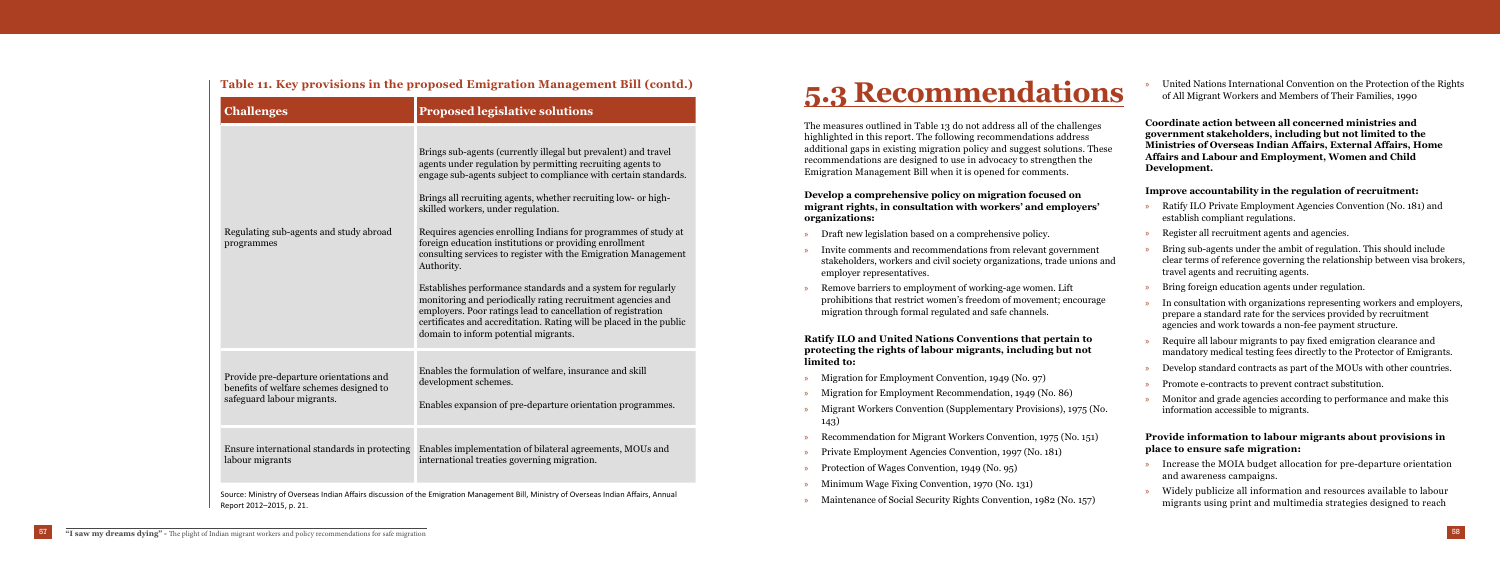labour migrants at various skill levels.

- » Publicize the importance of contracts in protecting the rights of labour migrants. Make contract consultations accessible to labour migrants during pre-departure trainings and within migrant resource centres.
- » Establish migrant resource centres in each state and every city that has a major international airport.
- » Ensure that toll-free helplines are operative in regional languages.
- » Make pre-departure orientation mandatory.
- » Design information campaigns to reach labour migrants at various skill and literacy levels.
- » Include resources available upon return and to support reintegration.

#### **Expand the outreach of pre-departure trainings:**

- » Build the capacity of trade unions and civil society organizations to conduct outreach and training in areas where there are high levels of oversees migration for employment.
- » Conduct destination and sector-specific training.
- » Involve returned migrants in pre-departure trainings at the community level.
- » Make pre-departure orientation modules accessible online for skilled workers as well as in workers centres.

#### **Inform labour migrants about resources available to assist them in destination countries:**

- » Establish help desks for Indian labour migrants at the airports in destination countries. Help desks should be equipped to provide information on legal processes, social security benefits and other entitlements and helpline numbers should be available in the destination country. Require migrant workers to report to the help desk before leaving the airport.
- » Uphold the rights of migrant workers to join unions and engage in collective bargaining during MOU negotiations with destination

countries. Register unions or associations with Indian embassies and provide this information to migrants upon arrival in the destination country and upon request.

#### **Efficiently and promptly intervene and resolve claims and disputes that arise at all stages of migration:**

- » Increase the capacity for Indian embassies to support labour migrants in distress. Ensure that each Indian embassy has expertise on labour migration by assigning a labour attaché.
- » Ensure that each Indian embassy has expertise on intervening to end forced and compulsory labour.
- » Establish toll-free helplines operated by embassies in major destination countries. Helplines should receive complaints, provide legal assistance, facilitate access to medical services and give information on visa renewal and exit visas.
- » Establish more Indian Worker Resource Centres.
- » Initiate collaboration with unions and civil society organizations in destination countries to secure the rights of labour migrants. Maintain updated information on unions and associations at embassies in destination countries.

#### **Support the right to freedom of association and the right to organize:**

- » Encourage membership in unions.
- » Inform migrants about unions upon arrival in destination countries.
- » Negotiate to include the fundamental right to freedom of association during MOU negotiations with destination countries.

#### **Collaborate with other sending countries at the bilateral, regional and international levels to confer greater rights for migrant workers in countries of destination:**

» Sign partnership agreements with destination countries in consultation with workers' and employers' representatives protecting the rights of labour migrants.

- 
- 

- 
- 
- 

» Sign partnership agreements establishing minimum wages with destination countries in consultation with workers' and employers' representatives. Set minimum wages based on destination countries' minimum wage levels. Ensure wages are linked to skills and not based on nationality.

» Participate in regional and international migration dialogues.

#### **Develop a minimum social security protection floor:**

» Analyse the failure of the Mahatma Gandhi Pravasi Suraksha Yojna and take steps to establish a social security scheme for migrant workers.

» Link existing schemes or create new schemes to ensure the social security benefits of workers overseas.

» Negotiate with destination countries to provide portable social security benefits in collaboration with workers' and employers' representatives.

#### **Provide humane and necessary assistance to labour migrants and their families in instances of injury or death:**

» Assist labour migrants in accessing insurance policies. Track registration and assist migrants to make claims under the Pravasi Bharatiya Bima Yojna scheme.

- 
- » Provide necessary support to injured workers and their families and families of deceased workers.
- » Support families calling for an inquiry into the cause of injury or death in the destination country.
- their death.

» Maintain a public register of Indian workers who have been injured or killed in foreign countries, including the cause and circumstances of

#### **Ensure efficient and prompt intervention to prevent, suppress and prosecute trafficking and other crimes against migrant workers:**

» Systematically train Protectors of Emigrants and all branches of the criminal justice system, including police, public prosecutors and judicial officers to identify and prosecute trafficking.

- » Lift restrictive gender-based migration prohibitions that restrict women's freedom of movement. Encourage migration through formal, regulated and safe channels.
- » Within redress mechanisms, address the practical needs of vulnerable migrant workers, including women. Assess the impact of socio-economic position, sex and education level on migrant workers' ability to make claims for redress. Amend procedures to reduce disparities in access.
- » Increase international, regional and bilateral cooperation to address trafficking and other crimes.
- » Ensure that each Indian embassy has expertise on intervening to end forced or compulsory labour.

#### **Provide relevant information to migrants upon their return to India:**

- » Provide returning migrants information on employment opportunities in India.
- » Establish schemes for reintegration for migrants who return in distress.

#### **Encourage data collection and analysis pertaining to the rights of labour migrants:**

- » Collect data on migrants overseas in the national census.
- » Collect data from returning migrants through the National Sample Survey Office or other surveys.
- » Collect and centralize data from Indian embassies regarding types of complaints filed against parties in destination countries, services provided and outcomes for migrant workers.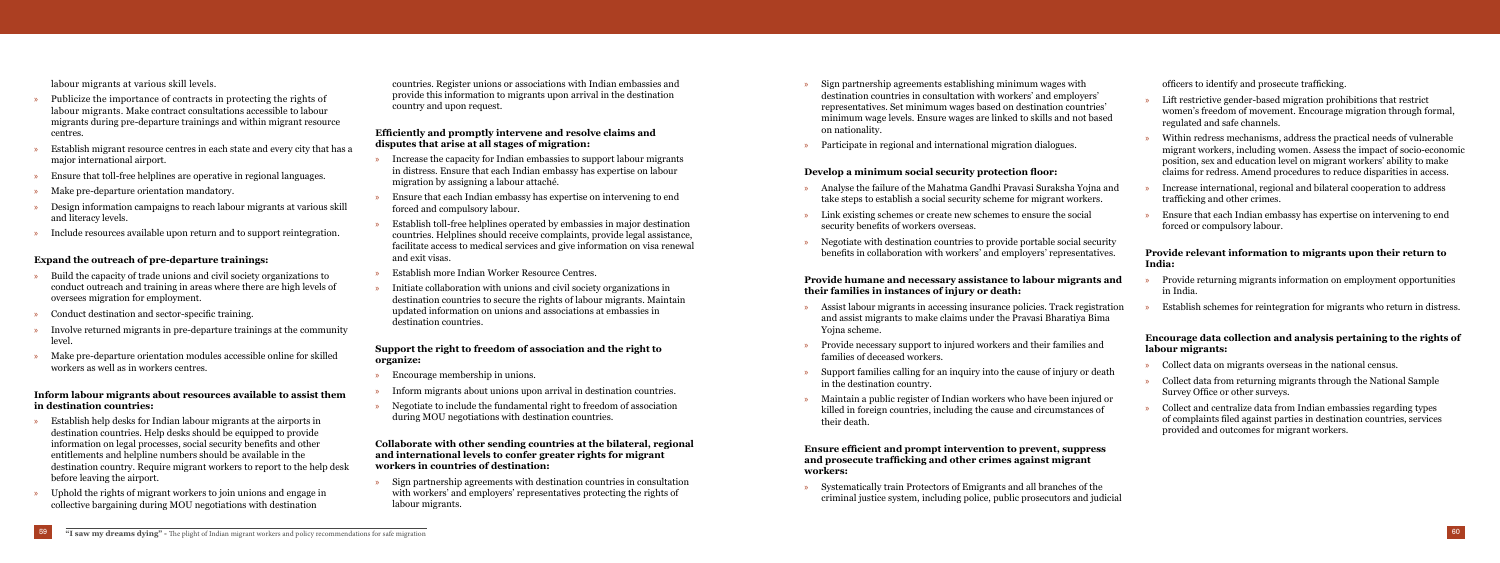# **Bibliography**

- » Amnesty International. 2014. Exploited dreams: Dispatches from Indian migrant workers in Saudi Arabia. (Bangalore, India).
- » Arokkiaraj, H. 2015. "Unskilled Indian workers abroad", Economic and Political Weekly, Vol. I. No. 13 (8 March).
- » Business Standard. 2014. "Problem of salary for Indian workers in Gulf countries" (11 December), www.business-standard.com/article/ government-press-release/problem-of-salary-for-indian-workers-ingulf-countries-114121101190\_1.html (accessed 13 Jan 2015).
- » Committee on Economic, Social and Cultural Rights. 2006. "General Comment No. 18, Article 6: The equal right of men and women to the enjoyment of all economic, social and cultural rights (Thirty-fifth session, 2006)" (Geneva).
- » Committee on Elimination of All Forms of Discrimination Against Women. 2009. "General recommendation No. 26 on women migrant workers" (Geneva).
- » Convention on the Elimination of All forms of Discrimination Against Women, United Nations, Treaty Series, Vol. 1249, p. 13.
- » Global Forum on Migration and Development. Undated. "The GFMD process". Available at: www.gfmd.org/process [accessed 11 Apr. 2015].
- » Government of India. Undated. Constitution of India, Article 6.
- » Gulf Research Centre. 2009. Indian's growing role in the Gulf: Implications for the region and the United States (Jeddah).
- » International Training Centre. 2014. Guide to international labour standards (Turin, Italy, International Labour Organization).
- » International Labour Conference. 2009. The cost of coercion: Global report under the follow-up to the ILO Declaration on Fundamental Principles and Rights at Work, International Labour Conference, 98th Session 2009, Report I(B) (Geneva). Available at: www.ilo.org/ declaration/WCMS\_106268/lang--en/index.htm [accessed 15 Oct. 2014].
- » International Labour Organization 2008. Women and men migrant workers: moving towards equal rights and opportunities. (Geneva). Available at: www.ilo.org/asia/info/WCMS\_101091/lang--en/index. htm.
- » 2008. Women migrant workers: seizing opportunities, upholding rights (Geneva). Available at: http://www.ilo.org/global/about-the-ilo/ newsroom/features/WCMS\_098491/lang--en/index.htm
- » 2010. International labour migration: A rights-based approach (Geneva). Available at: www.ilo.org/wcmsp5/groups/public/---ed\_protect/--protrav/---migrant/documents/publication/wcms\_208594.pdf

» 2012. "Revised Indian Community Welfare Fund (ICWF) Scheme in Indian Missions abroad". Available at: http://moia.gov.in/ writereaddata/pdf/revised\_icwf.pdf [accessed 13 Oct. 2014].

» 2011. Domestic Workers Convention, 2011 (No. 189) (Geneva).

» Undated. "Normlex, Ratifications for India". Available at:

» www.ilo.org/dyn/normlex/en/f?p=1000:11200:0::NO:11200:P11200\_ COUNTRY\_ID:102691 [accessed 6 Oct 2014].

» Irudaya Rajan, S., Varghese, V.J. and Jayakumar, M.S. 2009. Beyond the existing structures: Revamping overseas recruitment system in India (Thiruvanathapuram, India, Research Unit on International Migration, Centre for Development Studies).

» 2010. Overseas recruitment in India: Structures, practices and remedies, Working Paper 421 (Thiruvanathapuram, India, Research Unit on International Migration, Centre for Development Studies). Available at: www.cds.edu [22 Apr. 2015].

» Irudaya Rajan, S., Varghese, V.J. and Jayakumar, M.S. (ed.). 2011. Dynamics of Indian migration: Historical and current perspectives (New Delhi, Routledge).

» Middle East Eye. 2014. "More than 100 migrant workers may be deported after Qatar strike", 26 November. Available at: www. middleastye.net/news/over-100-migrant-workers-threateneddeportation-after-three-day-strike-qatar-2081152951 [accessed 13 Jan.

- 
- 
- 
- 
- 
- 
- 2015].
- 
- 
- 
- 
- 
- 
- 

» Ministry of Overseas Indian Affairs. 1983. Emigration Act, 1983, No. 31 of 1983, 10-9-1983.

» 1983. Emigration Rules, 1983, SO 941(E), 30-12-1983 (as amended vide GSR 511(E), 9-7-2009.

» 1956. Immoral Traffic Prevention Act, 1956, No. 58A.

» 2005. Right to Information Act, 2005. No. 22.

» 2009. Lok Sabha, Unstarred Question No: 1099, Answered on 25 November by MOIA, Shri Vyalavar Ravi.

» 2011. Pre-departure information manual for workers on temporary contractual employment to Yemen (Delhi).

- » 2013. Annual Report of Ministry of Overseas Indian Affairs, 2012–2013 (Delhi).
- » 2014. Lok Sabha, Unstarred Question No. 2035 Answered on 23 July by MOIA, Premachandran Shri N.K.
- » 2014. Lok Sabha, Unstarred Question No. 1627, Answered on 3 December by MOIA Shetty Shri Gopal Chinayya.
- » 2015. Lok Sabha Starred Question No. 309, Answered on 18 March, Annex I. Available at: http://164.100.47.132/Annexture\_New/lsq16/4/ as309.htm [accessed 12 Apr. 2015].
- » Undated. "Bilateral agreements". Available at: http://moia.gov.in/ services.aspx?id1=92&id=m3&idp=92&mainid=73 [accessed 13 Oct. 2014].
- » Undated. "Bilateral co-operation for protection and welfare of emigrants". Available at: http://moia.gov.in/services. aspx?id1=92&id=m3&idp=92&mainid=73 [accessed 13 Oct. 2014].
- » Undated. "Documents required for unskilled/women workers (individuals)". Available at:
- » http://moia.gov.in/services. aspx?ID1=102&id=m6&idp=100&mainid=73 [accessed 13 Oct. 2014].
- » Undated. "e-Governance". Available at: http://moia.gov.in/services. aspx?id1=85&id=m2&idp=85&mainid=73 [accessed 13 Oct 2014].
- » Undated. "Emigration services: An overview". Available at: http://moia. gov.in/services.aspx?id1=66&idp=66&mainid=73 [accessed 10 Oct. 2014].
- » Undated. "India Centre for Migration". Available at: http://moia.gov. in/services.aspx?ID1=77&id=m1&idp=75&mainid=73 [accessed 11 Apr. 2015].
- » Undated. "Indian Workers Resource Centre (IWRC)". Available at: http://moia.gov.in/services.aspx?id1=92&id=m3&idp=92&mainid=73 [accessed 13 Oct. 2014].
- » Undated. "Labour mobility partnership". Available at: http://moia.gov. in/services.aspx?id1=92&id=m3&idp=92&mainid=73 [accessed 13 Oct. 2014].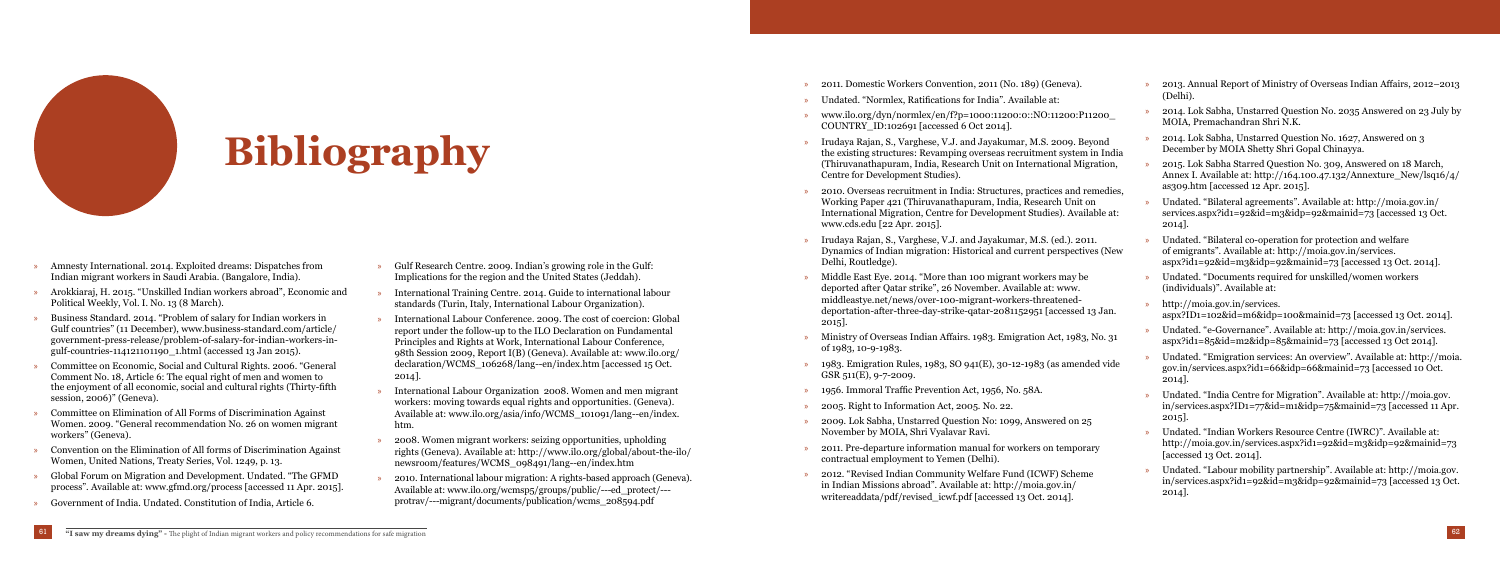- » Undated. "Memorandum of understanding". Available at: http://moia. gov.in/services.aspx?id1=92&id=m3&idp=92&mainid=73 [accessed 13 Oct. 2014].
- » Undated. "Migrant Resource Centre, Kochi". Available at: www.moia. gov.in/services.aspx?ID1=325&id=m3&idp=92&mainid=73 [accessed 11 Apr. 2015].
- » Undated. "Minimum Referral Wages for E.C.R Countries". Available at http://moia.gov.in/services.aspx?id1=194&idp=194&mainid=73 [accessed 13 Oct. 2014]
- » Undated. "Overseas Workers Resource Centre (OWRC)". Available at: http://moia.gov.in/services.aspx?id1=92&id=m3&idp=92&mainid=73 [accessed 13 Oct. 2014].
- » Undated. "Overview". Available at: http://moia.gov.in/services. aspx?mainid=6 [accessed 10 Oct. 2014].
- » Undated. "Pravasi Bhartiya Bima Yojna". Available at: http://moia.gov. in/pdf/p\_b\_b\_ywef\_%201\_4\_8.pdf [accessed 12 Apr. 2015].
- » Undated. "Pre-departure training manual for intending migrants, Kingdom of Saudi Arabia" (Delhi). Available at: http://moia.gov.in/ writereaddata/pdf/pr\_dep\_ksa.pdf [accessed 12 Apr. 2015].
- » Paoletti, S., Taylor-Nicholson, E, Bandita Sijapati, B. and Farbenblum, B. 2014. Migrant workers' access to justice at home: Nepal (New York: Open Society Foundations).
- » Percot, M. and Nair, S. 2011. "Transcending boundaries: Indian nurses in internal and international migration", in S. Irudaya Rajan, V.J. Varghese and M.S. Jayakumar (eds.): Dynamics of Indian migration: Historical and current perspectives (New Delhi, Routledge).
- » Press Information Bureau. 2015. "Achievements of Ministry of Overseas Indian Affairs during 2014-2015", 5 January, (Delhi, MOIA). Available at: http://pib.nic.in/newsite/PrintRelease.aspx?relid=114332 [accessed 12 Apr. 2015].
- » Undated. "Service charges payable to RAs". Available at: http://moia. gov.in/services.aspx?ID1=122&id=m9&idp=120&mainid=73 [accessed 12 Apr. 2015].
- » Undated. "Social security agreements". Available at: http://moia.gov.in/ services.aspx?id1=92&id=m3&idp=92&mainid=73 [accessed 20 Jan. 2015].
- » Ramaseshan, G. 2012. Moving women: A critical overview of international and regional normative standards and frameworks in trafficking of women in Bangladesh, India and Nepal (Lucknow, India, South Asia Women's Fund).
- » Ruhs, M. 2006. "The Potential of Temporary Migration Programmes in Future International Migration Policy", International Labour Review, Vol. 145.
- » South Asian Association for Regional Cooperation (SAARC). 2014. "Eighteenth SAARC Summit Declaration". Available at: www.saarc-sec. org/press-releases/18th-SAARC-Summit-Declaration/121/ [22 Apr. 2015].
- » Thimothy, R. and Sasikumar, S.K. 2012. Migration of women workers from South Asia to the Gulf (New Delhi, V.V. Giri National Labour Institute and UN Women Subregional Office). Available at: www.ucis. pitt.edu/global/sites/www.ucis.pitt.edu.global/files/migration\_women\_ southasia\_gulf.pdf [accessed 12 Apr. 2015].
- » United Nations. 1966. International Covenant on Civil and Political Rights. U.S.T. 521, 999 U.N.T.S. 171.
- » 1966. International Covenant on Economic, Social and Cultural Rights. 993 U.N.T.S. 3.
- » 1990. International Convention on the Protection of the Rights of All Migrant Workers and Members of Their Families. 220 U.N.T.S. 3.
- » 2000. Convention Against Transnational Organized Crime.
- » 2000. Protocol to Prevent, Suppress and Punish Trafficking in Persons, especially Women and Children supplementing the United Nations Convention against Transnational Organised Crime, Article 3(a) (Geneva).
- » United Nations Department of Economic and Social Affairs (UN DESA). 2008. "Trends in international migrant stock: The 2008 revision" (New York). Available at: http://esa.un.org/migration/ [accessed 12 Apr. 2015].
- » 2013. "Population facts No. 2013/2 and 2013/3". (New York).
- » United Nations Human Rights Council. 2014. Report of the Special Rapporteur on the human rights of migrants, François Crépeau. Twentysixth session (Geneva).

» Varghese, V.J. and Irudaya Rajan, S. 2011. "Governmentality, social stigma and quasi-citizenship: Gender negotiations of migrant domestic workers from Kerala", in S. Irudaya Rajan, V.J. Varghese and M.S. Jayakumar (eds.): Dynamics of Indian migration: Historical and current perspectives (New Delhi, Routledge).

» Wickramasekara, P. 2012. Something is better than nothing: Enhancing the protection of Indian migrant workers through bilateral agreements and memoranda of understanding (Quezon City, Philippines, Migrant Forum in Asia).

» World Bank. 2014. "Migration and development brief 22: Migration and remittances team, development prospects group". Available at: http://siteresources.worldbank.org/INTPROSPECTS/ Resources/334934-1288990760745/MigrationandDevelopmentBrief22.

- 
- 
- pdf.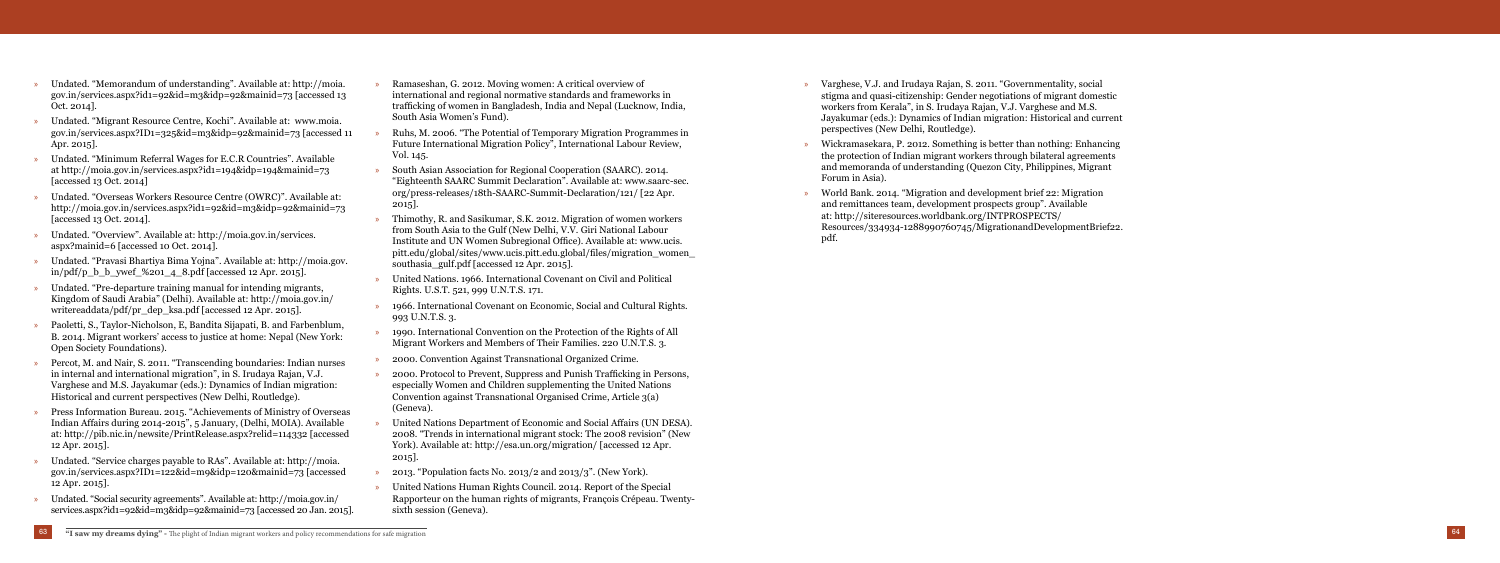#### **Employment specifics**

» In each country overseas where you have worked, what type of work did you do? » What were the dates of employment/approximate dates of employment?

### **Knowledge of Indian migration system**

- 
- 
- 

» Have you heard of a Protector of Emigrants? » Have you ever interacted with a Protector of Emigrants in India? » Have you interacted with any other government officials?

### **II. Pre-departure**

- » How did you find out about possibilities to migrate for employment?
- » What did they charge?
- » Did you seek employment overseas through a recruitment agency?
- » Actors
- 
- » Did you ever work with an agent?
- » If so, how were you introduced to this agent?
- » What services did they provide?
- 
- 
- » Have you engaged more than one agency?
- » If so, what was the name of the agency or agencies you worked with?
- » How did you learn about this agency?
- » Did you know whether the agency/agent is registered with the government?
- » If yes, how did you know whether or not they were registered?
- » Did their registration status inform your decision to work with them?

### **Obtaining a visa**

- » What type of visa did you hold?
- » What did you know about this visa?
- » Did you apply to work as a "free visa" worker?
- » Did you know this form of employment is illegal/irregular?

# **Annex Questionnaires**

Note to research team: Please use these questions as a guide to reveal key issues. Feel free to ask additional questions as needed.

**1. Returned migrant worker questionnaire**

### **I. Basic information**

- » Name:
- » Age:
- » Sex:
- » Location of interview:
- » Date of interview:
- In what other countries have you worked?
- What type of work did you do?
- » Where do you live?
- » What level of education have you completed?
- » Do you have any training or professional skills? What are they? What training have you undertaken?
- » Who are the earners in your family?

- 
-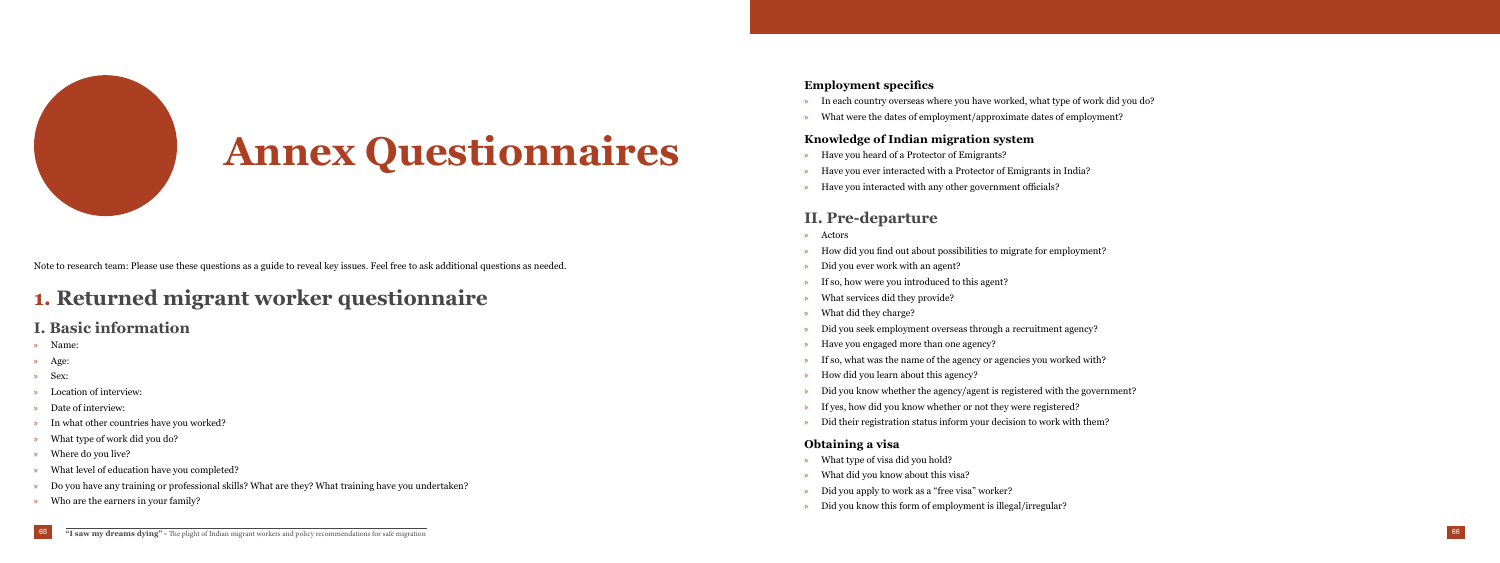ou informed about the social norms, practices, beliefs in the destination country?

- o informed you?
- at was the information?
- s this information proved helpful?

ou informed of/advised not to join the union or any other organization in the destination country? If yes,

- o informed you?
- s this information helpful?
- re you member of any union in India before going to other country?

### **III. The Superior and entry**

- d you travel to the receiving country?
- d you pay for this travel?
- know if you entered the country legally?
- yone meet you when you first arrived?
- o met you?
- ere did they take you?
- wou get work documents and residency documents?
- w long were you in the country before you received work and residency documents?
- o gave them to you?
- I you have to pay for these?
- is the payment what you were told you would have to pay?
- s it more? Was it less?

### **IV. In the destination country**

#### **Finding employment**

- you reached the destination country, where were you first employed?
- vork did you do?
- d you find this employment?
- ponsor assist you in finding employment?
- a have to pay rent or a fee to a sponsor?

| Did you enter into an agreement with the agency?<br>$\mathcal{D}$                                                                                                                         | Were yo<br>$\mathcal{D}$  |
|-------------------------------------------------------------------------------------------------------------------------------------------------------------------------------------------|---------------------------|
| How much were you charged for a visa? Were you charged for anything else?<br>$\mathcal{P}$                                                                                                | Who                       |
| How did you get the money to pay this amount?<br>$\gg$                                                                                                                                    | Wha<br>Was                |
| Did you take a loan? If so,<br>$\mathcal{P}$                                                                                                                                              | Were yo                   |
| Who did you take a loan from?<br>What were the terms of the loan?<br>Have you repaid this loan? How much have you paid?                                                                   | Who<br>Was<br>Wer         |
| Did you apply to work with a particular sponsoring employer? If yes,<br>$\rightarrow$                                                                                                     | III. Tra                  |
| Were you informed of the type of job you would do?                                                                                                                                        | How did                   |
| Were you given the name of the employer?<br>Did you know the number of workers being recruited for this employer?                                                                         | How did                   |
| Were you told how much you would earn? If so, how much did the recruiter tell you that you would earn?                                                                                    | Do you k                  |
| Were you told anything about the accommodation you would receive? What were you told?                                                                                                     | Did anyo<br>$\mathcal{D}$ |
| Were you told anything about getting a food allowance? What were you told?<br>Were you shown a sample employment contract?                                                                | Who                       |
| Were you informed that your insurance would be done as a part of the visa process? If yes, how much amount charged for insurance and what were the<br>provisions of the insurance policy? | Whe<br>Did                |
|                                                                                                                                                                                           | How<br>Who                |
| Government of India support or engagement                                                                                                                                                 | Did                       |
| Did you interact with any government officials or departments while applying for or obtaining a visa? If yes, whom did you interact with? What happened?<br>$\mathcal{V}$                 | Was                       |
| Do you know about any agreements between the Indian Government and destination governments that to protect the rights and safety of migrant<br>$\mathcal{D}$<br>workers?                  | Was                       |
| Do you know about any agreements between the Indian Government and destination governments to provide social security?<br>$\mathcal{D}$                                                   | IV. In t                  |
|                                                                                                                                                                                           | Finding of                |
| Orientation or training programmes                                                                                                                                                        | When yo                   |
| Did anyone give you any information about leaving India to work in another country?<br>$\gg$                                                                                              | What wo                   |
| Who informed you?<br>$\mathcal{D}$                                                                                                                                                        | How did                   |
| What information were you given?<br>$\gg$                                                                                                                                                 | Did a sp<br>$\mathcal{D}$ |
| How did you go about getting the necessary documents and permissions to migrate for employment?<br>$\mathcal{D}$                                                                          | Did you                   |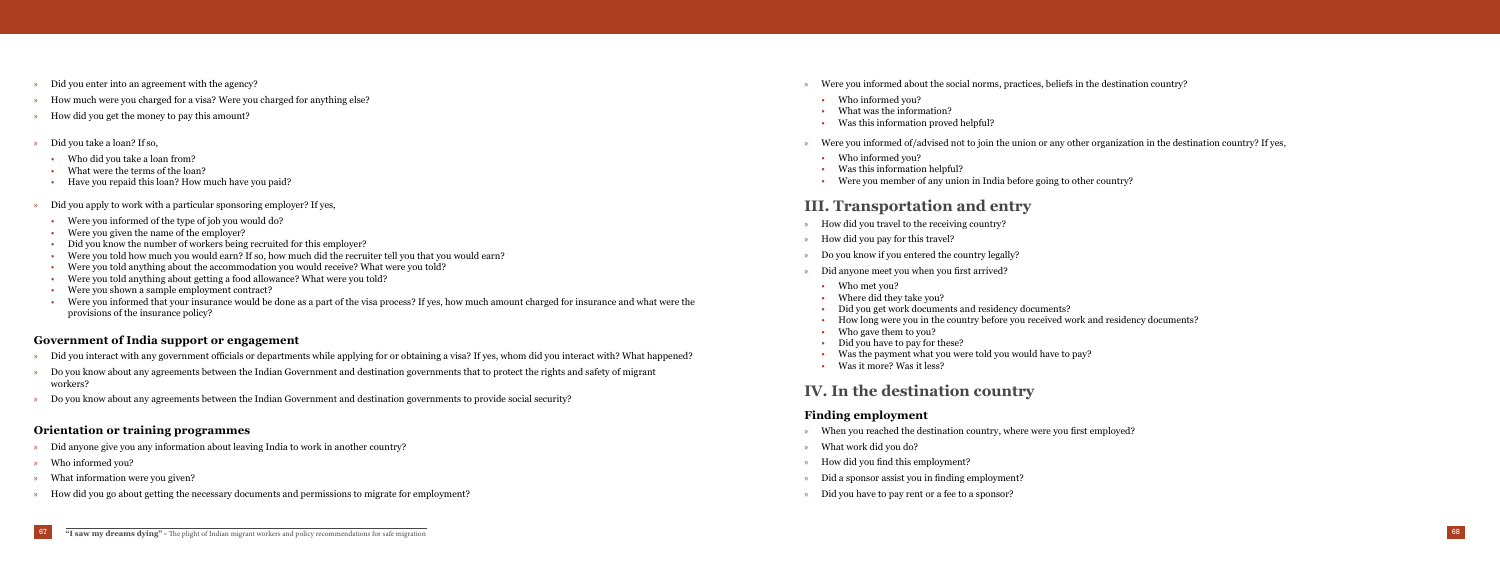- I have your identity documents with you at all times?
- one ever take your identity documents? If so,
- o took your identity documents?
- vou give them up voluntarily? Were they taken from you? What were the circumstances in which they were taken?
- ere were they held?
- $\alpha$  did not having documents affect the choices you could make in the host country? re you able to get your documents returned?

by ever threatened by your employer, or told that if you did not do something there would be a consequence? If so,

- at was the threat?
- threatened you?
- If did this change your behaviour?
- re you ever threatened that you would be taken to the police or the immigration agencies?
- » accumulate any debt?
- d you access food?
- ou able to access enough food?
- ou ever verbally abused? (called names, humiliated?)
- ou ever physically abused or beaten?
- ou ever sexually abused? If so,
- was the perpetrator of the abuse?
- at exactly happened? (If there is abuse identified, clearly identify the abuser and the timeline)
- ere did this take place?
- s there any precipitating event?
- s this an isolated incident? Was this a recurring incident? If so, with what frequency were you abused?
- vou seek help?
- f so, who did you seek help from? Were you able to get assistance?
- f not, why didn't you seek help?

#### **overseas**

erviewer: here, we are interested in hearing a story of who if anyone played a role in supporting them overseas if they were in distress.

- eeded help overseas, whom did you go to for help?
- one help you?

| $\gg$         | If so, what was the amount of the fee? How frequently did you have to pay?                                                         | Did you l<br>$\rightarrow$                  |
|---------------|------------------------------------------------------------------------------------------------------------------------------------|---------------------------------------------|
|               |                                                                                                                                    | Did anyo                                    |
|               | <b>Conditions of employment</b>                                                                                                    | Who                                         |
| $\gg$         | What were the conditions of your employment?                                                                                       | Did v                                       |
| $\rightarrow$ | What wages were you promised?                                                                                                      | Whe<br>How                                  |
| $\gg$         | What wages were you paid?                                                                                                          | Were                                        |
| $\gg$         | How frequently were you paid?                                                                                                      | Were you                                    |
| $\rightarrow$ | Were you paid the wages you were promised?                                                                                         | Wha                                         |
| $\gg$         | How many hours did you work each day?                                                                                              | Who                                         |
| $\gg$         | How many days a week did you work?                                                                                                 | How<br>Wer                                  |
| $\rightarrow$ | Did your working conditions have any impact on your health? If so, what impact did it have?                                        |                                             |
| $\gg$         | Were you ever engaged in any employment that you didn't agree to voluntarily? If so,                                               | Did you a                                   |
|               | Why did you do this work?<br>Were you afraid not to do this work? Why?<br>Did you face any threats?<br>Did you face any penalties? | How did<br>Were you<br>Were you<br>Were you |
|               |                                                                                                                                    | Were you                                    |
|               | <b>Living conditions</b>                                                                                                           | Who                                         |
| $\gg$         | Where did you live? How did you pay for this living arrangement?                                                                   | Wha                                         |
| $\gg$         | What did you eat? How did you pay for food? Where did you purchase your food?                                                      | Whe                                         |
| $\gg$         | What expenses did you have?                                                                                                        | Was<br>Was                                  |
| $\rightarrow$ | Did you expect to have these expenses based upon your understanding of the employment agreement?                                   | Did y                                       |
| $\rightarrow$ | Did you send remittances home?                                                                                                     | $\lozenge$ If s                             |
| $\gg$         | How did you send remittances?                                                                                                      | $\lozenge$ If 1                             |
|               | What were the costs involved?                                                                                                      | <b>Support</b>                              |
|               |                                                                                                                                    | Note to inter                               |
|               | <b>Rights violations</b>                                                                                                           | If you ne                                   |
|               | What identity documents did you need in the host country? (Inquire about proof of identity, passport, and residence papers.)       | Did anyo<br>$\gg$                           |
|               |                                                                                                                                    |                                             |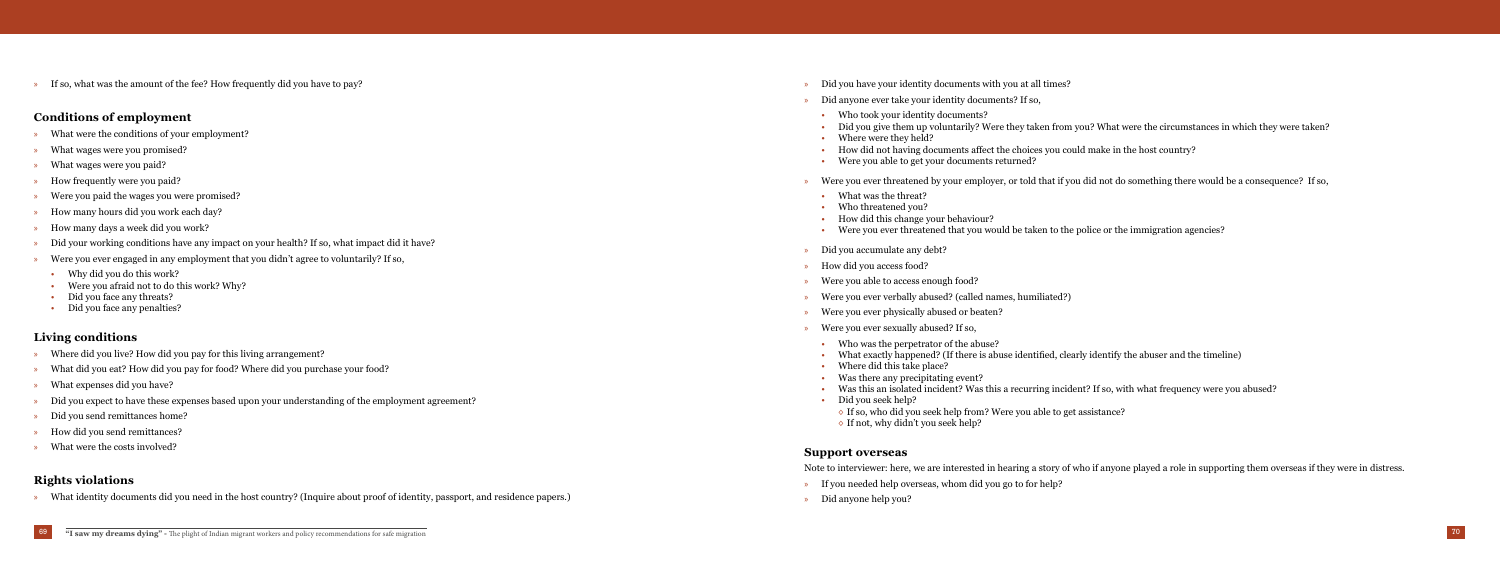### **Remedies in India**

- know what remedies are available under the law?
- ou heard of the Protector of Emigrants?
- I report any of the problems you faced abroad to the police in India?
- ou contacted any civil society organizations, workers associations or unions for support?
- by contacted anyone else for support?
- eached out for support,
- v did you hear about this organization?
- vou reach out to them?
- $\frac{1}{4}$  did you reach out to them?
- $\epsilon$  i.ere they able to help you?
- at type of help or services do they provide?

| Did you have any interaction with the Indian embassy?                                                                                        | Why did you return to India?                                                                                               |
|----------------------------------------------------------------------------------------------------------------------------------------------|----------------------------------------------------------------------------------------------------------------------------|
| If so, was it accessible?                                                                                                                    | If you returned in a crisis situation, did anyone assist you to return?                                                    |
| Did you receive any help?                                                                                                                    | What documentation did you need to return to India?                                                                        |
| Did you have any interaction with any civil society organization overseas? If yes,                                                           | Did you need an exit visa?                                                                                                 |
| How did you hear about this organization?                                                                                                    | How did you secure this documentation?                                                                                     |
| Did you reach out to them?                                                                                                                   | If you returned in a crisis situation, did anyone assist you to return?                                                    |
| • Why did you reach out to them?                                                                                                             | What documentation did you need to return to India?                                                                        |
| • Where they able to help you?                                                                                                               | Did you need an exit visa?                                                                                                 |
| • What type of help or services do they provide?                                                                                             | How did you secure this documentation?                                                                                     |
| Did you have any interaction with any unions or workers' associations overseas?                                                              | Are you in debt or were you in debt when you first returned? If so,                                                        |
| How did you hear about this organization?                                                                                                    | Who are you indebted to?                                                                                                   |
| Did you reach out to them?                                                                                                                   | How much do you owe?                                                                                                       |
| • Why did you reach out to them?                                                                                                             |                                                                                                                            |
| • Where they able to help you?<br>• What type of help or services do they provide?                                                           | Do you feel that your agent or broker upheld the agreement you made before leaving? If no,                                 |
|                                                                                                                                              | What were the violations?                                                                                                  |
| <b>Detention and incarceration</b>                                                                                                           | Did they take place in the host country or once you returned?<br>Have you considered seeking any legal remedy or recourse? |
|                                                                                                                                              |                                                                                                                            |
| Were you ever detained?                                                                                                                      | <b>Remedies in India</b>                                                                                                   |
| Were you ever incarcerated? If so,                                                                                                           | Do you know what remedies are available under the law?                                                                     |
| Who detained or incarcerated you?                                                                                                            | Have you heard of the Protector of Emigrants?                                                                              |
| • What were the events leading up to your detention or incarceration?                                                                        | Did you report any of the problems you faced abroad to the police in India?                                                |
| • Where were you detained or incarcerated?<br>• On what grounds were you detained or incarcerated?                                           | Have you contacted any civil society organizations, workers associations or unions for support?                            |
| • When you were you initially detained or incarcerated? For how long were you detained or incarcerated?                                      |                                                                                                                            |
| • Were you able to access any legal support or other assistance? How were you able to get legal support or assistance?                       | Have you contacted anyone else for support?                                                                                |
| • How did you get out of detention or incarceration?                                                                                         | If you reached out for support,                                                                                            |
|                                                                                                                                              | How did you hear about this organization?                                                                                  |
| <b>V. Return to India</b>                                                                                                                    | Did you reach out to them?<br>Why did you reach out to them?                                                               |
|                                                                                                                                              | Where they able to help you?                                                                                               |
| When did you return to India?                                                                                                                | What type of help or services do they provide?                                                                             |
|                                                                                                                                              |                                                                                                                            |
|                                                                                                                                              |                                                                                                                            |
| $\left\vert 71\right\rangle$<br>"I saw my dreams dying" - The plight of Indian migrant workers and policy recommendations for safe migration |                                                                                                                            |

- 
- 
- 
- 
- 
- 
- 
- 
- 
- 
- 
- 
- 
- 
- 
-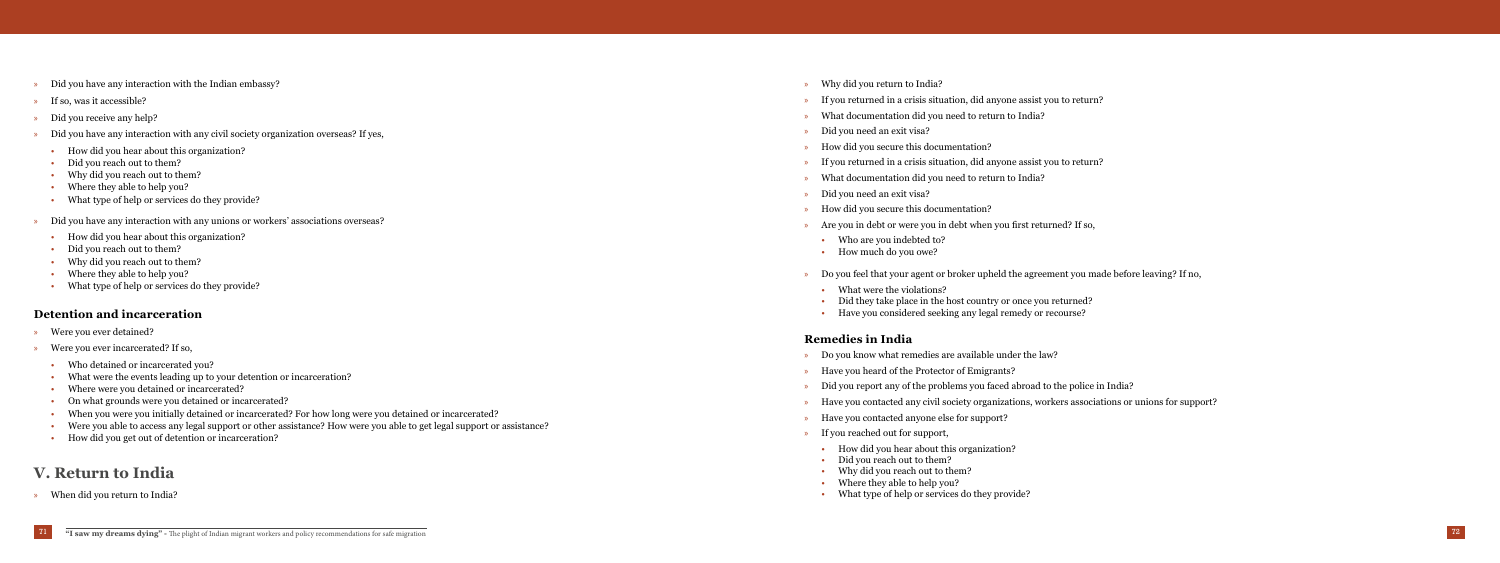» What are the strengths of existing training programmes? » What can be done to improve existing training programmes?

#### **Strengths and challenges**

- 
- 
- 
- 
- 

» What do you think is the greatest strength in your ability to support workers who report grievances?

» What do you think is/are some of the greatest challenges you face in supporting workers who report grievances?

» Can you give an example of the strongest intervention you have been able to make?

» Can you give an example of a time when you were not able to intervene successfully? And why.

» What would you recommend to ensure greater protection for labour migrants from India?

### **Civil society engagement**

» Have you worked with any civil society organizations, unions or workers associations?

• If yes, can you describe the ways in which you have worked together?

• How did you initiate collaboration? Who reached out? In which context did they reach out?

• Did you work together once pertaining to a particular issue or case? If so, what was the outcome? Alternately, is this an ongoing collaboration?

» Are there roles for unions and civil society organizations in supporting migrant workers?

- 
- 
- 
- 
- 
- » If not, why not?
- 

» If yes, do you have suggestions for ways that the government can engage unions and civil society organizations?

### **2. Government official questionnaire (Protectors of Emigrants, Ministry of Overseas Indian Affairs Officials, Indian Embassy Officials)**

Note to research team: There are Protector of Emigrants offices in Chennai, Cochin, Hyderabad, Thiruvananthapuram, Chandigarh, Kolkata, Mumbai, New

Delhi and Jaipur

| $\mathcal{D}$ | Name:                                                                                                                                                                                                                                                                                                                                                                                               |
|---------------|-----------------------------------------------------------------------------------------------------------------------------------------------------------------------------------------------------------------------------------------------------------------------------------------------------------------------------------------------------------------------------------------------------|
| $\mathcal{V}$ | Name of the department/ministry organization:                                                                                                                                                                                                                                                                                                                                                       |
| $\mathcal{D}$ | Position of the interviewee:                                                                                                                                                                                                                                                                                                                                                                        |
| $\mathcal{V}$ | Location of interview:                                                                                                                                                                                                                                                                                                                                                                              |
| $\mathcal{D}$ | Date of interview:                                                                                                                                                                                                                                                                                                                                                                                  |
| $\mathcal{V}$ | What services do you administer to protect migrant workers?                                                                                                                                                                                                                                                                                                                                         |
| $\mathcal{V}$ | What training have you received on how to support migrant workers seeking remedy for rights violations?                                                                                                                                                                                                                                                                                             |
| $\mathcal{D}$ | What other government or administrative bodies do you work most closely with?                                                                                                                                                                                                                                                                                                                       |
|               |                                                                                                                                                                                                                                                                                                                                                                                                     |
|               | <b>Training programmes</b>                                                                                                                                                                                                                                                                                                                                                                          |
| $\mathcal{V}$ | Are there any pre-departure training programmes that run in your area?                                                                                                                                                                                                                                                                                                                              |
| $\mathcal{D}$ | Are you involved in these trainings?                                                                                                                                                                                                                                                                                                                                                                |
| $\mathcal{V}$ | Have you ever attended any of these programmes?                                                                                                                                                                                                                                                                                                                                                     |
| $\mathcal{Y}$ | If yes to any of the above,                                                                                                                                                                                                                                                                                                                                                                         |
|               | Which organization or department organized the training?<br>What did they training module cover?<br>Do you know how regularly trainings are conducted?<br>Where are trainings conducted? Is this a convenient location for labour migrants?<br>How many workers typically attend training?<br>٠<br>What proportion of those who attend are men? What proportion of those who attend are women?<br>۰ |
| $\mathcal{D}$ | Do you think that such pre-departure training programmes are helpful for migrant workers?                                                                                                                                                                                                                                                                                                           |
|               |                                                                                                                                                                                                                                                                                                                                                                                                     |

- 
-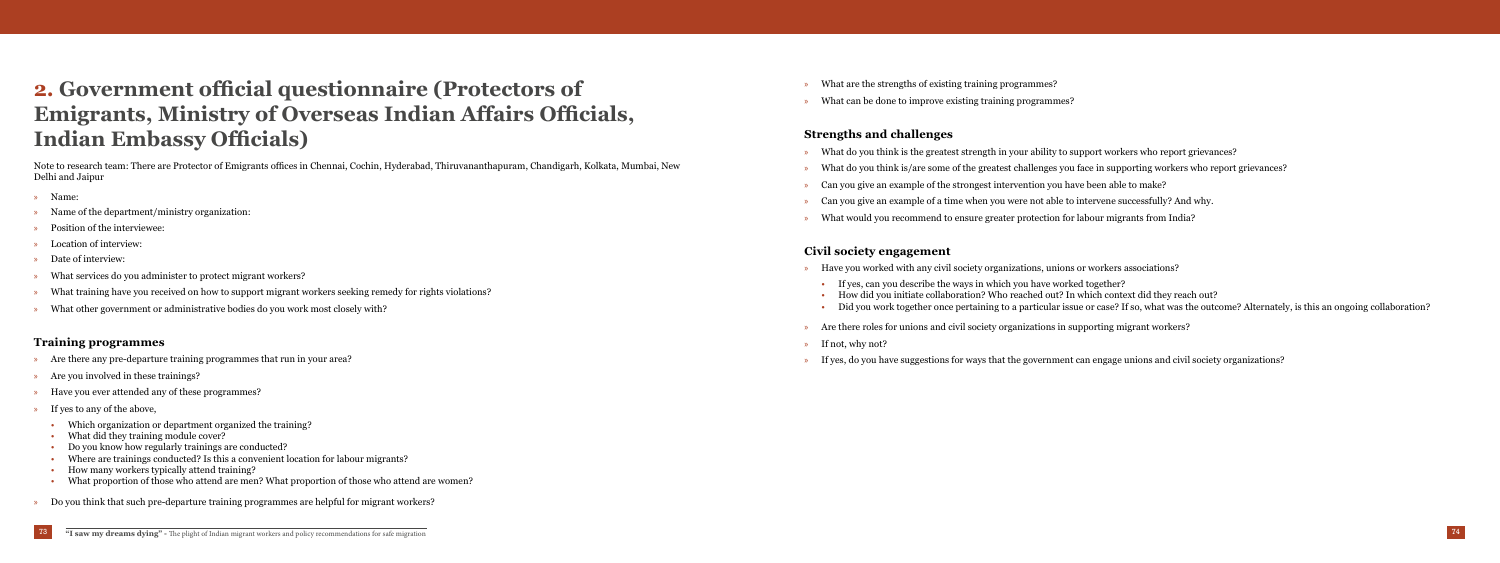- 
- What was the outcome of this interaction?
- What were the strengths of this interaction?
- 

Please describe the interaction (how many times did you meet, what was the duration of the meeting, was the official interested in helping you).

• What were the challenges or room for improvement?

» Do you collaborate with any other unions or civil society organizations either in India or abroad? If so,

Is this a formal or informal collaboration? What are the terms of the collaboration? • How do you work together? Do you work together systematically or on a case-by-case basis? • Have you had successes with this approach? Please describe. What challenges have you faced?

research team: If it is determined from the opening questions that involvement with labour migrants is minimal, it may not be necessary to ask the g questions.

#### **Training programmes**

- you know about any pre-departure training programmes that run in your area?
- e you ever attended any of these programmes?
- If so, which organization or department designed and facilitated the training? What did the training module cover?
- $\alpha$  vou ever been asked to develop, give input or run pre-departure training programmes? If so,
- Which organization or department approached you?
- Why do you think they approached you?
- Did you provide input? Were your suggestions incorporated into training?
- Have you been contacted more than once by this department or others for input?
- at are the strengths of the pre-departure programmes that you have attended or helped to develop?
- there some training programmes that are stronger than other? What are key differences?
- at are some of the challenges in delivering effective training?
- at strategies do you employ to overcome these challenges?

### **Recruitment of migrant workers**

 $\alpha$  vou been approached by workers who are looking for employment overseas?

### **3. Union questionnaire (for Indian union officials)**

Note to research team: Please also use this questionnaire to structure interviews with civil society organizations or other non-government actors working to support migrant workers.

|               |                                                                                                                                                                                             | Do y<br>$\mathbf{v}$  |
|---------------|---------------------------------------------------------------------------------------------------------------------------------------------------------------------------------------------|-----------------------|
| $\gg$         | Name:                                                                                                                                                                                       |                       |
| $\mathcal{P}$ | Name of the organization:                                                                                                                                                                   |                       |
|               | Position:                                                                                                                                                                                   |                       |
|               | Location of interview:                                                                                                                                                                      |                       |
|               |                                                                                                                                                                                             | Note to r             |
|               | Introductory information                                                                                                                                                                    | following             |
| $\mathcal{D}$ | How long you have been associated with this organization?                                                                                                                                   | Traini                |
| $\mathcal{V}$ | What does your organization do?                                                                                                                                                             | Do y<br>$\rightarrow$ |
| $\mathcal{P}$ | What is your position in this organization?                                                                                                                                                 | Have<br>$\mathcal{D}$ |
| $\mathcal{D}$ | Do you engage with migrant workers? If so, what is your engagement?                                                                                                                         |                       |
| $\mathcal{D}$ | Do you have membership among the workers who have migrated to other countries?                                                                                                              |                       |
| $\mathcal{D}$ | Do you maintain contact with the workers who have migrated abroad? If yes, how?                                                                                                             | Have                  |
|               |                                                                                                                                                                                             |                       |
| $\mathcal{D}$ | Set of Questions:                                                                                                                                                                           |                       |
|               | Have you ever interacted with a Protector of Emigrants in India?                                                                                                                            |                       |
|               | Have you engaged with Indian embassy officials on behalf of labour migrants?                                                                                                                | Wha                   |
|               | Have you engaged with police on behalf of labour migrants? (Either in India or in destination countries?)                                                                                   | Are t                 |
|               | Have you interacted with any other government officials on behalf of labour migrants?<br>Have you or are you engaged in any legal processes to recover any losses faced by labour migrants? | Wha                   |
|               | If yes to any of the above                                                                                                                                                                  | Wha<br>$\mathcal{D}$  |
|               | What was the exact position of the official?                                                                                                                                                |                       |
|               | Where did you meet them?                                                                                                                                                                    |                       |
|               | Why did you interact with the Protectorate of Emigrants or any other government official? Was it regarding the case of a particular worker? If so, what                                     | Recru                 |
|               | are the basic facts of the case? Do you have any documents on file about this issue that you would be willing to share?                                                                     | Have                  |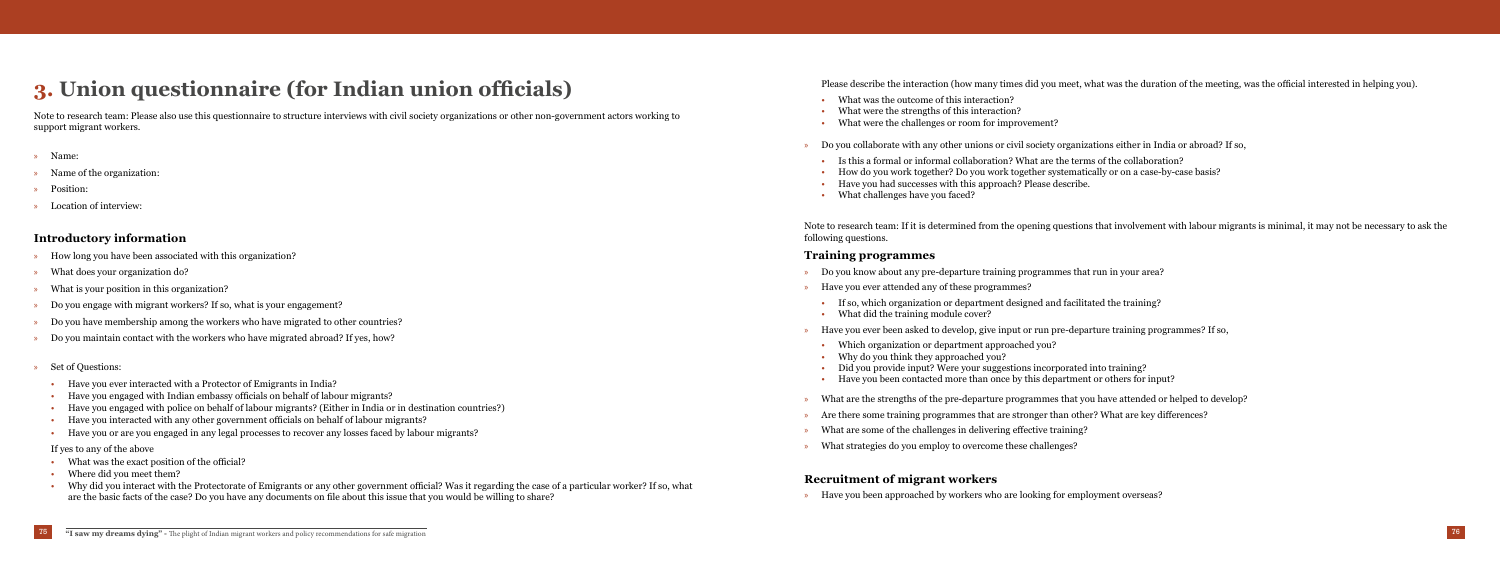- arch team: If they are involved in taking cases, please ask for particular case studies.
- any documentation they have and collect basic facts of the case.
- about the rights denied and the remedy sought.
- timeline of the abuse and the process of seeking a remedy that includes dates and locations.
- engage government officials or seek remedies through informal channels? Who did they work with?
- s the outcome?
- ere the strengths in this process?
- re major challenges? How did they overcome these challenges?

#### and government engagement

- engaged in any advocacy around migration practices or policies?
- at issues do you focus on?

rch team: In particular, please ask about any advocacy initiatives in the following areas: bilateral social security agreements, insurance, protection ht to association, engagement of Indian embassies in supporting workers, return for injured workers, repatriation when workers die overseas.

- » Have you advocated on individual cases?
- where wernment agencies have you engaged? (Central agencies, state agencies, embassies?)
- a advocated with more general demands?
- om have you raised these issues? What has the response been?
- wocacy strategies have you used? (Example: MOUs, campaigns, government sensitization)

#### **Rendations**

ave any suggestions for improving India's migration policies and programmes to support migrant workers?

arch team: Please ask this as an open-ended question first. If they have no initial response, please move through the phases of migration and ask aggestions (pre-departure, transit, destination, return).

| $\mathcal{D}$              | What are the forces that drive workers to migrate for employment in the area (geography and industry) where you work?                                                 | Note to resea   |  |  |
|----------------------------|-----------------------------------------------------------------------------------------------------------------------------------------------------------------------|-----------------|--|--|
| $\gg$                      | What are the primary sources of information on overseas employment for workers you come into contact with?                                                            | Request a       |  |  |
| $\mathcal{V}$              | What factors influence their choice of where to migrate for employment?                                                                                               | Inquire a       |  |  |
| $\gg$                      | In the area where you work, do workers typically migrate with the assistance of recruiting agents? If so,                                                             | Create a t      |  |  |
|                            | Do workers engage directly with recruiting agents? Are there intermediaries involved?                                                                                 | Did they        |  |  |
|                            | Are recruiting agents in your area registered? Do you know how many registered agents there are? Do you have an estimate of the proportion of                         | What was        |  |  |
|                            | recruiting agents that are not registered? What is this estimate based upon?                                                                                          | What wei        |  |  |
|                            | How do recruiting agents operate in your area?                                                                                                                        | What wei        |  |  |
|                            | Are there other channels that they commonly use to secure jobs and visas?<br>Could you estimate the proportion of workers that migrate through these formal channels? |                 |  |  |
|                            |                                                                                                                                                                       | Advocacy        |  |  |
| <b>Employment overseas</b> |                                                                                                                                                                       |                 |  |  |
| $\gg$                      | What are the primary destinations for workers from your area (consider industry and geography)?                                                                       | Are you e       |  |  |
| $\mathcal{V}$              | What types of jobs are most common overseas? Are workers actually employed in the areas they are told they will be hired?                                             | If so, wha      |  |  |
| $\mathcal{D}$              | Do you know about the types of working conditions? If so, please describe.                                                                                            | Note to resear  |  |  |
|                            |                                                                                                                                                                       | overseas, righ  |  |  |
| $\mathcal{D}$              | Note to research team: If they have information in the following areas, please inquire about the following:                                                           | Have you        |  |  |
|                            | Payment of wages (timeliness, amount promised, etc.)                                                                                                                  | What gov        |  |  |
|                            | Working hours (number of hours a day, number of hours a week)<br>Health impact of particular types of employment                                                      | Have you        |  |  |
|                            | Living conditions                                                                                                                                                     |                 |  |  |
|                            | Ability to move between employers                                                                                                                                     | With who        |  |  |
|                            | Workplace accidents and access to medical care in such cases.                                                                                                         | What adv        |  |  |
| $\mathcal{D}$              | Do the workers you encounter frequently overstay the duration of their visa?                                                                                          |                 |  |  |
|                            |                                                                                                                                                                       | Recommo         |  |  |
|                            | Remedy in cases of rights denial                                                                                                                                      | Do you h        |  |  |
|                            |                                                                                                                                                                       |                 |  |  |
| $\mathcal{D}$              | Have you been approached by migrant workers who have returned to India in distress? If so,                                                                            | for specific su |  |  |
|                            | How many cases have you handled?                                                                                                                                      |                 |  |  |
|                            | What are issues that you see? (Example: financial exploitation, deception by recruiters, physical, psychological, verbal or sexual abuse, uncompensated<br>injury)    |                 |  |  |
|                            | How have you been involved?                                                                                                                                           |                 |  |  |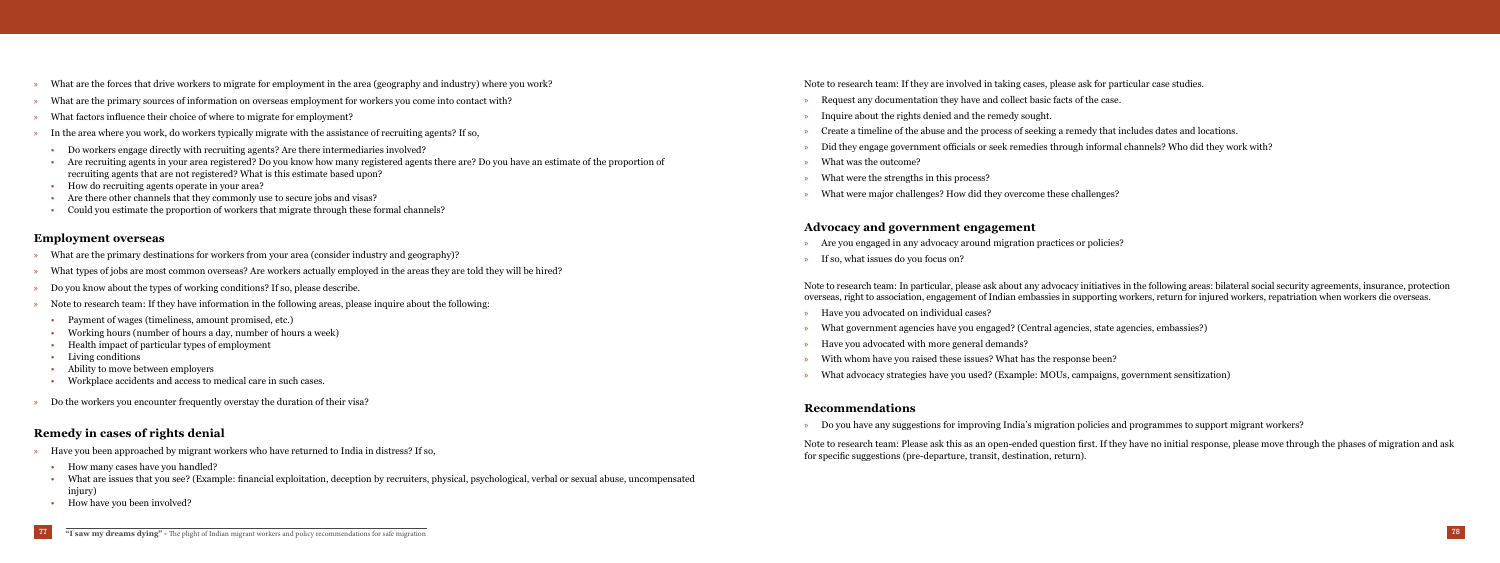| <b>NOTES</b> | <b>NOTES</b> |
|--------------|--------------|
|              |              |
|              |              |
|              |              |
|              |              |
|              |              |
|              |              |
|              |              |
|              |              |
|              |              |
|              |              |
|              |              |
|              |              |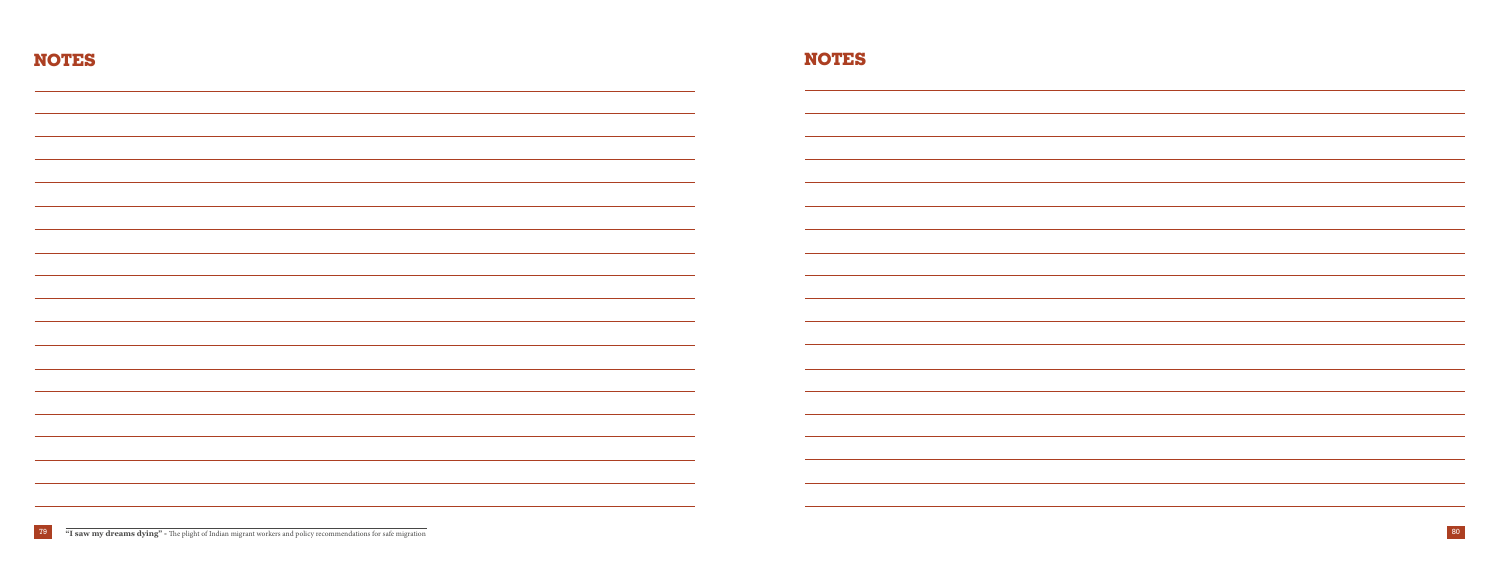| <b>NOTES</b> |  |  |  |  |
|--------------|--|--|--|--|
|              |  |  |  |  |
|              |  |  |  |  |
|              |  |  |  |  |
|              |  |  |  |  |
|              |  |  |  |  |
|              |  |  |  |  |
|              |  |  |  |  |
|              |  |  |  |  |
|              |  |  |  |  |
|              |  |  |  |  |
|              |  |  |  |  |
|              |  |  |  |  |
|              |  |  |  |  |
|              |  |  |  |  |